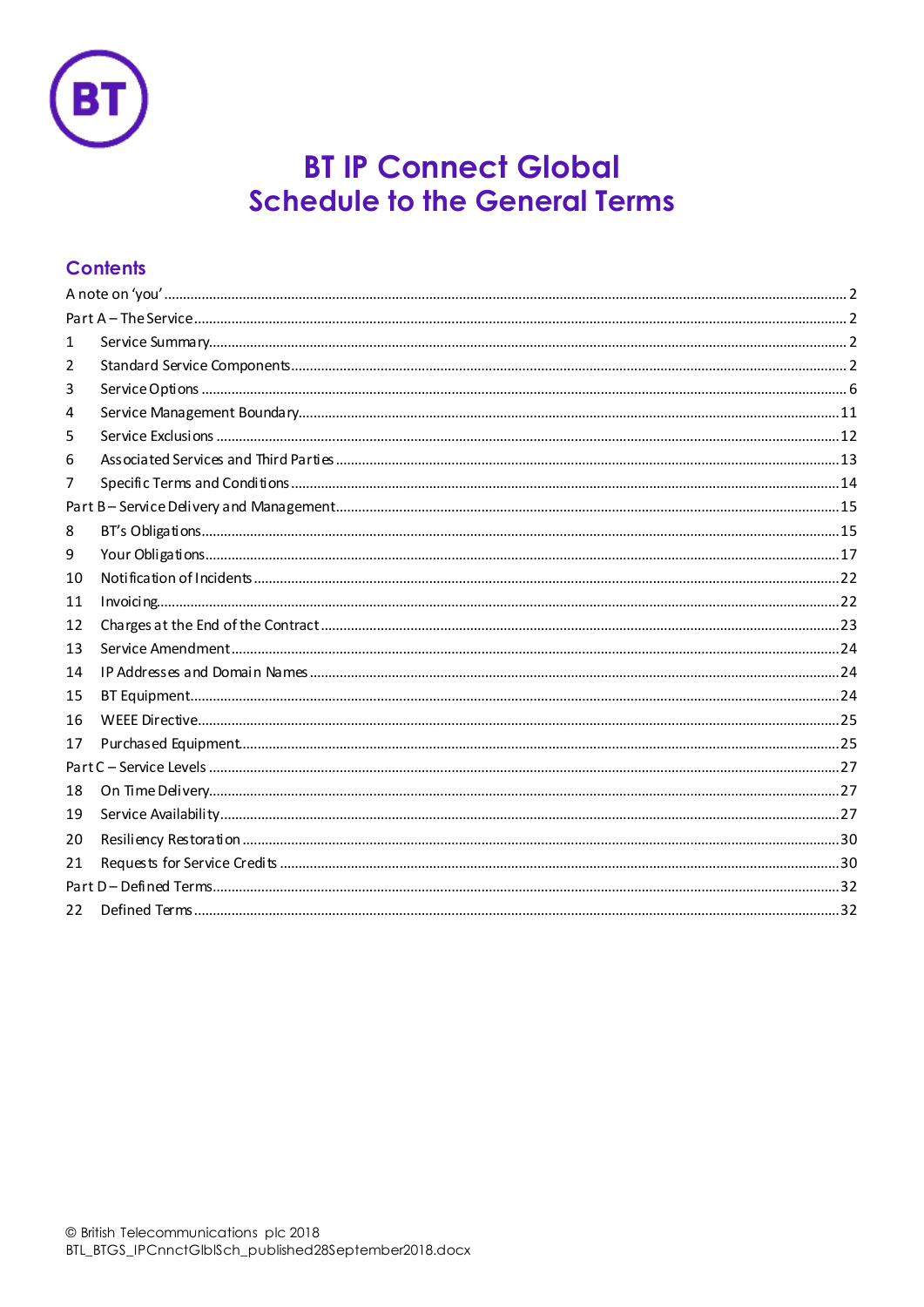

### <span id="page-1-0"></span>**A note on 'you'**

'You' and 'your' mean the Customer.

Phrases that refer to 'each of us', 'both of us', 'either one of us', 'either of us' or 'we both' mean one or both of BT and the Customer, whichev er makes sense in the context of the sentence.

### <span id="page-1-1"></span>**Part A – The Service**

#### <span id="page-1-2"></span>**1 Service Summary**

- 1.1 BT will provide you with a private, global IP-based Virtual Private Network ("**VPN**") service based on multi-protocol label switching ("MPLS") technology that provides you with any-to-any connectivity and differentiated performance levels, prioritisation of delay and non-delay sensitive traffic as well as voice and multi-media applications, all on a single network and the ability to create a private, secure VPN(s) for you so that any Site within your IP VPN can directly communicate with any other Site in the same IP VPN, comprising:
	- 1.1.1 the Standard Service Component; and
	- 1.1.2 any of the Service Options that are selected by you as set out in any applicable Order,
	- (the "**Service**").
- 1.2 Where you select BT IP Connect Global (MPLS) under the Managed Service from BT:
	- 1.2.1 Paragraph 7 of this Schedule will not apply and in such case Paragraph 7 of the Managed Service from BT Schedule to the General Terms will apply; and
	- 1.2.2 Part C of this Schedule will not apply and in such case Part C of Managed Service from BT Schedule to the General Terms will apply.
- 1.3 Where you select BT IP Connect Global (MPLS) under a Managed Service:
	- 1.3.1 Paragraph 7 of this Schedule will not apply and in such case Paragraph 4 of the Managed Service Schedule to the General Terms will apply.

#### <span id="page-1-3"></span>**2 Standard Service Components**

BT will prov ide you with all of the following standard serv ice components ("**Standard Service Components**") in accordance with the details set out in any applicable Order:

#### <span id="page-1-4"></span>2.1 **Access Line**

- 2.1.1 BT, or BT's agent, will arrange to connect the Site(s) to a Point of Presence ("**PoP**") on the BT Network using the type of Access Line chosen by you and set out in the Order. The Access Line option(s) available at a Site may vary according to the location of the Site and not all are suitable for all your applications. The Customer may opt to Order the DSL and Ethernet (EFM) Access via the IP Connect Self Service Portal.
- 2.1.2 The Access Line options available, as further described in the rest of this Par[agra](#page-1-4)ph 2.1, are:

#### 2.1.3 **Leased Line Access**

Leased Line Access is a dedicated Circuit from a Site to the nearest BT Network PoP, and is capable of carrying all Classes of Serv ice (CoS).

#### <span id="page-1-7"></span><span id="page-1-6"></span><span id="page-1-5"></span>2.1.4 **DSL**

- (a) If DSL is selected in the Order, BT will provide you with one of the following DSL packages, as set out in the Order:
	- (i) Business DSL Premium;
	- (ii) Business DSL Plus;
	- (iii) Business DSL Standard (Managed Routers are mandatory); or
	- (iv ) Basic DSL (see Paragra[ph 2.1](#page-2-0).5 for further detail).
- <span id="page-1-8"></span>(b) The Port speed is set to the DSL speed, and traffic may burst to the Access Line speed if bandwidth is available. The Contention Ratio limits the typical Throughput.
- (c) In some locations in the UK, DSL is supplied using 'rate adaptive' broadband technology, which does not run at fixed speeds and is determined by the fastest speed that your analogue direct exchange line can support. BT will have no liability to you for failing to reach any specific speeds.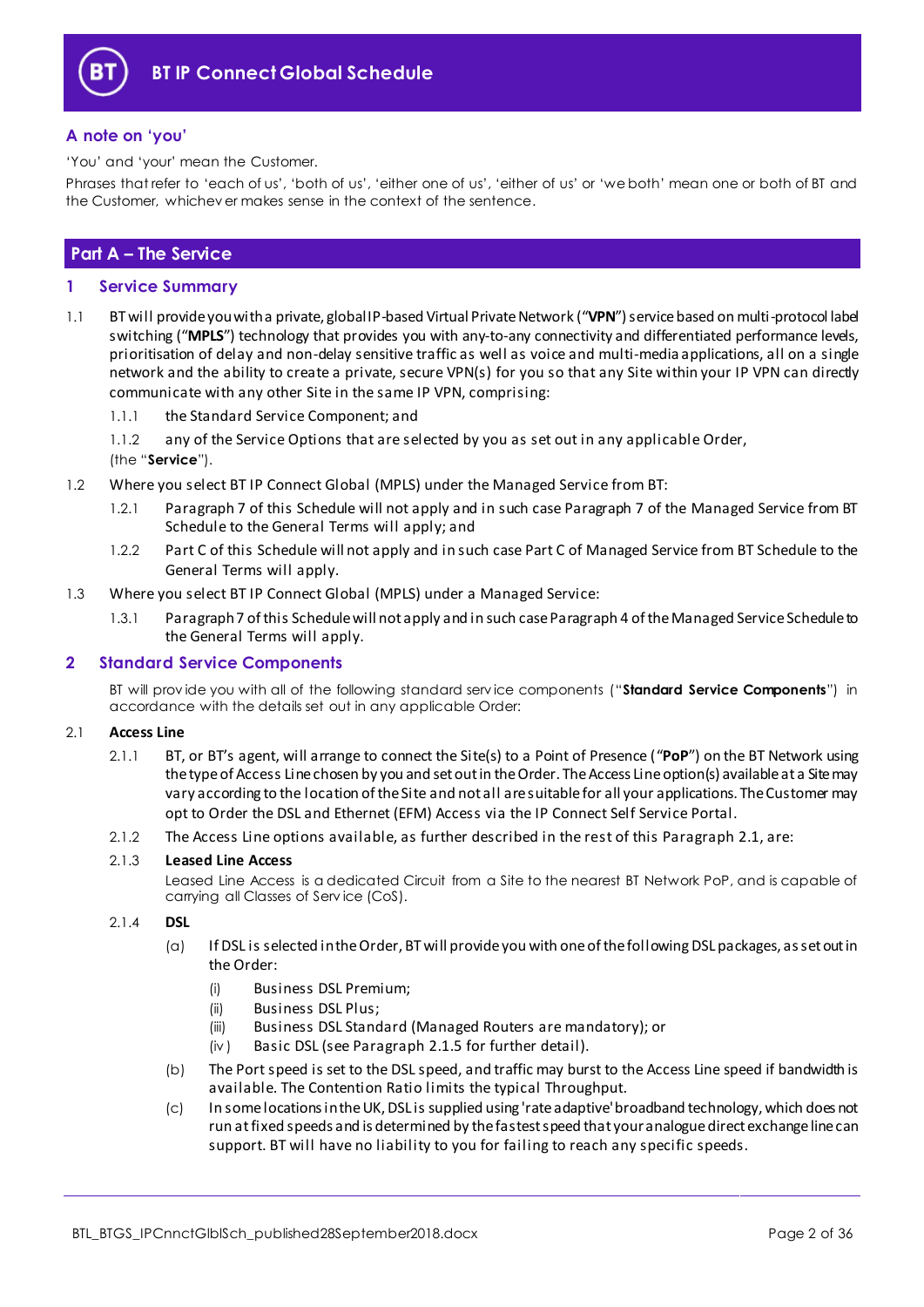

- (d) Following the Service Start Date, for a period of up to 10 Business Days, BT will undertake dynamic line management to stabilise the line at the most appropriate speed. During this time short outages may occur, which are excluded from BT's Availability calculations.
- (e) If you provide DSL Access, you are responsible for the functionality, maintenance and all Charges related to this access. BT will not provide DSL services if the Customer Provided Access is connected to a PBX or related equipment.
- (f) If BT provides the DSL Local Loop Access, BT will deliver the DSL up to a defined demarcation point. Telephony services on the DSL will be disabled and the line may only be used with the Service.
- (g) DSL Orders are subject to survey to determine if BT's supplier can deliver the DSL. If the initial enquiry shows that the Service is available but is later found to be undeliverable, BT will inform you of alternative access options and prices. Under this circumstance, you may order an alternative or cancel the Order for that Site.
- (h) If this happens at either five Sites or 20 per cent of Sites (whichever is greater), then you may either order alternative Access Line types or cancel the entire Order for all Sites. Under these circumstances, you will pay Charges for work already performed by BT to deliver Services to all Sites as set out in the Order, and for termination of any Service already delivered.

#### <span id="page-2-0"></span>2.1.5 **Basic DSL**

- (a) In addition to the provisions set out in Paragrap[h 2.1.4](#page-1-5), the following provisions apply to Basic DSL:
	- (i) Basic DSL is connected to the BT Network via HVPN or DSL gateways;
	- (ii) As Basic DSL bundles are fixed, you accept there is no option to change the speeds, Class of Service values, bundled Routers or the products of the local third party supplier;
	- (iii) Managed Routers are mandatory for all Basic DSL Sites. BT or the third party Access Line /CPE supplier can manage the Routers; and
	- (iv ) BT will only provide BT Network reports for Basic DSL sites. BT will not provide Site to Site or Router performance reporting as set out in Paragr[aph 3](#page-5-1).1.1 of this Schedule.

#### 2.1.6 **Ethernet**

- (a) There are three Ethernet options:
	- (i) Standard Ethernet Access;
	- (ii) Ethernet Plus Access; and
	- (iii) Premium Ethernet Access.
- (b) Standard Ethernet Access has a Contention Ratio of 10:1 50:1 and is suitable for DE Class (in accordance with Paragra[ph 2.4.2\(](#page-4-0)c)).
- (c) Ethernet Plus Access has a Contention Ratio <10:1 and is suitable for AF Class and DE Class (in accordance with Paragrap[hs 2.4.2\(b](#page-4-1)) a[nd 2.4.2\(](#page-4-0)c)).
- (d) Premium Ethernet Access provides a dedicated Ethernet access Circuit connecting a Site to the BT Network. It is suitable for all CoS. The following limitations apply:
	- (i) framing overheads will reduce IP Throughput, by an average of 9 per cent (depending on CoS profile and average packet size) of the "**headline**" access speed; and
	- (ii) maximum EF Class traffic (in accordance with Paragrap[h 2.4.2\(a\)](#page-4-2)) is 50 per cent of Port speed.

#### <span id="page-2-1"></span>2.1.7 **HVPN**

- (a) HVPN requires the use of Managed Routers. An IPsec Tunnel is created from a Managed Router at a Site to a secure network gateway to the BT Network. You may access its VPN at the HVPN Port speed as set out in the Order.
- (b) You may either provide your own broadband ("**Customer Provided Access**"or "**CPA**"), or BT may provide the broadband ("**BT Provided Access**"). For CPA, you will provide an ISP-supplied modem at your own expense. Both the upstream and downstream broadband speed must be greater than, or equal to, the HVPN Port speed.
- (c) For new Orders at a Site, one Managed Router is required. If you replace an existing access method with HVPN, it may be necessary either to replace an existing Managed Router, or to add an additional Managed Router, for which you agree to pay, and to pay for any installation and De-installation Charges.
- <span id="page-2-2"></span>(d) The Split Tunnelling feature includes two related capabilities:
	- (i) **IBO** IBO will provide a way for you to give restricted access to the Internet from the VPN site via the HVPN CPE. The Internet traffic is presented on your LAN Port, and the CPE will route the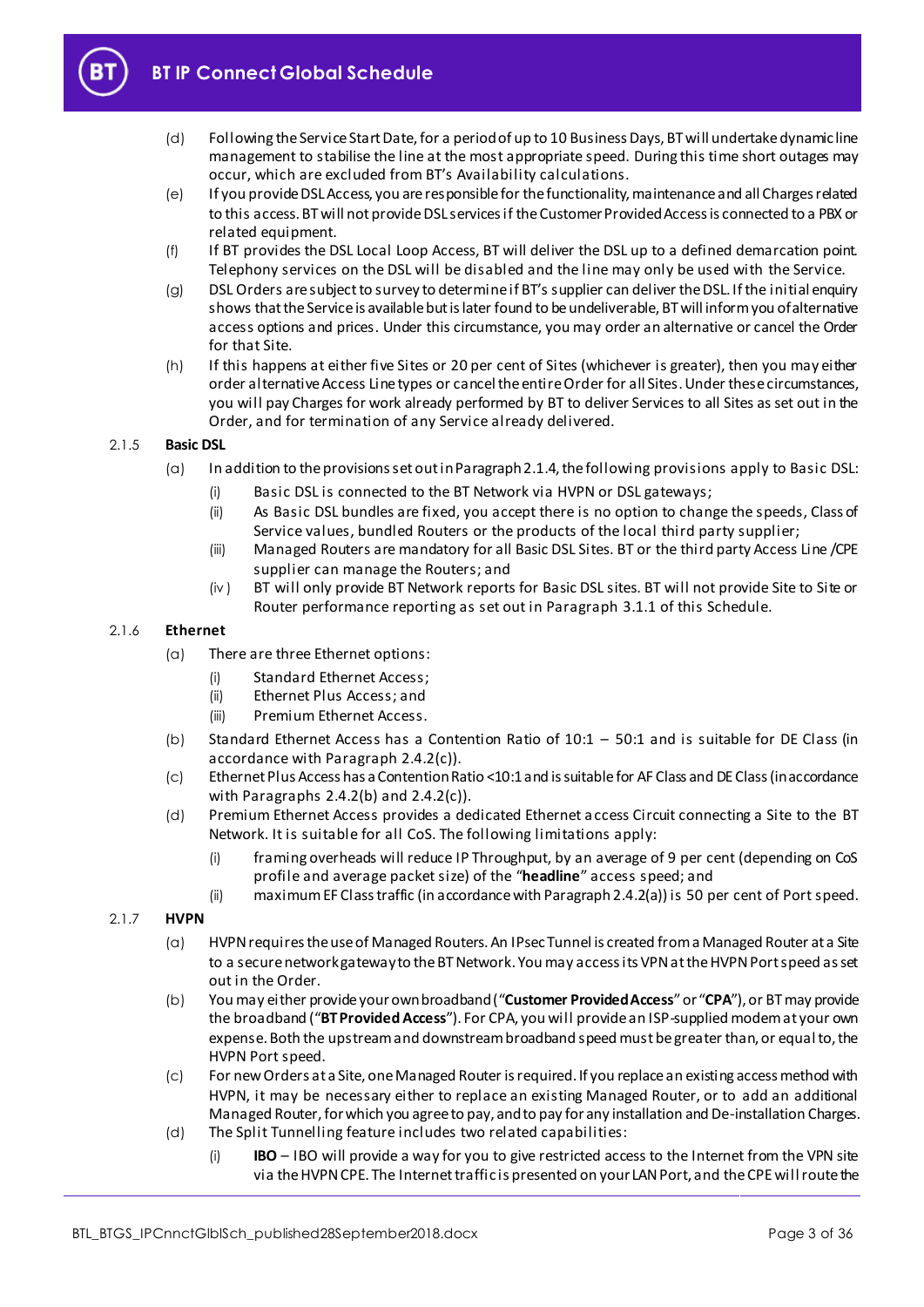

Internet traffic onto the HVPN access without encryption so that the Internet traffic does not traverse the IPSec Tunnel; and

- (ii) **iLAN** iLAN provides an additional Port with unrestricted Internet access. The iLAN is typically used for a guest LAN or Wi-Fi access to the Internet. There is no access to the VPN from the iLAN Port. iLAN allows you to provide internet access without the cost of additional hardware.
- (e) Both features provide security against intrusion from the Internet via a zone-based firewall.

#### 2.1.8 **BT Reach-In NNI**

- (a) BT Reach-In NNI is a private, in-country IP-based VPN service delivered over a third party network that extends the reach of your IP Connect Global network.
- (b) The BT Network is interconnected with BT's suppliers' networksin certain countries. You may access its MPLS network via BT's supplier's IP VPN service via these interconnections.
- (c) BT Reach-In NNI consists of an Access Line, CoS, Port(s) and either Unmanaged BT Routers, Unmanaged Customer Routers, or Managed Router(s) at each Site. You may order different configurations to provide the required level of resilience at the Site.
- (d) BT will provide the Access Line from the Site to a Port on a node in BT's supplier's network using one of the following, as set out in the Order:
	- (i) Leased Line;
	- (ii) Premium Ethernet;
	- (iii) Business DSL Premium; or
	- (iv ) Basic DSL.
- (e) Managed Routers, Unmanaged BT Routers and Unmanaged Customer Routers connected to BT's supplier's network must conform to the CoS markings and classes available on BT's supplier's network. Managed Routers will perform CoS mapping and re-mark traffic from BT's standard six CoS (on the LAN side of the Managed Router) to the supplier-specific CoS. Customer Data will not be re-marked as it transits your supplier's network.

#### <span id="page-3-0"></span>2.1.9 **Fast Turn-up Service**

- (a) The Fast Turn-up Service enables you to connect a Site(s) to the BT Network through the rapid deployment of a Gateway Device with access from a Site. This rapid deployment and configuration means it is useful for providing temporary connectivity to a Site.
- (b) The Fast Turn-up Service consists of the following service standard components in the configuration, as set out in the Order.
	- (i) **Mobile Service Managed Gateway Device** –Gateway Devices are sold to you in accordance with the provisions of Paragrap[h 15.5](#page-23-3) of this Schedule. Hardware and associated software located at a Site that provides 10/100Mb Ethernet presentation to your remote LAN and transmits and receives mobile data signals via GPRS, 3G or other data transmission standards using a mobile network ("**Gateway Device**").
	- (ii) **SIM Card** BT will allocate a number to the SIMs for use in the Gateway Device. The numbers belong to BT and may only be transferred to another ISP with our consent and in accordance with prevailing industry rules and processes.
	- (iii) **Backhaul network** A VPN connection over the BT Network which enables your data traffic to transit from the mobile network to your existing Service.
	- (iv ) **Service reconfiguration** –In order to provide the Fast Turn-up Service, BT will need to reconfigure your existing Service to enable the Fast Turn-up Service to interconnect with your existing IP Connect Global VPN service.
	- (v ) **Antenna** –An ancillary device that is positioned remotely from the Gateway Device which may improve the mobile signal.
- 2.1.10 **VSAT**
	- (a) VSAT access enables you to connect a Site to the BT Network. VSAT access is delivered using OSI Layer 2 technology over satellite technology. The BT Purchased Equipment at your Site(s) will be connected to Earth Stations, which will be onward connected to the BT Network.
	- (b) VSAT access consists of the following service standard components, as set out in the Order.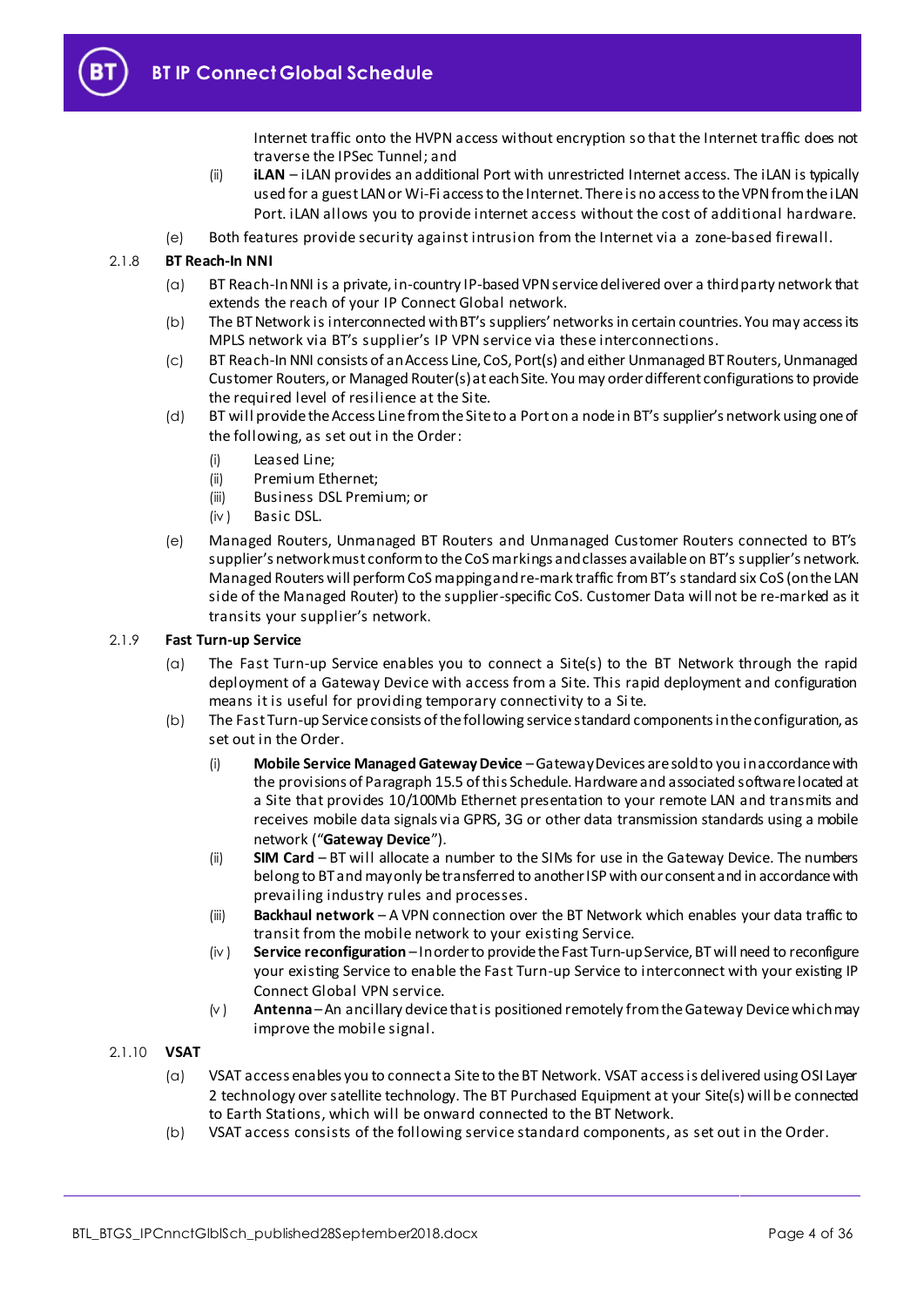

- (i) BT Purchased Equipment in the form of Satellite Modems and Antennas. You will ens ure any equipment is protected against damage due to over voltage, surges, and extreme environmental conditions;
- (ii) Cabling will be provided between the Antenna and BT Purchased Equipment;
- (iii) Satellite specific licences allowing operation of the VSAT access at your Site. . In some countries you will be required to apply for these licences. BT will assist you to obtain these licences in those countries where you're required to apply for the licence; and
- (iv ) A Site survey to determine if your Site is suitable for VSAT access. You will pay for the Site survey Charges regardless of whether you decide not to proceed with the VSAT access.
- (c) BT will provide you with any of the following VSAT access options in accordance with the details set out in the Order:
	- (i) Premium VSAT Access with a Contention Ratio of 1:1. This option is suitable for all CoS.
	- (ii) Plus VSAT Access with a Contention Ratio of 4:1. This option is suitable for AF Class and DE Class.
	- (iii) Standard VSAT Access with a Contention Ratio of 10:1. This option is suitable for DE Class.
- 2.2 You may opt for Customer Provided Access or BT Provided Access. If you opt for Customer Provided Access BT will provide you with an ISP-supplied modem or a data SIM for mobile connection, at your own expense.

#### 2.3 **Port**

- 2.3.1 Where BT manages the CPE for the Service, a part of the bandwidth you have contracted for is used by BT for management purposes.
- 2.3.2 If the Access Line speed exceeds the Port speed, traffic shaping is used to limit the use of Access Line capacity to the Port speed.
- 2.3.3 For BT Reach-In NNI, the Port is the point on BT's supplier's network where the Access Line is connected to BT's supplier's IP VPN service.

#### 2.4 **Class of Service ("CoS")**

- 2.4.1 CoS assists with congestion avoidance and management. BT's traffic may be either "**In-Contract**" or "**Out-of-Contract**". In-Contract traffic is data sent by you within the configuration rules applied by BT and is supported by the Service Levels set out in Part C of this Schedule. Out-of-Contract traffic is data sent by you outside of the configuration rules applied by BT and is not supported by the Service Levels set out in Part C of this Schedule.
- <span id="page-4-2"></span>2.4.2 The Service has three types of application CoS (EF Class, AF Class and DE Class –as set out in Paragraph[s 2.4.2\(a\),](#page-4-2) [2.4.2\(b\)](#page-4-1) an[d 2.4.2\(c\)](#page-4-0)). You may order up to four separate AF Classes, as well as one of each DE Class and EF Class - up to six Classes in total. CoS varies based on application type and speed, but the Access Line and the Port must have the same or greater bandwidth than the total contracted rate per CoS, (the contracted rate for each AF Class is counted separately). Your applications mapping policy to the appropriate CoS, based on the applications operating across your VPN, is set in consultation with BT. Any traffic not identified as part of a subscribed CoS is marked DE Class. The prioritisation of data within the Service is set out below:
	- (a) "**EF Class**" is for voice over IP applications. You will specify the amount of EF Class traffic "**In-Contract rate**" required. There is no bursting capability for EF Class traffic and any traffic above the In-Contract rate is dropped.
	- (b) "**AF Class**" is for delay-sensitive data traffic. You specify the amount of AF Class traffic ("**In-Contract**" bandwidth). Traffic may burst above the In-Contract rate if bandwidth is available ("**Out-of-Contract**" traffic). The assured Throughput for each AF Class is the In-Contract bandwidth for that CoS. Traffic in excess of the In-Contract bandwidth in any AF Class is marked Out-of-Contract.
	- (c) "**DE Class**" is for delay tolerant applications. DE Class is not ordered separately and is included in the Charge for the Port. DE Class can burst to Port speed if other Classes are not using the bandwidth. DE Class traffic is "**bleached**", which means the DSCP markings are set to zero. Some Access Line types allow you to turn off this bleaching if set out in the Order.
- <span id="page-4-1"></span><span id="page-4-0"></span>2.4.3 For BT Reach-In NNI the number of CoS may be less than six. It may be three, (only one AF Class) or one (DE Class only) if BT's supplier's network does not have six Classes of Service or its CoS model is not fully compatible with BT's CoS model.

#### 2.4.4 **Class of Traffic Marking**

(a) If you are marking your own traffic (either you have ordered Managed Routers with DSCP transparency or have Unmanaged BT or Unmanaged Customer Routers) then: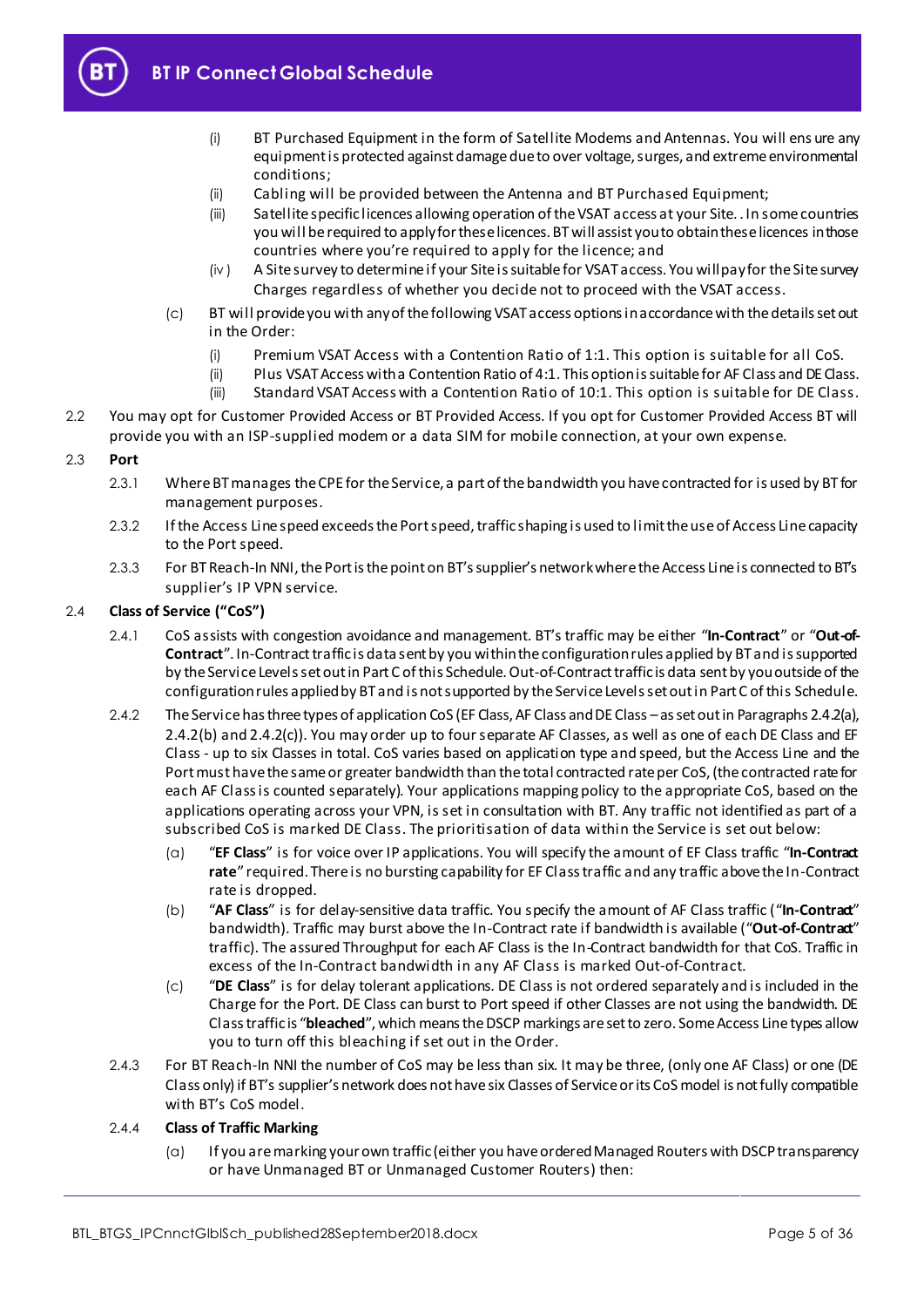

- (i) only AF Class traffic that is marked as low drop probability ('afx1') or using the class selector ('csx') and is within the specified contract bandwidth is carried as "**In-Contract**". All other AF Class traffic is treated as "**Out-of-Contract**"even if the total traffic for that AF Class is less than the specified "**In-Contract**" bandwidth; and
- (ii) you will mark DE Class traffic with the DSCP marking used by BT before transmitting it to the BT Network.
- (b) Customer Traffic Marking is not available with BT Reach-In NNI.

### <span id="page-5-0"></span>**3 Service Options**

BT will prov ide you with any of the following options that are selected by you as set out in any applicable Order ("**Service Options**") and in accordance with the details set out in that Order:

#### <span id="page-5-2"></span><span id="page-5-1"></span>3.1 **Routers**

- 3.1.1 BT offers three different supply and support models for Routers:
	- (a) Managed Routers, which BT will install and manage their maintenance, monitoring, configuration and commissioning. BT can provide change management and proactive fault management for additional Charges (if applicable, as set out in the Order). A number of maintenance service options are available, which may vary from country to country and are provided as part of BT's quote. The maintenance service option, which applies to Severity Level 1 Incidents, is set out in the Order for each Site.
	- (b) Unmanaged BT Routers, which BT will install and physically maintain (hardware only) but you will monitor, configure and commission the Routers.
	- (c) Unmanaged Customer Routers, which you will install, monitor, configure, commission and physically maintain.
- <span id="page-5-4"></span><span id="page-5-3"></span>3.1.2 BT cannot provide configuration and commission, change management and proactive fault management for Unmanaged BT Routers or Unmanaged Customer Routers.
- 3.1.3 All Routers in the network are either:
	- (i) Managed Routers;
	- (ii) Unmanaged BT Routers; or
	- (iii) Unmanaged Customer Routers, in accordance with the terms of this Contract.
- 3.1.4 If you choose the Managed Router option, BT will configure and install Managed Routers (both hardware and Software) and the Service to deliver connectivity for your traffic across the BT Network.
- 3.1.5 BT will perform commissioning and acceptance testing (up to layer 3 of the Open Systems Interconnection reference model) before giving you design and configuration details.
- 3.1.6 You may order change management in which BT will perform routine Software configuration and upgrade tasks remotely on Managed Routers. You may order change management with up to five defined changes per Managed Router, per year for a Monthly Charge (as set out in the Order).
- 3.1.7 BT is responsible for network design and will ensure that any proposed reconfigurations of Managed Routers do not conflict with your existing network. If any network changes are required, BT will make the network changes at the same time as the reconfi guration of the Managed Routers. If the network changes require changes to Port and/or Access Line speeds, then you agree to pay Port and/or Access Line reconfiguration Charges and a new Monthly Recurring Charge will apply once the changes have taken effec t.
- 3.1.8 BT will archive Managed Router configuration files and restore configurations if a Managed Router fails. BT will store copies of the three most recent configurations for each Managed Router.
- 3.1.9 BT will provide Software maintenance for Managed Routers ensuring that the level of Software is appropriate. Before any upgrade, BT will evaluate the impact to your network.
- 3.1.10 BT will provide upgrades to OS versions if changes to the Service required by you require a later release of Software.
- 3.1.11 BT will configure the Managed Routers so that you may download new Software to the Managed Router from BT's relevant systems, in addition to the existing Managed Router configuration.
- 3.1.12 Additional Charges will apply if a hardware upgrade is necessary to support the Software upgrade.
- 3.2 **Access Line Resilience**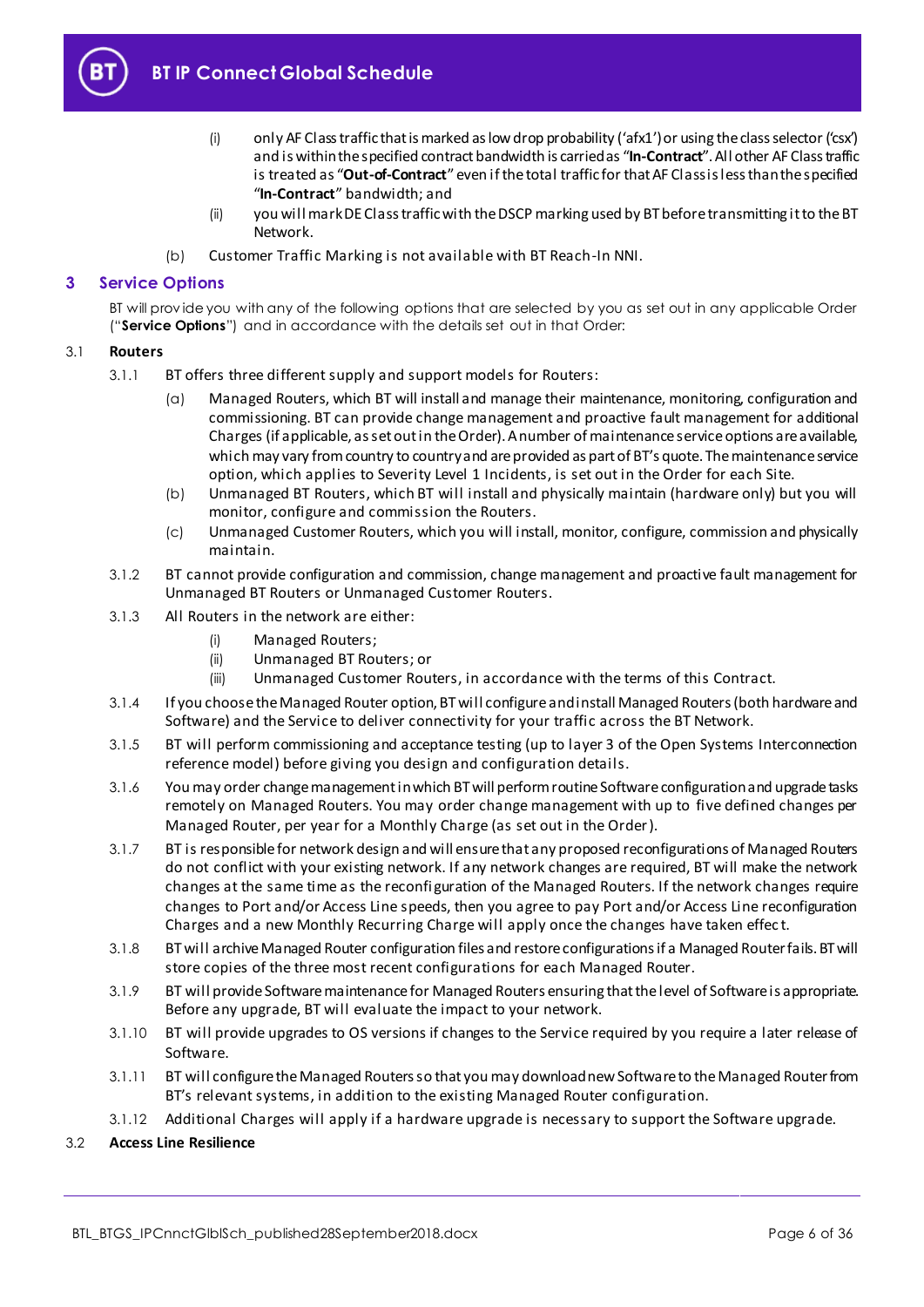

- 3.2.1 You may select one of the following Access Line resilience options as set out in the Order. Not all options are available in all locations (which is set out in the BT quote) and Managed Routers are required for "**Access Backup**", "**Secure**" and "**SecurePlus**" resiliency options:
	- (a) 'Standard' –BT, or BT's agent will arrange for a single Access Line to connect the Site(s) to a BT PoP via a single piece of CPE at the Site(s);
	- (b) 'Access Backup' BT, or BT's agent will arrange for a second Access Line (either a DSL or HVPN Access Line) to connect the Site(s) to either the same or a different PoP as the original Access Line via a single CPE or via two CPEs at the Site(s);
	- (c) 'Secure' –BT, or BT's agent will arrange for a second Access Line to connect the Site(s) to the same PoP as the original Access Line via two CPEs at the Site(s);
	- (d) 'SecurePlus' –BT's agent or BT will arrange for a second Access Line to connect the Site(s) to a separate PoP from the original Access Line via two CPEs at the Site(s).
- 3.2.2 Except for Standard Access Lines, if the Primary Access Line (or Managed Router or PoP as appropriate) fails, traffic is re-routed to the Secondary Access Line. The Secondary Access Line may be of equal or less bandwidth than the Primary Access Line. If you order different CoS on the Primary Access Line and the Secondary Access Line, it may not be possible to carry all traffic effectively on the Secondary Access Line.
- 3.2.3 Unless you purchase the load balancing option as set out in Paragrap[h 3.2.4](#page-6-0), you may only use the Secondary Access Line during a failure of the Primary Access Line. In this circumstance, BT may increase the Port Charge if you use both Ports at the same time.
- <span id="page-6-2"></span><span id="page-6-0"></span>3.2.4 Depending on the configuration, routing protocol and speed of your network, you may select one of the following Access Line resilience configurations:
	- (a) 'Failover' –BT, or BT's agent, will configure the Secondary Access Line as a backup to the Primary Access Line, if the Primary Access Line fails traffic will route via the Secondary Access Line; or
	- (b) 'Load balancing' –BT, or BT's agent, will configure the Secondary Access Line for dual running with the Primary Access Line. If one Access Line fails, subject to sufficient capacity being available on the other, traffic can flow over the other.

#### 3.3 **Multiple VPN**

- 3.3.1 You may order Multiple VPN for Sites with Access Lines connecting directly to the BT Network. Multiple VPNs enables you to define more than one VPN within its network and connect Sites to a number of VPNs. BT cannot provide Multiple VPN over DSL or HVPN Access Lines.
- 3.3.2 You may partition routing and traffic between Sites securely right up to the LAN Port. Each Site may be a member of some or all of these VPNs allowing Communities of Interest to be set up. BT will not provide any connectivity between the VPNs.
- 3.3.3 If a Managed Router, Unmanaged BT Router or Unmanaged Customer Router supports connectivity to Multiple VPNs, traffic from each VPN is routed to a dedicated LAN or sub interface on that Router.
- 3.3.4 Each Site will have one VPN connection designated as the primary VPN for management connectivity.
- 3.3.5 CoS specifications may be aggregated either across the Port or per VPN at each Site.
- 3.3.6 For Leased Line Access, frame relay protocol is used to present each VPN logically as a dedicated frame relay PVC over the Access Line.
- 3.3.7 For Ethernet Access, the same as for Leased Line Access above, is achieved through the use of 802.1q Virtual LAN standards, issued by the Institute of Electrical and Electronics Engineers Standards Association.
- 3.3.8 You are responsible for selection and configuration of the Router if you order Service with Unmanaged BT Routers or Unmanaged Customer Routers.
- 3.3.9 If you order Multiple VPNs to a Site, then the CoS policy may be applied to the whole of your access ( "**CoS Policy per Access**" or "**CPpA**") or it may be applied to the individual VPN connections ("**CoS Policy per Connection**"or "**CPpC**"). As set out in BT's quote, in some locations, you accept that there is no choice and only CPpA or CPpC is available.

#### <span id="page-6-1"></span>3.4 **Multiple Routes**

3.4.1 The Multiple Default Route feature allows your VPN to support up to five default routes (typically for Internet access). This allows you to have regional IBO (or other networks).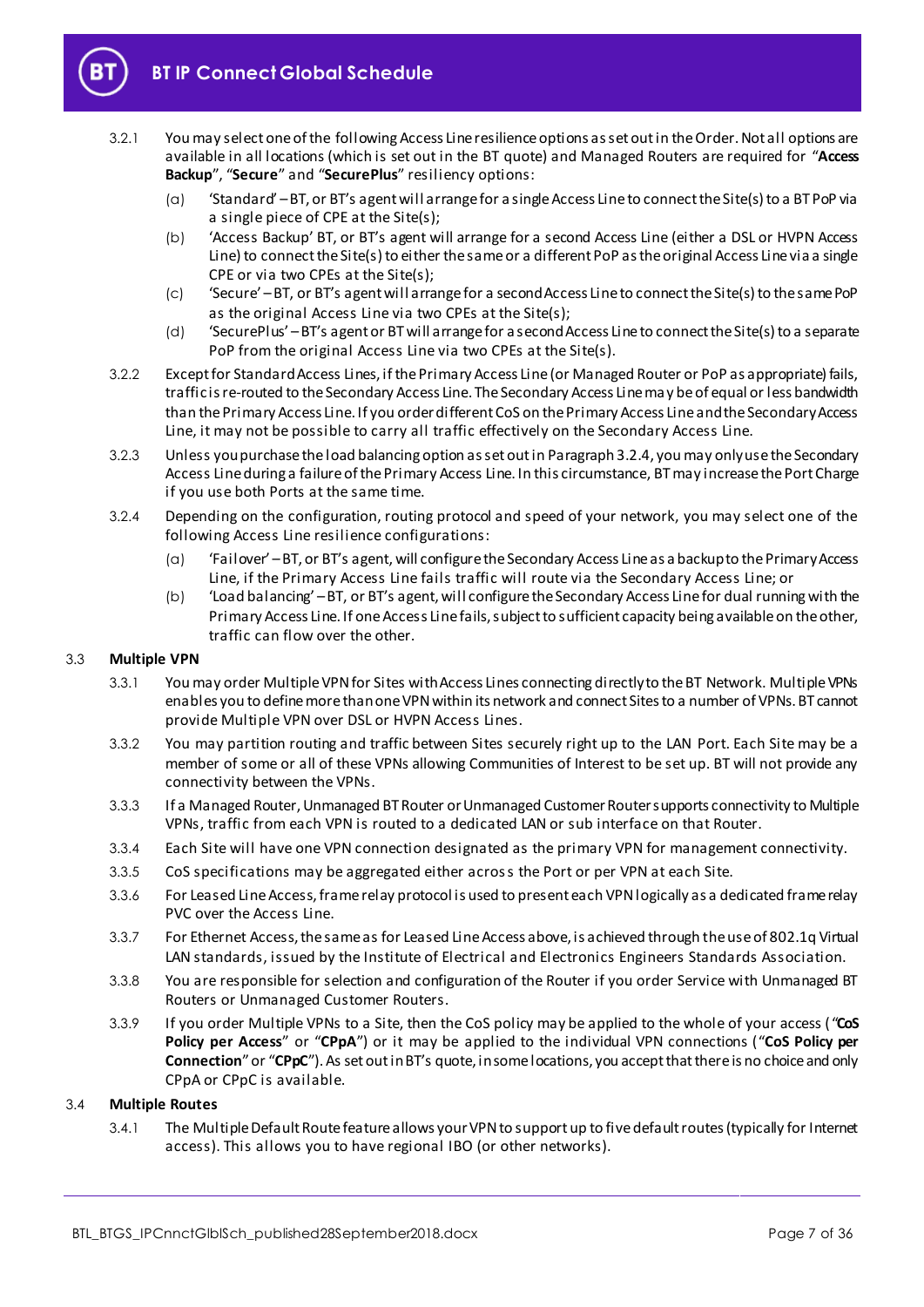

- 3.4.2 The Multiple Specific Route feature uses the same technology as the Multiple Default Route feature and allows your VPN to support up to five routes to the same specific IP Addresses.
- 3.4.3 Multiple Routes are not available with the BT Reach-In NNI Access Type.
- 3.4.4 You may order either or both of the following options, but the aggregate number of preferred routes will not exceed five.
- <span id="page-7-2"></span>3.4.5 Multiple Default Routes –If you are using a routing gateway to other services, such as the Internet, you may select up to five Sites through which connection to the other service occurs. This enables you to provide regional access to those services.
- <span id="page-7-3"></span>3.4.6 Multiple Specific Routes –You may order up to five routes to the same IP Addresses to manage traffic loads to Site(s) with multiple Access Lines. Each of the Access Lines is declared a routing gateway.
- 3.4.7 For both options, all other Sites select a preferred routing gateway. If the preferred gateway fails, the Service automatically redirects traffic to another routing gateway.

#### 3.5 **Multicast VPN**

- 3.5.1 Multicast VPN enables packet replication, which is required by applications such as: video conferencing, IP TV, corporate communication, software distribution, stock quotation and news feeds. It enables your traffic to be sent from a 'source' Site to multiple 'receiver' Sites.
- 3.5.2 Multicast VPN is not available with BT Reach-In NNI.
- 3.5.3 Multicast VPN is available over your intranet VPN(s) at Sites with either Leased Line Access or Ethernet Access to the BT Network. It does not support EF Class. In the Order, you will state the amount of bandwidth that is used at each Site for Multicast VPN. You may order either or both of the following options as set out in the Order:
	- (a) **Protocol Independent Multicast ("PIM") Sparse Mode** The Multicast VPN application flows are sourced only to Users that form part of a Multicast VPN group. To become part of a Multicast VPN group, Users will register to a Rendezvous Point ("RP"), from where Multicast VPN traffic will flow via a "**shared**" distribution tree, rooted at the RP associated with the Multicast VPN group. BT will provide either the auto RP or static RP mechanism for distribution of RP information, as set out in the Order.
	- (b) **Source Specific Multicast ("SSM")** A higher layer protocol, IGMPv3, enables Users to receive information from a Router (either a Managed Router, Unmanaged BT Router or Unmanaged Customer Router).

#### <span id="page-7-1"></span>3.6 **Internet Gateway Regional feature**

- 3.6.1 The Internet Gateway Regional feature offers you access to Internet based applications from their VPN(s). All Internet traffic from Sites in that VPN follows a default route to the Internet, in general using the nearest Internet Gateway (selected based upon BT Network topology) to take them to the Internet via the Service.
- 3.6.2 For resiliency purposes, BT advises that you order at least two or more gateways per VPN. When more than one Internet Gateway is selected, all of them are available. In case one fails, a ll Internet traffic from that VPN is dynamically routed via the alternate(s) Internet Gateway(s) in the event of network outage.
- 3.6.3 The Multiple Default Routes feature described in Paragrap[h 3.4](#page-6-1) of this Schedule can be used to influence the Internet Gateway used by specific Site(s).
- <span id="page-7-0"></span>3.6.4 In addition to the advertisement of a default route from each Internet Gateway, you may also opt to receive routes for specific destinations, such as an ISP, from any of their Internet Gateways ("**Customer Defined IP Routing Policy**"). You may specify up to 100 specific routes unless otherwise agreed with BT.
- 3.6.5 You will have the ability to select a fixed capacity for the Internet Gateway Regional feature and that Internet Gateway bandwidth is shared by all Sites on that VPN for accessing the Internet.
- 3.6.6 BT will deliver the Internet Gateway Regional feature with a Cloud Firewall feature, as set out in Paragrap[h 3.9](#page-8-0) of this Schedule.
- 3.6.7 BT will provide the Internet Gateway Regional Feature in the countries set out in the Order. If the Customer allows Users, or otherwise configures or permits the configuration of the Service in other countries which are not set out in the Order, then the Customer will ensure that it operates within appropriate laws and regulations in each country from where it is using the Internet Gateway Regional feature. Any use of the Service by the Customer outside the countries set out in the Order is solely at the Customers own risk and BT cannot accept any legal or regulatory responsibility for such use.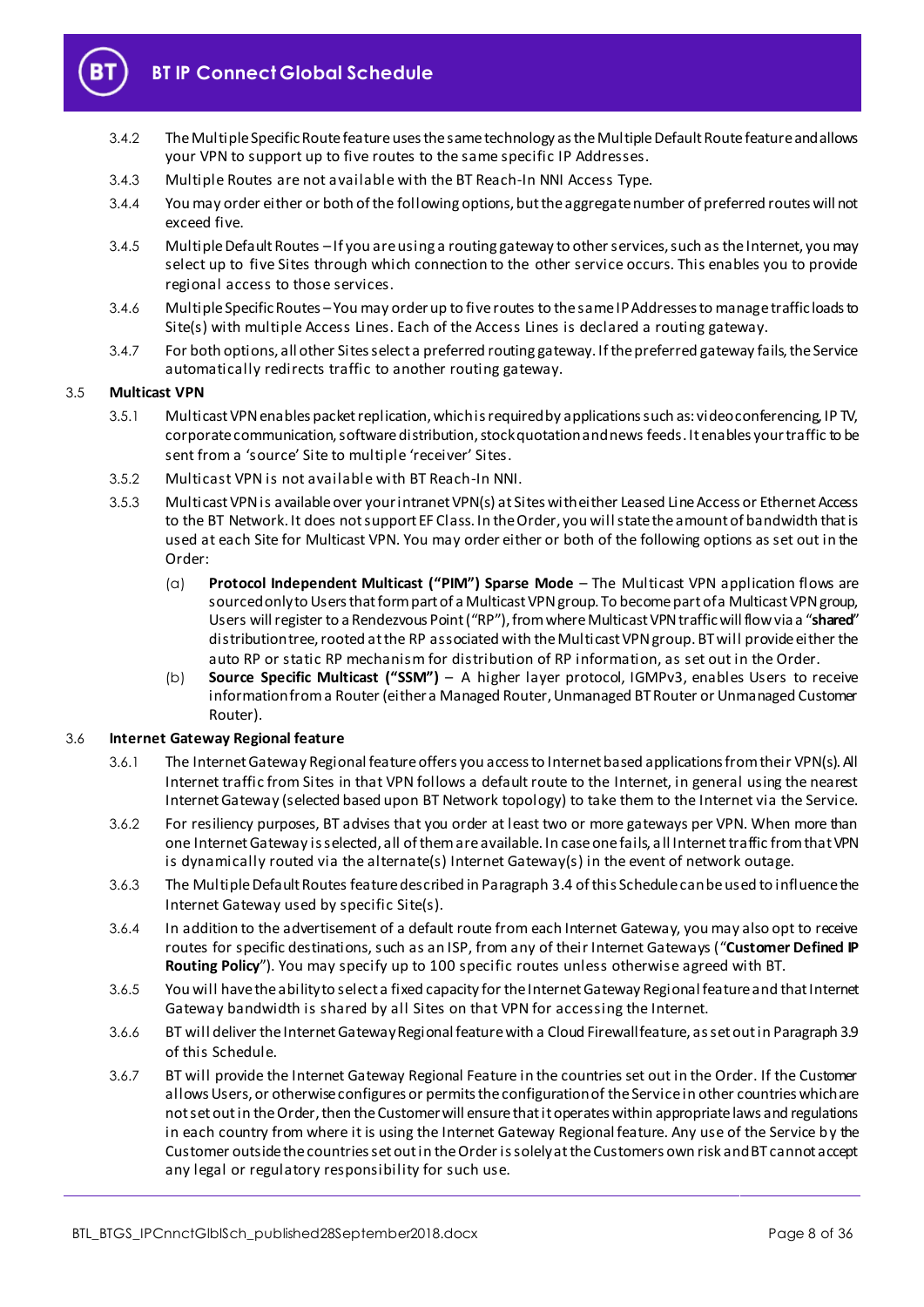

3.6.8 The Service cannot be used by the Customer for Internet browsing in the countries advised by BT as Blocked Countries, due to the laws and regulations that operate in these countries.

#### <span id="page-8-2"></span>3.7 **Cloud Connect to Data Centre feature**

- 3.7.1 You are responsible for entering into an agreement with a Data Centre provider for any hosting requirements and also for ensuring there is sufficient space available for the CPE within the Data Centre. BT will only provide connectivity to the Data Centre and will have no liabilities relating to such third party patch service provider services, including but not limited to any liability relating to performance, availability, data protection and any security issues.
- 3.7.2 The Cloud Connect to Data Centre feature offers you private access directly to a set of pre-connected Data Centres on the BT Network.
- 3.7.3 Those connections are built as an extension of your VPN to the point of interconnection with the Data Centre provider. Cloud Connect to Data Centre feature pricing includes:
	- (a) Connectivity to the Data Centre; and
	- (b) The management of the Cloud Connect to Data Centre feature.
- 3.7.4 If requested in the Order, BT will provide connectivity inside the Data Centre, or within the campus according to available solutions in place with the Data Centre provider. The solution available will vary according to both the Data Centre provider and location, and wi ll be determined on a case by case basis. BT will notify you as soon as is reasonably practicable of any additional requirements, including, but not limited to, a need for you to order internal Data Centre cabling directly from the Data Centre provider, or any additional Charges becoming payable for connection.

#### <span id="page-8-1"></span>3.8 **Cloud Connect Direct feature**

- 3.8.1 The Cloud Connect Direct feature offers you private access direct to a third party cloud service provider with whom BT has built one or more interconnection points global ly on the BT Network.
- 3.8.2 You are responsible for entering into an agreement with a third party cloud service provider for any usage of that service, including any licencing requirements. BT will only provide connectivity to the third party cloud service provider services and BT will not be liable for such services including but not limited to any liability relating to performance, availability, data protection, and any security issues.
- 3.8.3 You may order more than one connection to have geographical resilience in place or to align to the Service being consumed with the third party cloud services.
- 3.8.4 The Cloud Connect Direct feature is built as an extension of your VPN to the point of interconnection with the third party cloud service provider. Cloud Connect Direct pri cing includes:
	- (a) connectivity to the service associated to this connection; and
	- (b) the management of the Cloud Connect Direct feature.
- 3.8.5 The Port speed will depend upon the offering of the third party cloud service provider that you have contracted with.

#### <span id="page-8-0"></span>3.9 **Cloud Firewall feature**

- 3.9.1 BT will provide the Cloud Firewall feature automatically if you purchase the Internet Gateway Regional feature. In addition, you may choose to order the Cloud Firewall feature with the Cloud Connect Direct feature.
- 3.9.2 BT's Cloud Firewall feature provides network protection and optimisation hosted at a BT PoP. The Cloud Firewall feature controls inbound and outbound access from either:
	- (a) the Cloud Connect Direct feature; or
	- (b) the Internet Gateway Regional feature.
- 3.9.3 BT provides you with the following elements for the Cloud Firewall feature:
	- (a) security platform: BT will provide the Cloud Firewall feature on BT's chosen third party partner technology (hardware and applications). The Cloud Firewall feature is virtualised, and multiple customers will share the same physical platform;
	- (b) security consultancy: BT will provide support to you in producing your Customer Security Policy ("**CSP**"), and/or its network design if requested by you and set out in the Order. Additional Charges will apply;
	- (c) fault management: BT will provide 24x7 Customer helpdesks to respond to Incidents, platform support backed off to appliance and application vendors, and continuous real-time service monitoring; and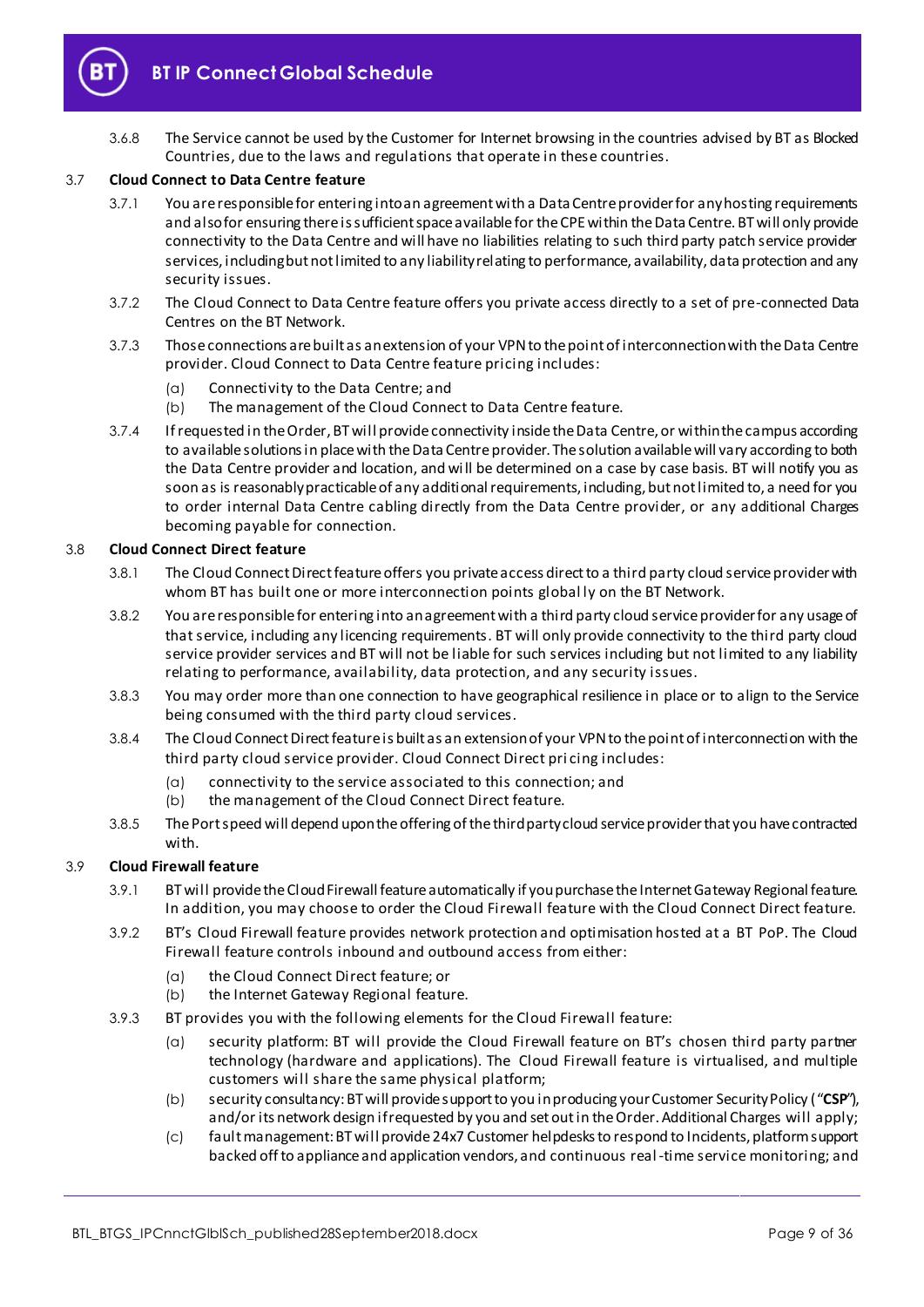**BT IP Connect Global Schedule**

- (d) configuration management: BT will implement reasonable Customer-requested changes to the CSP, and upgrade the Cloud Firewall feature according to recommended and tested vendor patches.
- 3.9.4 BT will provide the Intrusion prevention option under the Cloud Firewall feature if selected by you as set out in any applicable Order. In addition, you may choose to order with this option the Cloud Connect Direct feature or the Internet Gateway Regional feature. BT provides you with the following elements for the Intrusion prevention:
	- (a) monitor traffic passing through the Service for attacks, in accordance with the applicable intrusion signature files;
	- (b) implement this Service option with a default configuration setting, including a standard signature list. BT will also maintain a subscription to the necessary signature updates, and arrange for these to be applied following issue by the supplier but BT will not be responsible for evaluating these signatures beforehand; and
	- (c) upon your request, alter the parameters for applying new signatures in "**block**"mode, to give a greater or lower sensitivity to attacks. You will remain responsible for the increased risk of false positives (blocks to legitimate traffic) or the increased risk of attacks being missed.
- 3.9.5 The Cloud Firewall feature is resilient to failure of any single element, to the extent that traffic is re-routed around a failed service element via an alternative service element, until such time as the failed service element is restored.
	- (a) In such cases there would be temporary interruption of the Cloud Firewall feature and active sessions will need to be re-established; and
	- (b) your re-routed traffic will egress to the Internet in other geographic locations. (For example, in the case of UK and US locations, and the US location experiences a failure, then your US traffic would be redirected to the UK location.)

#### 3.10 **Bandwidth on Demand**

Where you select Bandwidth on Demand:

- 3.10.1 BT will provide you with the ability to temporarily increase your port and Cos speed for a specified period using a portal provided by BT. You will define the specified period. Your port and CoS speed will revert back to its original speed at the end of the specified period.
- 3.10.2 Bandwidth on Demand is only available on Ethernet Access. Bandwidth on Demand is not available where Ethernet Access is provided over BT City Fibre Network.
- 3.10.3 Orders placed via the portal will constitute a binding Order. You will also be required to sign a physical Order for the Bandwidth on Demand service. Only Authorised Users may place Orders using the portal. Authorised Users will be required to request access to the portal to enable them to place Orders.
- 3.10.4 You
	- (a) may order Bandwidth on Demand in increments of thirty minutes. The minimum duration of a Bandwidth on Demand request is two hours. The maximum duration of a single request may not be more than 30 calendar days;
	- (b) may place an immediate request for Bandwidth on Demand or schedule it for a future date and time. There is no limit to the number of requests that may be placed;
	- (c) may view a summary of all upcoming and historical Bandwidth on Demand requests via the portal .
- 3.10.5 Bandwidth on Demand Orders will be invoiced from the Billing Start Time to the Billing Stop Time.
- 3.10.6 Your IP Connect Global Service will not be interrupted when Bandwidth on Demand is added and removed, however you may experience degraded performance duri ng this period.

#### 3.11 **Shared Access**

Shared access enables you to share your Access Line(s) with, or share the Access Line(s) of, another IP Connect Global customer in order to create mutual VPNs, as agreed between the relev ant parties under a separate agreement. The terms and conditions which apply to shared access are specified in the "**Shared Access Consent Form**", which both you and the other customer will sign.

#### 3.12 **Reports**

3.12.1 BT will provide access to one of BT's portals where the following reports are available at intervals determined by BT. All reports are standard except they are unavailable for Sites with Business DSL Plus (Paragraph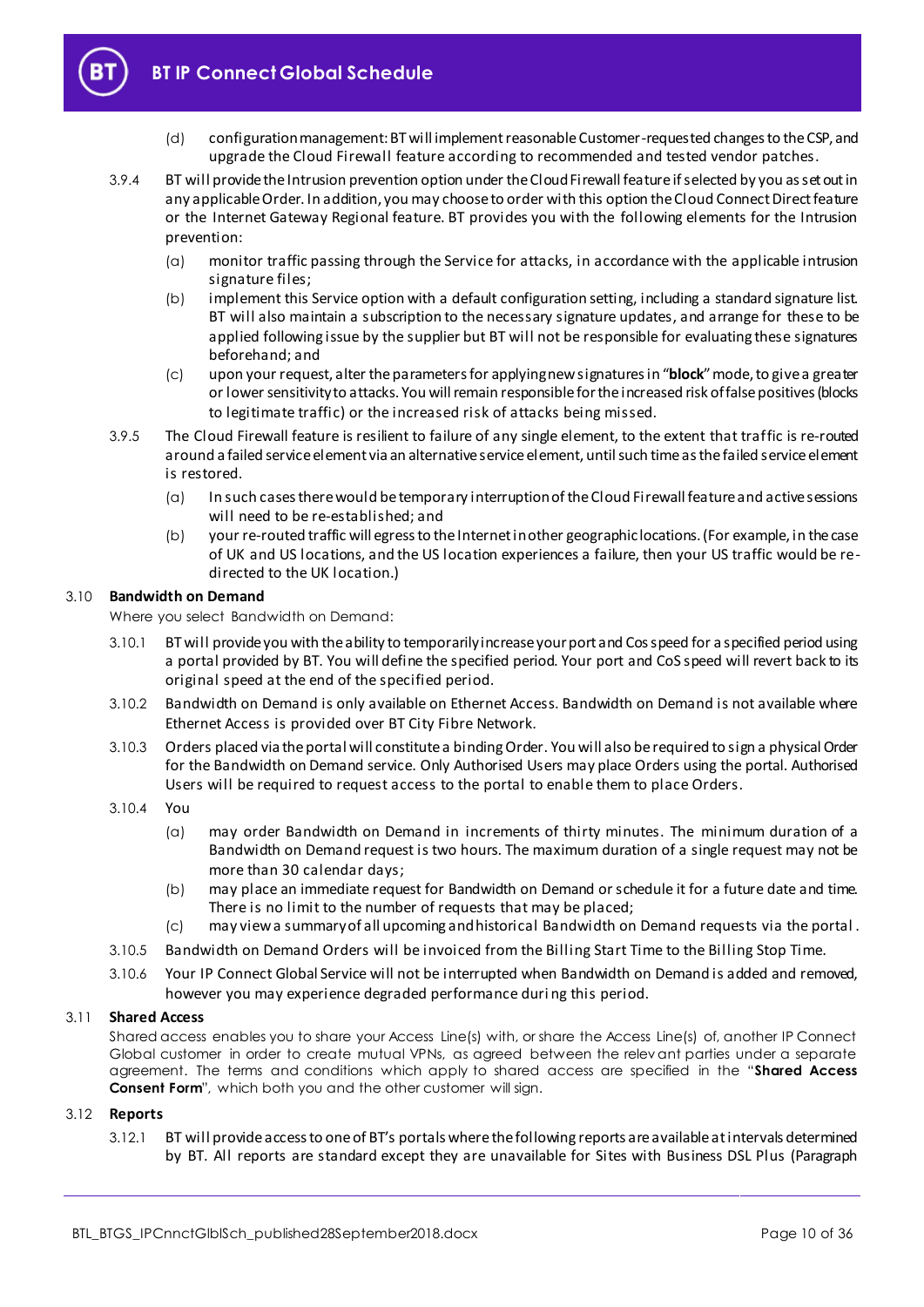

[2.1.4\(a\)\(ii\)](#page-1-6)); Business DSL Standard (Paragrap[h 2.1.4\(a\)\(iii\)](#page-1-7)); or Basic DSL Access (Paragrap[h 2.1.4\(a\)\(iv\)](#page-1-8) and Paragrap[h 2.1.5](#page-2-0)), HVPN (Paragrap[h 2.1.7\)](#page-2-1) and Fast Turn-up Service (Paragrap[h 2.1.9](#page-3-0)) unless otherwise stated. The following reports are av ailable without additional Charge with the Serv ice ("**Basic Report Package**"):

- (a) Near Real Time utilization reports (PE Based port, VPN and COS utilization reports)
- (b) Core Network Round-Trip Delay, Packet Delivery and Jitter
- (c) Inventory report;
- (d) Planned Maintenance report;
- (e) Order status;
- (f) Ticket status;
- (g) e-Notification Initial Incident detection; and
- (h) e-Updates.
- 3.12.2 The "**Advanced report package**" is available at an additional Charge, which will be specified in the Order and consists of.
	- (a) The Basic Report Package;
	- (b) Managed Router Performance;
		- (i) Port, VPN and CoS utilisation;
		- (ii) CPU utilisation;
		- (iii) Free/used memory; and
		- (iv ) CPE reachability.
	- (c) DSL Plus reporting package -this option adds reports per Site or for all Sites that have Business DSL Plus Access;
	- (d) Port errors and discards provides information about the number of packets with errors and the number of discarded packets;
	- (e) Threshold reporting provides a view of performance exceptions based on pre-set threshold for Ports, VPNs, CoS, CPE and Site-to-Site paths.(if site to site reports are ordered); and
	- (f) Trending and forecasting reports package provides a forecast view of Port, VPN utilisation and CoS usage based historical trends.
- 3.12.3 The "**Advanced+ report package**" is available at an additional Charge, which will be specified in the Order and consists of;
	- (a) 90th Percentile Reports –is a report that summarizes the network usage over a time period better than the average or peak utilisation;
	- (b) Baseline exception reports is a report that shows when VPN usage is outside an expected usage pattern.
- 3.12.4 In addition, the following reports can be ordered in addition to the "**Advanced report package**"or "**Advanced+ report package**":
	- (a) Site to Site performance (for which you will use BT Managed Routers) provides network performance (Round-Trip Delay and Jitter) reporting between the Sites and is ordered in packs of ten Sites; and
	- (b) Simple Network Management Protocol ("**SNMP**") management feed gives read-only SNMP access to network management information from the Managed Router. You are responsible for providing your own SNMP management tools. SNMP connectivity is provided between the Managed Routers and up to two hosts within your LAN.
- 3.12.5 In addition to the Service Desk described in Part B of this Schedule, you may request and BT may agree to provide additional telephone numbers to give the Customer Contact access to up to three additional regional service desks, which can provide support in a small number of additional languages. There is an additional Charge for these numbers, as set out in BT's quote and Order. BT may withdraw the additional numbers at any time.

#### <span id="page-10-0"></span>**4 Service Management Boundary**

<span id="page-10-1"></span>4.1 BT will provide and manage the Service as set out in Parts B and C of this Schedule and as set out in the Order up to demarcation points as set out in the remainder of this Paragr[aph](#page-10-0) 4 ("**Service Management Boundary**" or "**SMB**").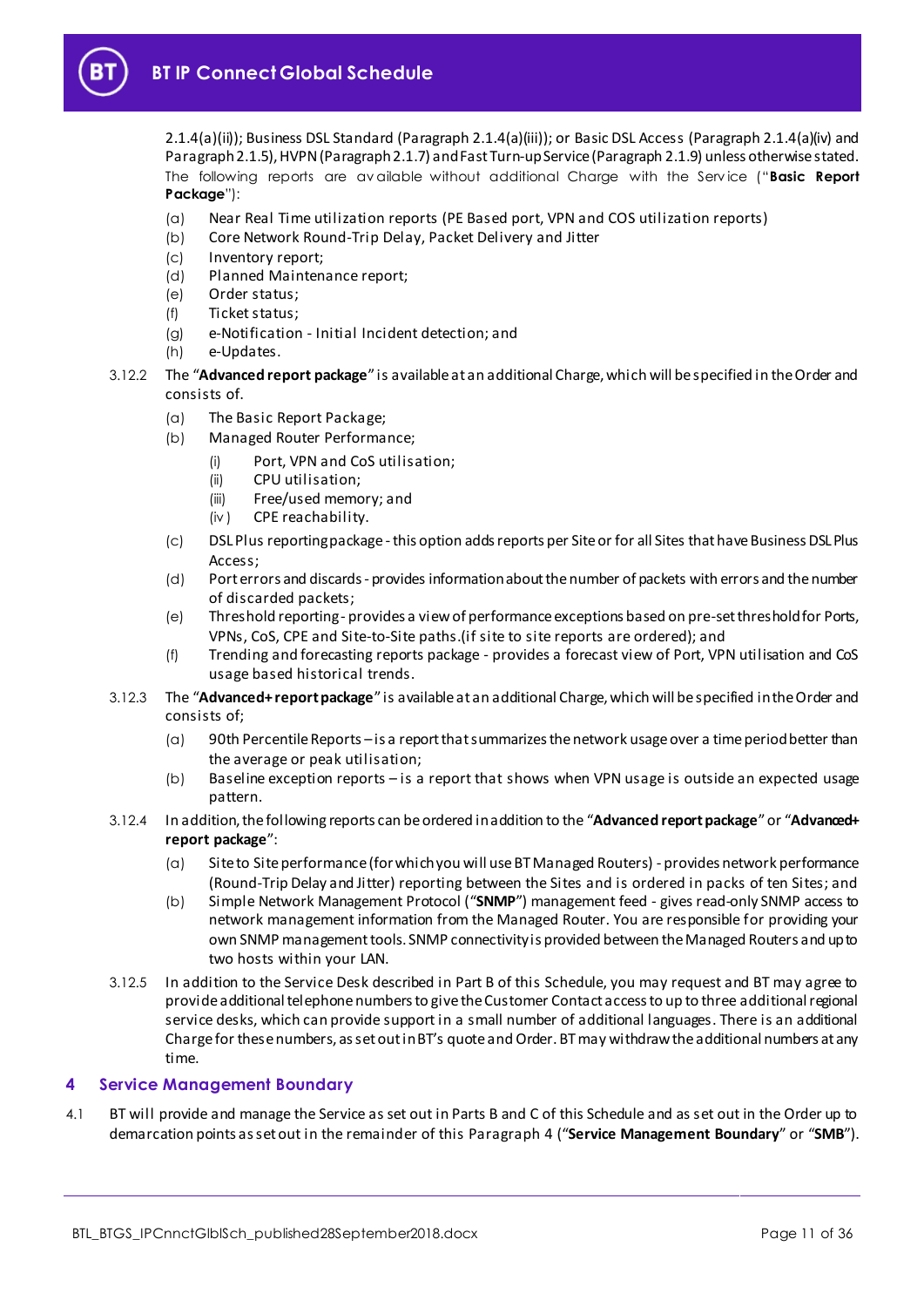

- <span id="page-11-1"></span>4.2 Where BT provides you with Managed Routers, the SMB is the LAN Port on the Managed Router. This includes provision, maintenance and management of all elements up to this SMB. The cable which connects to the Customer Equipment is your responsibility.
- 4.3 Where BT provides you with Unmanaged BT Routers, or you use Unmanaged Customer Routers, the SMB is the Network Terminating Unit ("**NTU**") of the Access Line that BT provides. This includes provisioning, maintenance and management of all elements up to this SMB. You are responsible for the cable connecting the NTU to the Unmanaged BT Router or Unmanaged Customer Router.
- <span id="page-11-2"></span>4.4 In the case of Unmanaged BT Routers, BT will perform hardware maintenance for the Unmanaged BT Routers subject to you informing BT that the Unmanaged BT Router is faulty. When acting upon an Incident reported by you of a defective Unmanaged BT Router, which BT finds is not defective, you agree to pay BT for all reasonable Charges incurred.
- 4.5 For the purposes of Paragraph[s 4.2](#page-11-1) t[o 4.4](#page-11-2)above, where you provide any internal cabling, this will fall outside of the SMB for the Service.
- 4.6 HVPN CPA falls outside of the SMB.
- 4.7 For the Internet Gateway Regional feature, the SMB is the port on the BT Equipment which provides connectivity to the Internet.
- 4.8 For the Cloud Connect to Data Centre feature, the SMB is:
	- 4.8.1 in the case of Managed Routers, the LAN port on the CPE; and
	- 4.8.2 in the case of Unmanaged BT Routers or Unmanaged Customer Routers, at the terminating patch panel port at the Customer data centre.
- 4.9 In addition, for the Cloud Connect to Data Centre feature, where you order any internal Data Centre cabling directly from the Data Centre provider, this will fall outside of the SMB for this feature.
- 4.10 For the Cloud Connect Direct feature, the SMB is the interconnection between the third party cloud service provider router and the BT Managed Router.
- 4.11 For the Cloud Firewall feature, the SMB is the interconnection between the third party cloud service provider router and the BT Managed Router. BT may make changes to the configuration of the Cloud Firewall feature within the SMB. Unless otherwise agreed in writing, you are responsible for making any necessary configuration changes outside the SMB and for the in-life management of Service elements outside the SMB. Under no circumstances will you attempt to make direct changes to the physical or Software configuration of the Cloud Firewall feature without BT's prior written approval.
- 4.12 For the Fast Turn-up Service, the SMB is at the Gateway Device.
- 4.13 BT will have no responsibility for the Service outside the Service Management Boundary.

#### <span id="page-11-0"></span>**5 Service Exclusions**

- 5.1 BT does not make any representations, whether express or implied, about the interoperability between the Service and any Customer Equipment.
- 5.2 For the Fast Turn-up Service, the following restrictions and exclusions apply:
	- 5.2.1 The Fast Turn-up Service is enabled for use in the European Union (EU), Switzerland, Norway, UK Channel Islands and the Isle of Man only;
	- 5.2.2 You may either provide your own broadband ("**Customer Provided Access**"or "**CPA**"), or BT may provide the broadband ("**BT Provided Access**"). For CPA, you will provide an ISP-supplied modem or a data SIM for mobile connection at your own expense.
	- 5.2.3 BT may bar certain numbers from the Fast Turn-up Service on a temporary or permanent basis where, in BT's reasonable opinion, it is necessary to do so;
	- 5.2.4 BT may cancel any SIM Card if it has not been used by you for six months. BT will notify you after five months of non-use of the intention to cancel the SIM Card in a month's time if it is not used during that month. If BT cancels a SIM Card and the SIM Card is subject to a Fast Turn-up Service Minimum Period, you will pay BT the Termination Charges as set out in Paragr[aph](#page-22-0) 12;
	- 5.2.5 BT does not guarantee the security of the Fast Turn-up Service against unauthorised or unlawful access or use. If BT believes there is or is likely to be a breach of security or misuse of the Fast Turn-up Service, BT may:
		- (a) change and/or suspend the User Security Details (and notify you that it has done this); or
		- (b) require you to change the User Security Details.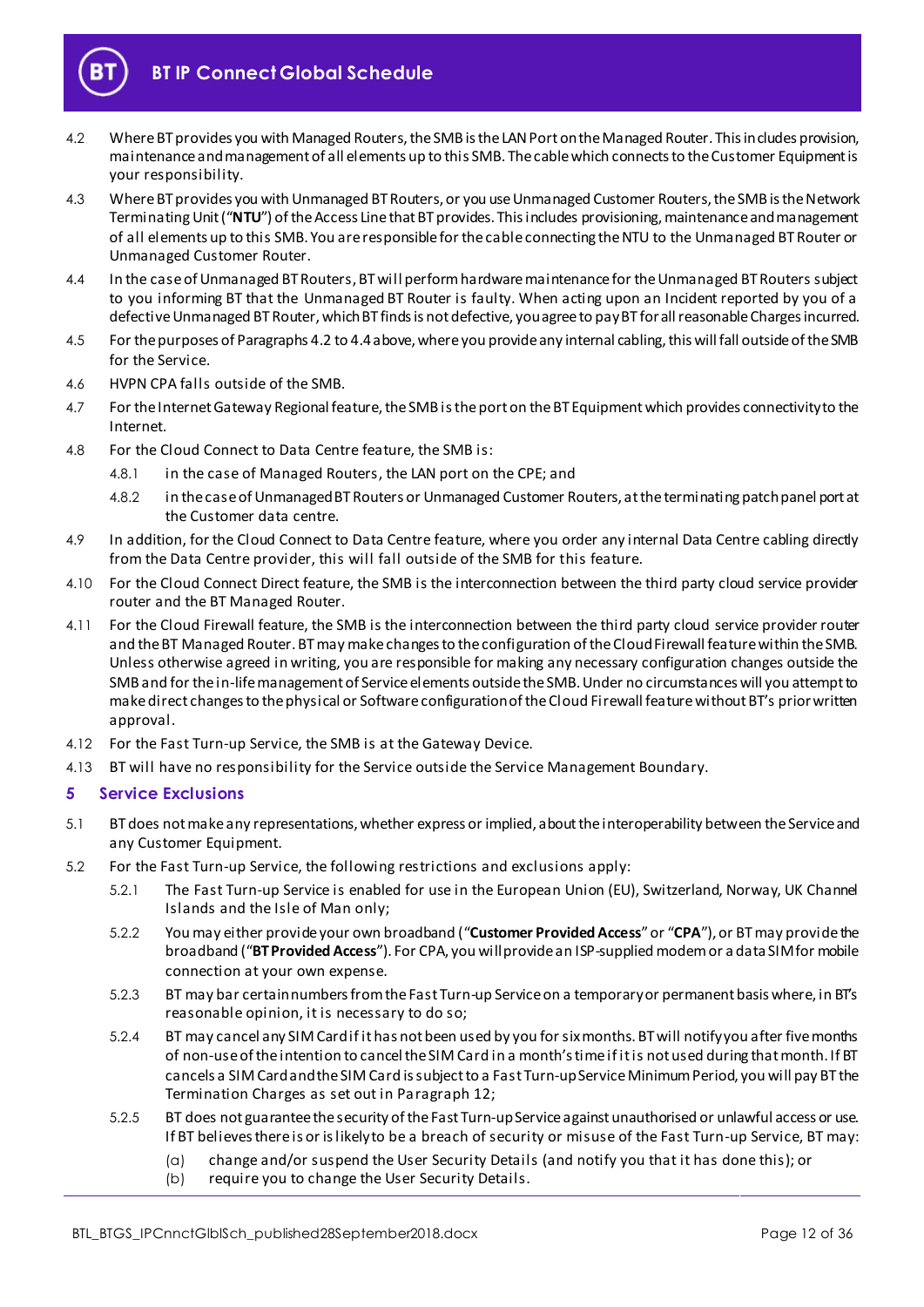

#### 5.2.6 Occasionally BT may:

- (a) give you instructions which BT believes are necessary for reasons of health, safety, BT Network integrity or the quality of any telecommunications service that BT provides to you or any other customer; or
- (b) temporarily suspend the Fast Turn-up Service because of: an emergency, security risk, misuse, loss or theft of Devices supplied as part of the Fast Turn-up Service, or for operational reasons, maintenance or improvements. During any period of suspension you will remain liable for all Charges due under the Contract other than Charges incurred after the loss or theft of Devices or SIM Cards has been reported to BT in accordance with the instructions that BT provides to you;
- 5.2.7 BT will not be liable for failure to or delay in supplying the Fast Turn-up Service if:
	- (a) another supplier delays or refuses the supply of an electronic communications service to BT and no alternative service is available at reasonable cost; or
	- (b) legal or regulatory restrictions are imposed that prevent BT from supplying the Fast Turn-up Service.
- 5.2.8 BT may suspend the Fast Turn-up Service or end the Contract, or both, at any time without Notice if BT reasonably believes that the Fast Turn-up Service is being used in breach of this Contract. This applies even if you are unaware that the Fast Turn-up Service is being usedin such a way. You will continue to pay the Charges during any period of suspension. If BT terminates this Contract during the Fast Turn-up Service Minimum Period because of an event specified in this Paragraph you will pay BT, without prejudice to any other rights BT may have, the Termination Charges specified in this Schedule or any relevant Order.
- 5.2.9 The following features of the Service are not available to Sites using a Fast Turn-Up Service connection:
	- (a) Class of Service
	- (b) Resilient Access/ Failover port
	- (c) Multiple VPNs (mVPN)
	- (d) Multiple Routes (Multiple Default Routes and Multiple Specific Routes)
	- (e) Multicast VPN
	- (f) IP version 6
	- (g) your reports
	- (h) Proactive management
- 5.3 For the VSAT Service, the following restrictions and exclusions apply:
	- 5.3.1 VSAT access cannot be used with Secure or Secure+ options;
	- 5.3.2 Multiple VSAT accesses cannot be provided together for use as a primary access and back up access;
	- 5.3.3 VSAT may be used as access backup resilience for Ethernet, Leased line and DSL access connections only;
	- 5.3.4 VSAT access cannot be used as access backup resilience for HVPN or NNI access connections;
	- 5.3.5 VSAT access does not support multiple VLANs;
	- 5.3.6 You may only order EF on port speeds of 256kbps or greater;
	- 5.3.7 VSAT access will not support fragmentation, so where you are using large frames for data transfer this may have a negative impact on your voice services; and
	- 5.3.8 BT will not be responsible for the performance or availability of the VSAT access connection where the weather, Solar Outages or other atmospheric conditions cause performance issues or service failures. This does not constitute an Incident and the Service Levels set out in Part C will not apply.
- 5.4 The Cloud Firewall feature cannot ensure prevention or detection of all threats and unauthorised actions.
- 5.5 For the Bandwidth on Demand feature, the following restrictions and exclusions apply:
	- 5.5.1 Bandwidth on Demand is not available with the HVPN, BT Reach-In NNI, VSAT or DSL Access Types and Cloud Connect to Data Centre and Cloud Connect Direct features;
	- 5.5.2 Bandwidth on Demand is not available across all countries.

#### <span id="page-12-0"></span>**6 Associated Services and Third Parties**

- 6.1 If BT provides you with any services other than the Service, this Schedule will not apply to those services and those services will be governed by their separate terms and conditions.
- 6.2 If you are required by Applicable Law to purchase the Service from a third party supplier, BT may, if you agree to it, manage the Service as your agent.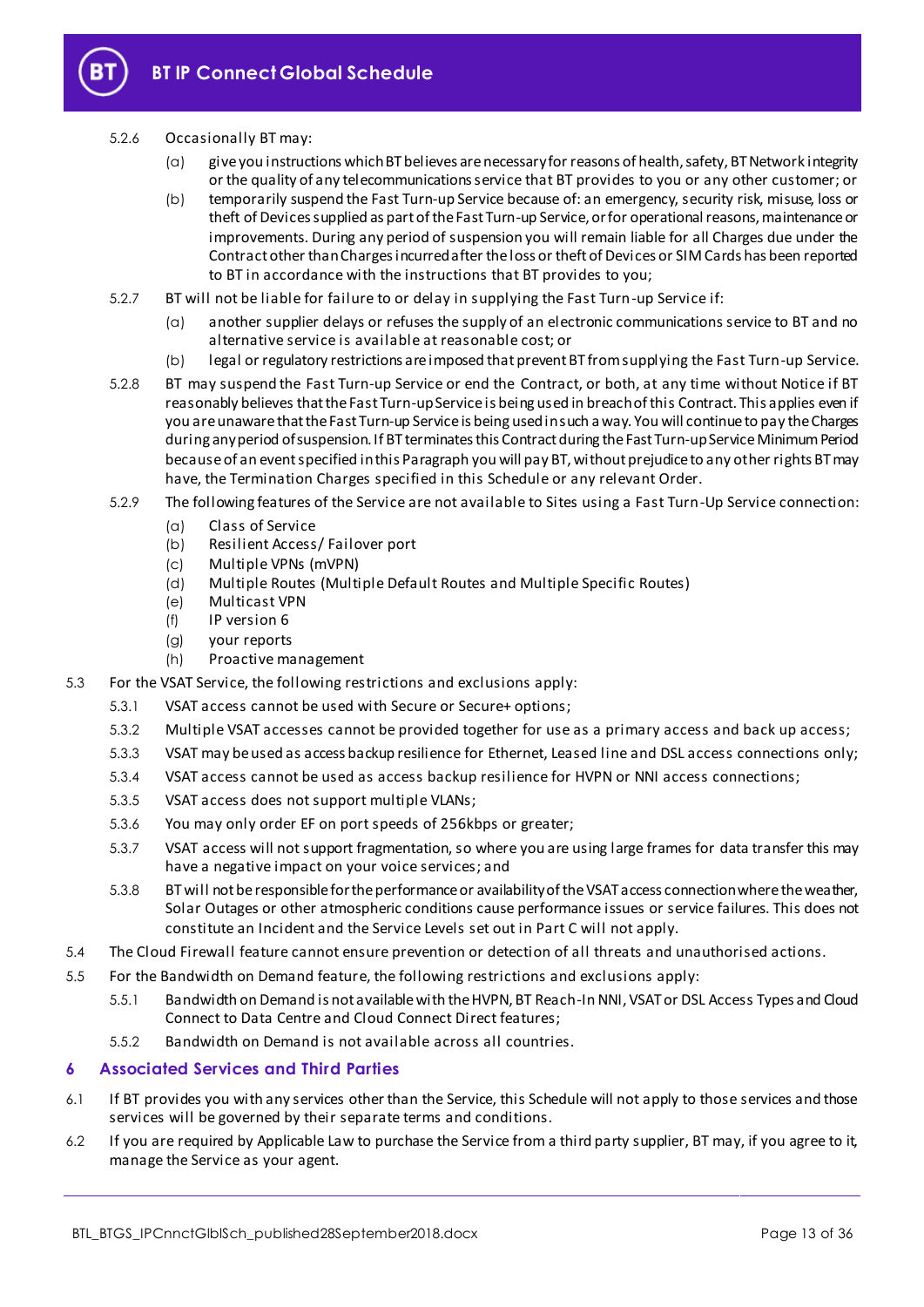

# <span id="page-13-0"></span>**7 Specific Terms and Conditions**

### <span id="page-13-1"></span>7.1 **Minimum Period of Service**

- 7.1.1 Unless either of us gives Notice to the other of an intention to terminate the Service at least ninety (90) days' before the end of the Minimum Period of Service or a Renewal Period ("**Notice of Non-Renewal**"), at the end of the Minimum Period of Service or any subsequent Renewal Period, the Service will automatically extend for the Renewal Period, and both of us will continue to perform each of our obligations in accordance with the Contract.
- 7.1.2 In the event that either of us gives a 90 days' Notice of Non-Renewal of the Service at the end of the Minimum Period of Service or any subsequent Renewal Period, BT will cease delivering the Service at the time of 23:59 on the last day of the Minimum Period of Service or subsequent Renewal Period.
- <span id="page-13-2"></span>7.1.3 BT may propose changes to this Schedule by giving you Notice at least 90 days prior to the end of the Minimum Period of Service and each Renewal Period ("**Notice to Amend**").
- 7.1.4 Within 21 days of any Notice to Amend, you will provide BT Notice of your intention to:
	- (a) agree to the changes BT proposed, in which case those changes will apply from the beginning of the following Renewal Period;
	- (b) request revisions to the changes BT proposed, in which case both of us will enter into good faith negotiations for the remainder of that Minimum Period of Service or Renewal Period, as applicable, and, if agreement is reached, the agreed changes will apply from the beginning of the following Renewal Period; or
	- (c) give a Notice of Non-Renewal.
- 7.1.5 If both of us have not reached agreement in accordance with Clause 7.1.4(b) by the end of the Minimum Period of Service or the Renewal Period, as applicable, the existing terms of this Schedule will apply from the beginning of the following Renewal Period unless either of us elects to give a Notice of Non-Renewal.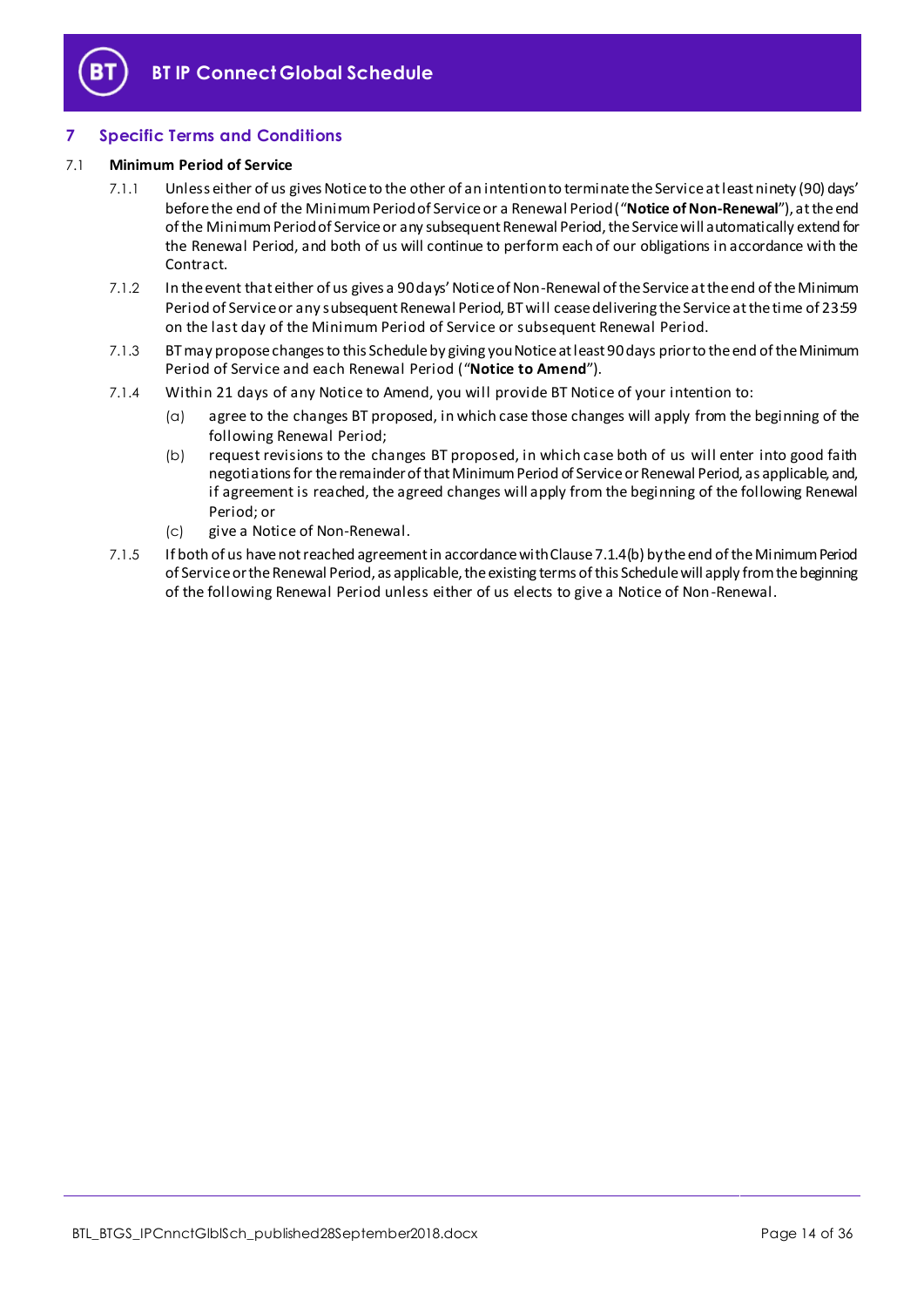

# <span id="page-14-0"></span>**Part B – Service Delivery and Management**

#### <span id="page-14-1"></span>**8 BT's Obligations**

#### <span id="page-14-2"></span>8.1 **Service Delivery**

Before the Serv ice Start Date and, where applicable, throughout the prov ision of the Serv ice, BT:

- 8.1.1 will provide you with contact details for the helpdesk that you will be able to contact to submit Service requests, report Incidents and ask questions about the Service ("**Service Desk**");
- 8.1.2 will comply with all reasonable health and safety rules and regulations and reasonable security requirements that apply at a Site and are notified to BT in writing. BT will not be liable if, as a result of any such compliance, BT is in breach of any of BT's obligations under this Contract;
- 8.1.3 will, where applicable, arrange for any surveys to be conducted to confirm the availability of a suitable Access Line to the Sites. If the surveys identify that additional engineering work is required in order to provide a suitable Access Line to the Sites, BT may provide a new quote to you, detailing the additional Charges you will need to pay for the engineering work to be completed and:
	- (a) if you accept the new quote, BT will cancel the existing Order to the affected Sites and will generate a new Order for the affected Sites and will arrange for the additional engineering works to be carried out; or
	- (b) if you do not accept the new quote, BT will cancel your existing Order for the provision of Service to the affected Sites and BT will have no obligation to provide the Service;
- <span id="page-14-7"></span>8.1.4 will provide you with a date on which delivery of the Service (or each part of the Service, including to each Site) is due to start ("**Customer Committed Date**") and will use commercially reasonable endeavours to meet any Customer Committed Date;
- 8.1.5 where the Site is located within the EU, dispatch any Purchased Equipment for delivery to the applicable Site as set out in the Order;
- 8.1.6 where the Site is located outside the EU, subject to your compliance with Para[graph](#page-16-1) 9.1.8:
	- (a) deliver any Purchased Equipment to the applicable port of entry in the destination country in accordance with Paragrap[h 9.1.8](#page-16-1) and you will act as the importer of record; or
	- (b) if agreed between both of us in the Order, BT will arrange shipping services to deliver the Purchased Equipment to the final destination address(es) specified in the Annex or Order;
- 8.1.7 if agreed between both of us as set out in the Order, install any Purchased Equipment at the applicable Sites, in which case BT will:
	- (i) test Purchased Equipment to ensure that it is ready for use; and
	- (ii) on the date that BT has completed those tests, confirm to you that the Purchased Equipment is available for you to carry out any Acceptance Tests as set out in Par[agrap](#page-18-0)h 9.2 and
- <span id="page-14-5"></span>8.1.8 will inform you if it is necessary for you to provide any input(s) in order for the Service to function.
- <span id="page-14-8"></span>8.2 In addition, for the Fast Turn-up Service, before the Service Start Date and, where applicable, throughout the provision of the Fast Turn-up Service, BT:
	- 8.2.1 will, instead of the Service Desk provided in Paragrap[h 8.1.1](#page-14-2), provide a service desk which is available Mon-Fri between the hours of 8:30am –5pm for you to report Incidents to and obtain assistance with the Fast Turn-up Service ("**Fast Turn-up Service Centre**"); and
	- 8.2.2 provide a reception centre which is available 24 hours per day, 7 days a week, 365 days a year, for you to report lost or stolen SIMs.

#### <span id="page-14-6"></span>8.3 **Commissioning of the Service**

Before the Serv ice Start Date, BT will:

- 8.3.1 configure the Service;
- 8.3.2 conduct a series of standard tests on the Service to ensure that it is configured correctly;
- <span id="page-14-3"></span>8.3.3 for Service with Managed Routers, configure the equipment, CoS and the Access Line, so that traffic can be transmitted from one Site to another, and conduct a set of standard tests to ping the Managed Router;
- <span id="page-14-4"></span>8.3.4 for Service with Unmanaged BT or Unmanaged Customer Routers, confirm del ivery of the Access Line, configure the CoS and conduct a set of standard tests to ping the Port; and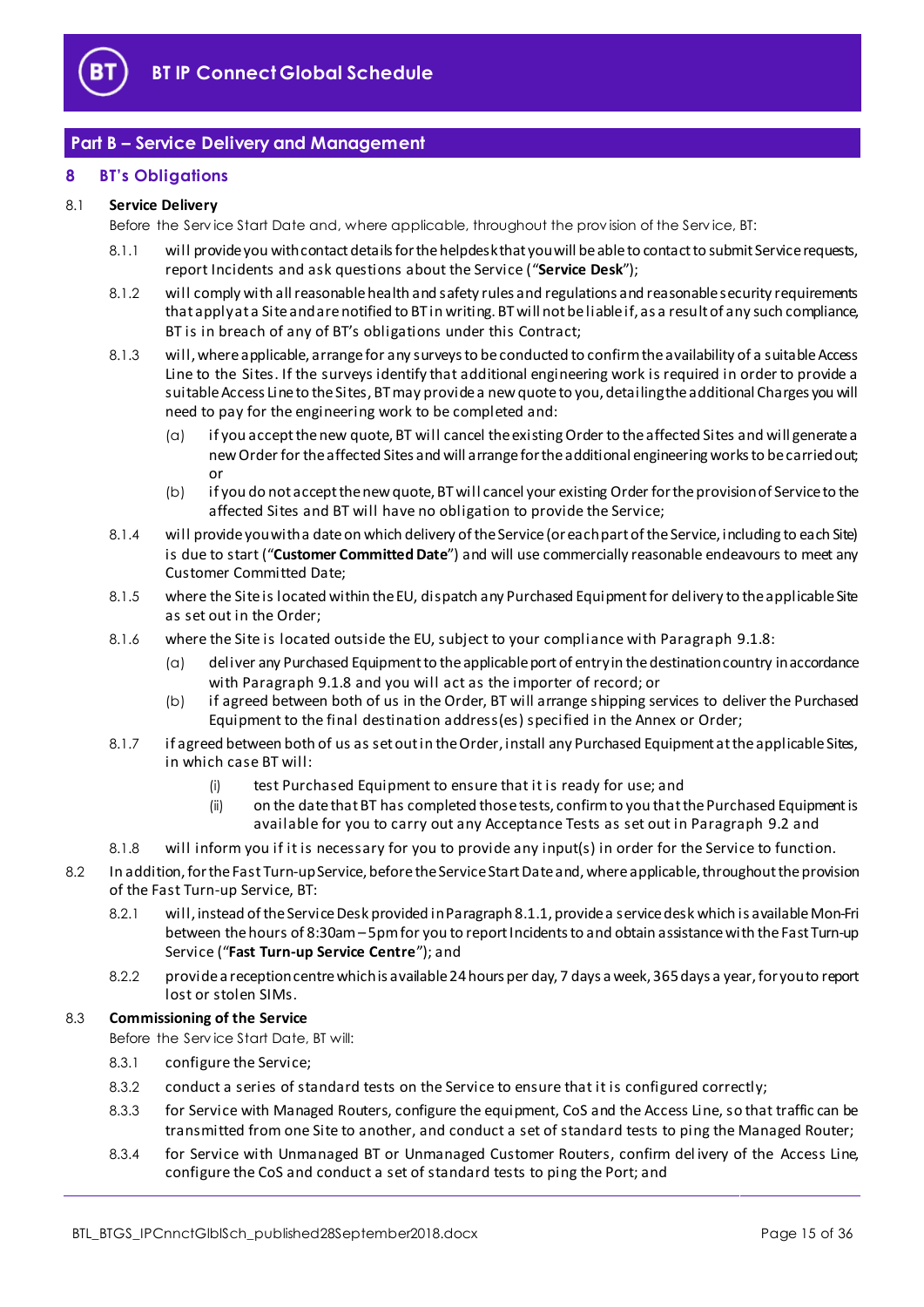

8.3.5 on the date that BT has completed the activities in this Paragrap[h 8.3.5](#page-15-0), confirm to you the Service Start Date.

- <span id="page-15-0"></span>8.4 In addition, before the Service Start Date, for the Fast Turn-up Service, BT will:
	- 8.4.1 deliver the Gateway Device and SIM Card(s) to a mainland UK location or other available European location as specified by you and set out in the Order; and
	- 8.4.2 configure the Gateway Device, backhaul network and your existing Service on the BT Network so that traffic can be transmitted and received between the Site and your VPN. Once configured, BT will conduct a set of standard tests to prove connectivity to the Gateway Device. The Service Start Date occurs on successful completion of the tests.
- 8.5 For the purposes of Paragraph[s 8.3.3](#page-14-3) an[d 8.3.4](#page-14-4) above, you may wish to migrate your traffic after BT has conducted BT's standard tests. In these circumstances, the Service Start Date will occur when BT has s uccessfully completed BT's standard tests. BT may assist with traffic migration (switching of the Customer Data from a different service to the Service) after the Service Start Date subject to an additional Charge (as set out in BT's quote). If you would like BT to provide remote support, you will order it for Service activation at the same time as the provision of the Service as it will need to take place within five Business Days of the Service Start Date.
- 8.6 If you delay delivery of the Service, you agree that you will pay (i) BT's invoice for Charges which would have become due on the last Customer Committed Date agreed in writing by BT and (ii) BT's invoices for Recurring Charges, which are due monthly in advance. In these circumstances the Service Levels on delivery of the Service after the Customer Committed Date as set out in Part C of this Schedule will not apply.

#### <span id="page-15-1"></span>8.7 **During Operation**

On and from the Serv ice Start Date, BT:

- 8.7.1 will respond and use reasonable endeavours to remedy an Incident without undue delay if BT detects or if you report an Incident on the BT Network;
- <span id="page-15-2"></span>8.7.2 will work with the relevant supplier to restore Service as soon as practicable during Local Contracted Business Hours if BT detects, or if you report an Incident on the Access Line;
- 8.7.3 will maintain a web portal and server to provide you with online access to performance reports;
- 8.7.4 may carry out Maintenance from time to time and will endeavour to inform you:
	- (a) at least five Business Days before any Planned Maintenance on the BT Network and/or BT Equipment, however you agree that BT may inform you with less notice than normal where emergency Maintenance is required; or
	- (b) without undue delay for scheduled Access Line maintenance by a supplier;
- 8.7.5 may, in the event of a security breach affecting the Service, require you to change any or all of your passwords. BT does not guarantee the security of the Service against unauthorised or unlawful access or use;
- 8.7.6 will proactively monitor the BT Managed Routers for vital health signs. BT will perform polling and monitoring of the BT Managed Routers at least every four minutes. If a problem is detected, BT will perform initial diagnostics within 15 minutes and, if necessary report an Incident. BT will not proactively manage Business DSL Standard, Basic DSL and HVPN. For Basic DSL, BT will only provide reactive fault management and will not provide proactive fault monitoring or Router surveillance monitoring. In the case of Routers being Unmanaged, BT Routers or Unmanaged Customer Routers, which BT will not proactively monitor, BT is reliant upon you reporting Incidents relating to Access Lines.
- 8.7.7 for the Cloud Firewall feature, BT will:
	- (a) provide the Customer Contact(s) with access to BT's portal, which will give online access to a range of functions including reports, and placing CSP change requests;
	- (b) proactively monitor the Cloud Firewall feature in the following manner. BT has a secure management link to the appliance(s) over Internet and MPLS networks. BT also provide an "**out-of-band**" link that connects directly to the appliance(s), via BT's secure modem; this allows further remote management and diagnostics capability;
	- (c) use reasonable endeavours to identify potential unforeseen consequences of CSP changes requested by you, and to advise you of these. BT will refer incorrectly specified CSP changes back to you; and
	- (d) from time to time undertake work on the Cloud Firewall feature, which may interrupt service. In such cases, BT will endeavour to inform you in advance of any work being undertaken, and will endeavour to minimise the impact of such work.
- 8.7.8 For the Bandwidth on Demand feature, BT will: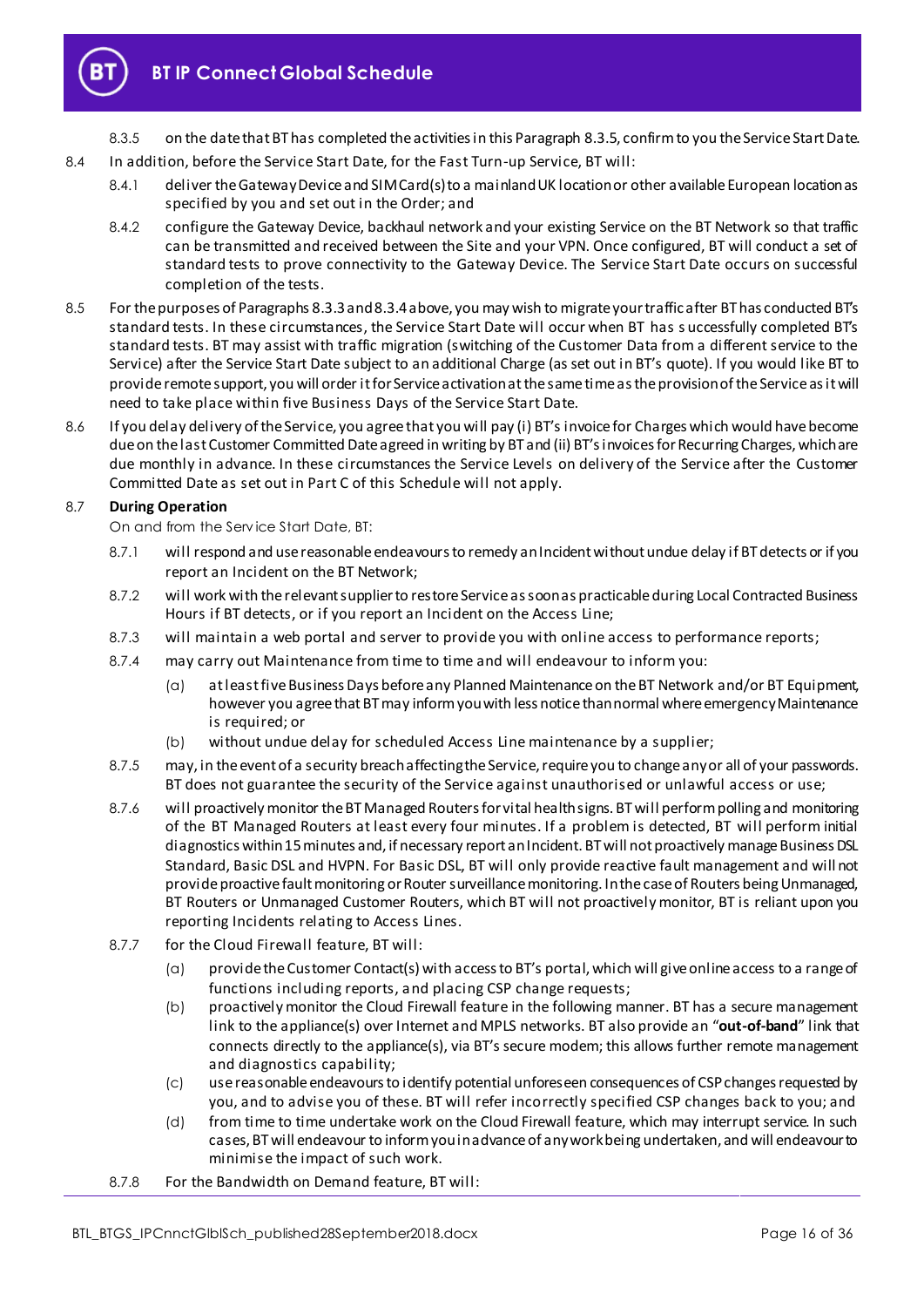

# **BT IP Connect Global Schedule**

- (a) set out rules around changes to Bandwidth on Demand within the portal, (changes to end times/cancellation policy/ decreasing flex durations); and
- (b) only invoice for Successful Flex Events. Usage will be charged on a price per mbps/hour basis.

### 8.8 **The End of the Service**

- 8.8.1 On notification of termination of the Service by either one of us, or expiry, BT may disconnect and remove any BT Equipment located at the Sites; and
- 8.8.2 On notification of termination of the Service by either one of us, or notification of expiry, BT will:
	- (a) once you have provided a Customer Required by Date in accordance with Paragrap[h 9.6.1](#page-20-0), provide you with a date on which termination of the Service (or each part of the Service, including to each Site) is due to take place ("**BT Adjusted Customer Required by Date**") and will use BT's commercially reasonable endeavours to meet any BT Adjusted Customer Required by Date;
	- (b) inform you if it is necessary for you to provide any input(s) on top of your contracted obligations to be able to terminate the Service(s); and
	- (c) inform you if the request to amend or change a Customer Required by Date has been accepted by all of BT's suppliers (where relevant).

### <span id="page-16-0"></span>**9 Your Obligations**

### <span id="page-16-2"></span>9.1 **Service Delivery**

Before the Serv ice Start Date and, where applicable, throughout the prov ision of the Serv ice by BT, you will:

- 9.1.1 provide BT with the names and contact details of any individuals authorised to act on your behalf for Service management matters ("**Customer Contact**"), but BT may also accept instructions from a person who BT reasonably believes is acting with your authority;
- 9.1.2 provide BT with any information reasonably required without undue delay;
- 9.1.3 provide BT with access to any Sites during Business Hours, or as otherwise agreed, to enable BT to set up, deliver and manage the Service;
- 9.1.4 complete any preparation activities that BT may request to enable you to receive the Services promptly and in accordance with any reasonable timescales;
- 9.1.5 notify BT in writing of any health and safety rules and regulations and security requirements that apply at a Site;
- 9.1.6 in jurisdictions where an employer is legally required to make such disclosure to its employees and/or Users:
	- (a) inform your employees and Users that as part of the Service being delivered by BT, BT may monitor and report to you the use of any targeted applications by your employees and/or Users; and
	- (b) ensure that your employees and Users have consented or will be deemed to have consented to such monitoring and reporting (if such consent is legally required), agree that BT will not be liable for any failure by you to comply with this instruction and indemnify BT from and against any Claims or action brought by your employees or Users against BT arising out of the delivery of Services by BT.
- 9.1.7 ensure that the LAN protocols and applications you use will be compatible with the Service;
- <span id="page-16-1"></span>9.1.8 where the Site is located outside the EU, act as the importer of record, clear the Purchased Equipment through the applicable customs authority in the destination country and be liable for any import tax, duty and/or excise duty incurred, and, if requested by BT, provide authorisation as soon as practicable authorising BT or BT's agent to carry out BT's obligations as shipping agent. If you cannot give such authorisation, you will be responsible for fulfilling those obligations on BT's behalf at your own cost;
- 9.1.9 provide BT with the name and contact details of at least one individual who will be responsible for receiving the Purchased Equipment at the Site;
- 9.1.10 where applicable, provide and maintain a PSTN, ISDN or broadband lines at the Sites for exclusive use with the Service. You will pay all charges related to provision and use of such lines and report any incidents in such lines directly to the supplier of the line;
- 9.1.11 not use any DSL line provided by BT to make or receive PSTN calls;
- 9.1.12 not make changes to the line or any telephony service on the line, without BT's prior written agreement. BT will charge you for any costs incurred by BT for such changes;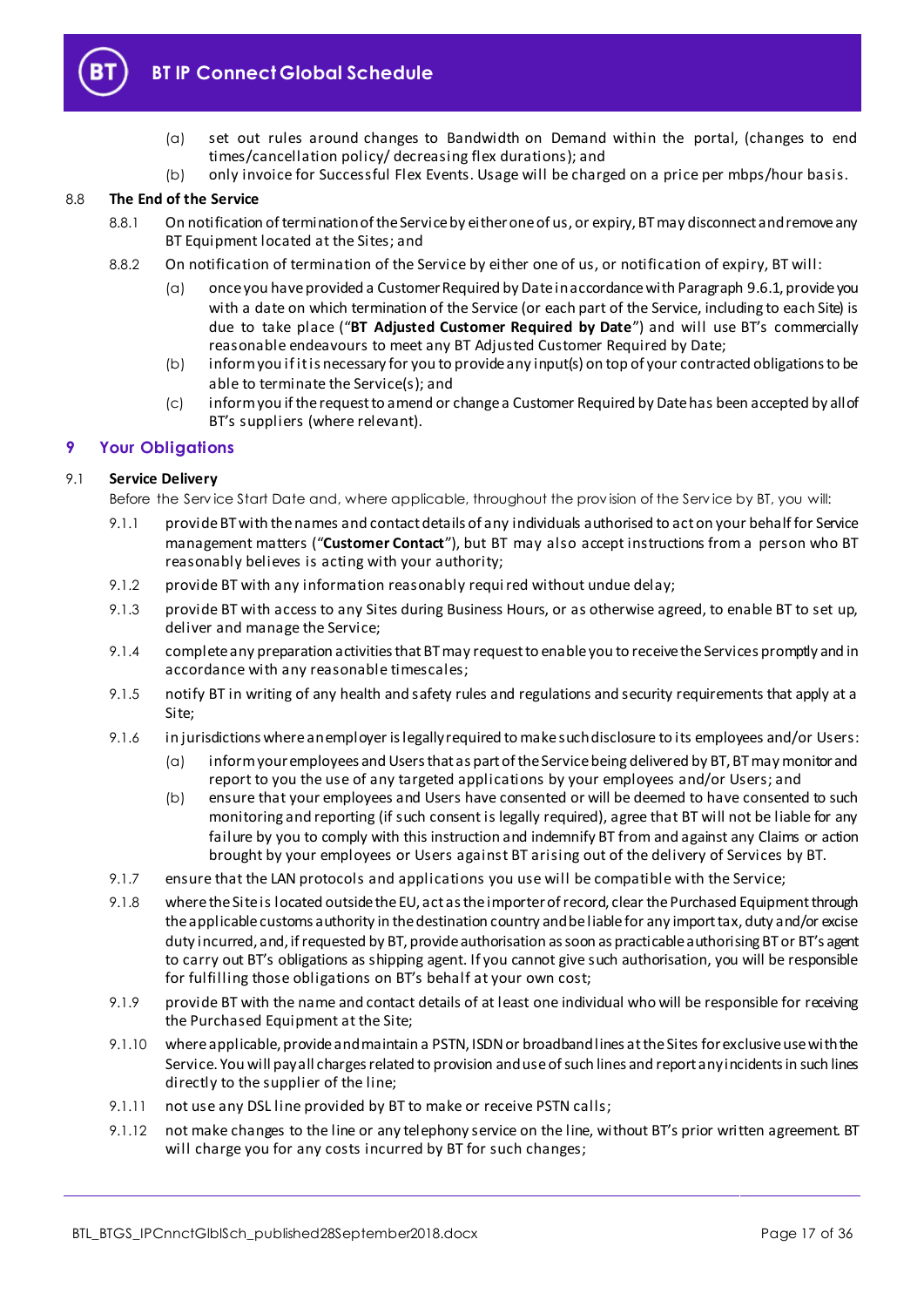

- 9.1.13 be responsible for the provision of all Service items (e.g. internal cabling) from the Access Line demarcation point to the Managed Routers, Unmanaged BT Routers and Unmanaged Customer Routers, as applicable;
- 9.1.14 if you order the Service with Unmanaged BT Routers and/or Unmanaged Customer Routers, be responsible for:
	- (a) providing Routers which adhere to BT's design guidelines (which can be provided to you); and (b) marking traffic with the DSCP marking used by BT before transmitting traffic to the BT Network;
- 9.1.15 where HVPN is being purchased, be responsible for, and ensure that it complies with all applicable licensing and regulatory requirements for use of HVPN including but not limited to the local law and regulations that apply to the export and re-export of any encryption software or devices. BT may require you to produce proof of compliance with such licensing and regulatory requirements before delivery of the Service. If you cannot produce such proof to BT's reasonable satisfaction, BT may suspend delivery of the Service or cancel the Order. If BT cancels the Order, the provisions of Clause 17 (Cancellation) of the General Terms will apply. You are responsible for obtaining any local import and User licenses and the written authority from all respective authorities necessary;
- 9.1.16 ensure that CPA is installed and working before placing an Order for HVPN. If it is not, you agree to pay all HVPN Charges from the Service Start Date. You also agree to pay all BT's costs (including applicable Charges) if HVPN is delivered and it is later found that you have not provided suitable CPA;
- 9.1.17 if the CPA is provided on the basis of 'up to' a certain speed, agree that it may not receive the full speed, and that for the Service to work it will order an access speed significantly higher than the required HVPN Port speed; it is your responsibility to ensure that the CPA meets these requirements. BT will not be liable for Service failure, and BT's Service Levels will not apply, when the actual CPA speed falls below the HVPN Port speed;
- 9.1.18 if a dynamic IP Address is used, agree that BT's Service Levels will not apply to any Availability Downtime occurrences resulting from refresh of the dynamic IP Address;
- 9.1.19 agree that Internet browsing from the Managed Router other than via the HVPN Split Tunnelling feature will impair HVPN; in these circumstances BT will not be liable for any failure in Service and BT's Service Levels will not apply. You agree that Internet access is provided by BT's local suppliers who are responsible for ensuring they have the necessary permits to provide Internet access. If you use the Split Tunnelling feature (Internet Breakout or iLAN) so that you may yourself provide Internet access, then you will comply with Applicable Laws and regulations regarding the provision of Internet access to Users; and
- 9.1.20 not misuse the Service as provided by BT to contravene or circumvent local laws and regulations. BT may treat any such contravention as a material breach of the Contract and as such BT may:
	- (a) suspend the Service and may refuse to restore Service until BT receives an acceptable assurance from you that there will be no further contravention or circumvention; or
	- (b) terminate the Service upon written Notice subject to the General Terms of the Contract.
- 9.1.21 prepare and maintain the Site for the installation of BT Equipment and Purchased Equipment and supply of the Service, including, without limitation:
	- (a) provide a suitable and safe operational environment for any BT Equipment and/or Purchased Equipment including all necessary trunking, conduits, cable trays, and telecommunications connection points in accordance with BT's reasonable instructions and in accordance with applicable installation standards;
	- (b) take up or remove any fitted or fixed floor coverings, ceiling tiles and partition covers and/or provide any openings in buildings required to connect BT Equipment and/or Purchased Equipment to appropriate telecommunications facilities in time to allow BT to undertake any necessary installation or maintenance Services;
	- (c) carry out any work that may be required after installation to make good any cosmetic damage caused during the installation or maintenance Services;
	- (d) provide a secure, continuous power supply at the Site for the operation and maintenance of the Service and BT Equipment and/or Purchased Equipment at such points and with such connections as BT specifies. In order to mitigate any Service interruption resulting from failure in the principal power supply, you will provide back-up power with sufficient capacity to conform to the standby requirements of the applicable British or other applicable, local standards; and
	- (e) provide internal cabling between the BT Equipment and any Customer Equipment, as appropriate.
- 9.1.22 until ownership in any Purchased Equipment transfers to you in accordance with Pa[ragrap](#page-24-2)h 17.3:
	- (a) keep the Purchased Equipment safe and without risk to health;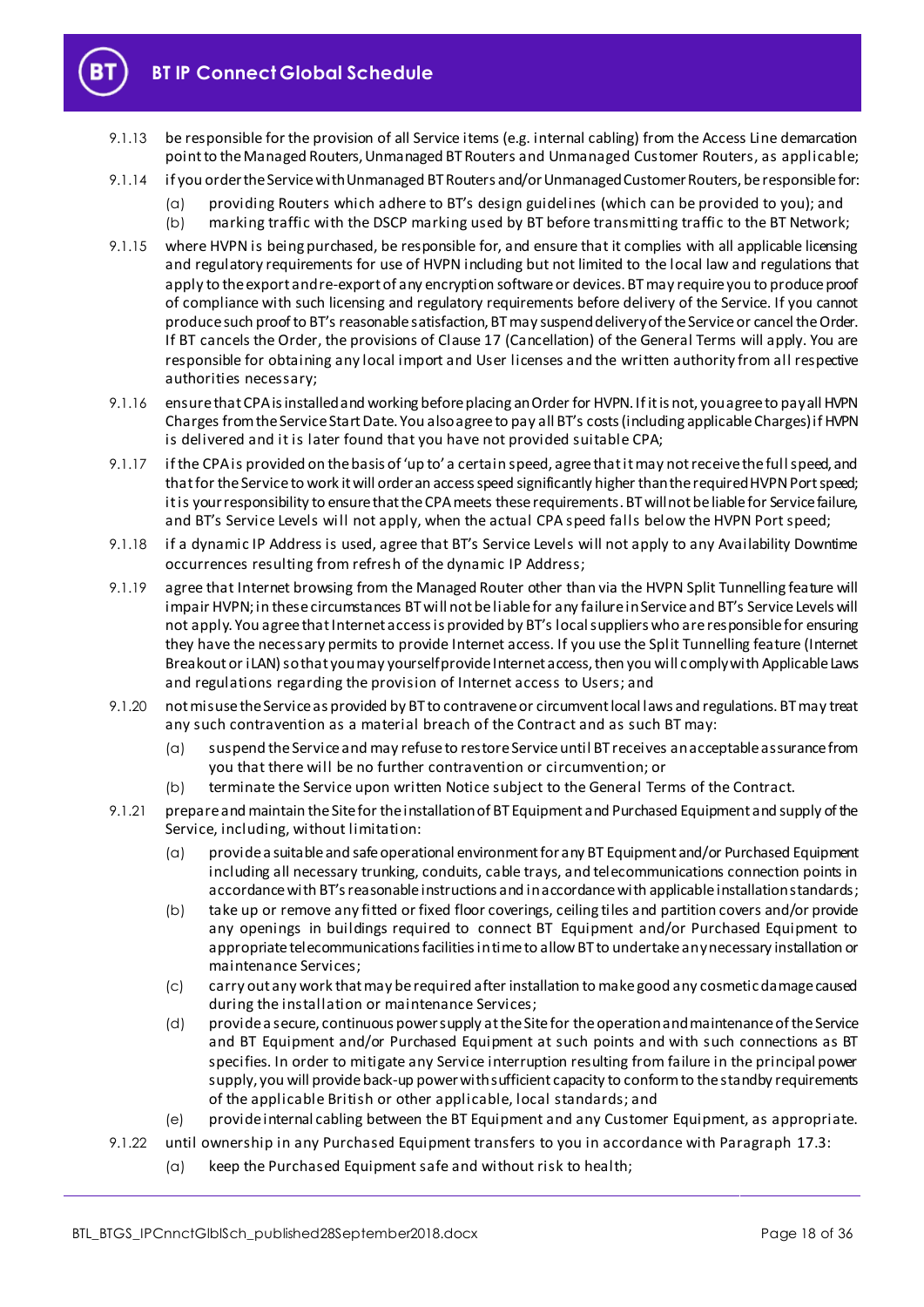

# **BT IP Connect Global Schedule**

- (b) only use the Purchased Equipment, or allow it to be used, in accordance with any instructions BT may give and for the purpose for which it is designed;
- (c) not move the Purchased Equipment or any part of it from the Site;
- (d) not make any alterations or attachments to the Purchased Equipment without BT's prior written consent. If BT gives BT's consent, any alterations or attachments will become part of the Purchased Equipment;
- (e) not sell, charge, assign, transfer or dispose of or part with possession of the Purchased Equipment or any part of it;
- (f) not allow any lien, encumbrance or security interest over the Purchased Equipment, nor pledge the credit of BT for the repair of the Purchased Equipment or otherwise;
- (g) not claim to be owner of the Purchased Equipment and ensure that the owner of the Site will not claim ownership of the Purchased Equipment, even if the Purchased Equipment is fixed to the Site;
- (h) obtain appropriate insurance against any damage to or theft or loss of the Purchased Equipment;
- (i) indemnify BT against all claims and proceedings arising from your use of the Purchased Equipment or if the Purchased Equipment is damaged, stolen or lost. You will keep BT informed of anything which may affect BT's rights, or involve BT in any proceedings, loss or liability;
- (j) ensure that the Purchased Equipment appears in BT's name in your accounting books; and
- (k) if there is a threatened seizure of the Purchased Equipment, or anything listed in Clause 18.3 of the General Terms applies to you, immediately notify BT and BT may take action to repossess the Purchased Equipment. You will also notify interested third parties that BT owns the Purchased Equipment.
- (I) for the DSL and or Ethernet Services ordered by the Customer through the IP Connect Self Service Portal the Customer shall ensure that the data provided for ordering the Services is accurate. BT will not be held responsible for any delay caused by the incorrectness of the data or for the Charges due to the cancellation of an incorrect Order.

#### <span id="page-18-0"></span>9.2 **Acceptance Tests**

- <span id="page-18-2"></span>9.2.1 After receiving notice from BT under Paragrap[h 8.3.5](#page-15-0), you will promptly carry out the Acceptance Tests for the Service. The Service will be deemed to have been accepted if you have not:
	- (a) carried out the Acceptance Tests and confirmed acceptance in writing; or
	- (b) notified BT in writing that the Service has not passed the Acceptance Tests,
	- on the date that BT completes BT's tests as set out in Paragraph [8.1.7\(ii\).](#page-14-5)
- <span id="page-18-4"></span>9.2.2 Subject to Paragra[ph 9.2.](#page-18-1)3, the Service Start Date will be the earlier of the following:
	- (a) the date that you confirm acceptance of the Service in writing under Para[graph 9.2](#page-18-2).1(a); or
	- (b) the date that BT completes BT's tests as set out in Paragr[aph](#page-14-5) 8.1.7(ii).
- <span id="page-18-1"></span>9.2.3 In the event that the Acceptance Tests are not passed, BT will remedy the non-conformance without undue delay and notify you that BT has remedied the non-conformance, and inform you of the Service Start Date.
- 9.3 In addition, for the Cloud Firewall feature, you will:
	- 9.3.1 be entitled to request login/password combinations for access to BT's security portal, for use by you or your agents. You may assign one login combination to BT's personnel. You are responsible for your agents' use of these login/ password combinations;
	- 9.3.2 submit the CSP before the Customer Committed Date ("**CCD**"). BT will respond with a Security Policy Document, which you will authorise at least five Business Days before the CCD. CSPs can be complex to define, therefore BT's consultancy is available to help capture your requirements. BT will capture the necessary information in consultation with the Customer Contact, and will produce the necessary CSP. However, BT will not be liable for any consequences arising from your miss-specification of your security requirements in the CSP, or from unforeseen consequences of a correctly specified and correctly implemented CSP;
	- 9.3.3 ensure that your network and all applications on your side of the Service Management Boundary will conform to all relevant Internet Protocol standards;
	- 9.3.4 not use a Domain Name that infringes the rights of any person in a corresponding trade mark or name; and
	- 9.3.5 not use IP Addresses that you do not own or that are incorrectly specified. You are responsible for the use of these IP Addresses.
- <span id="page-18-3"></span>9.4 In addition, for the Fast Turn-up Service, you will:
	- 9.4.1 provide BT with a correctly completed baseline configuration form;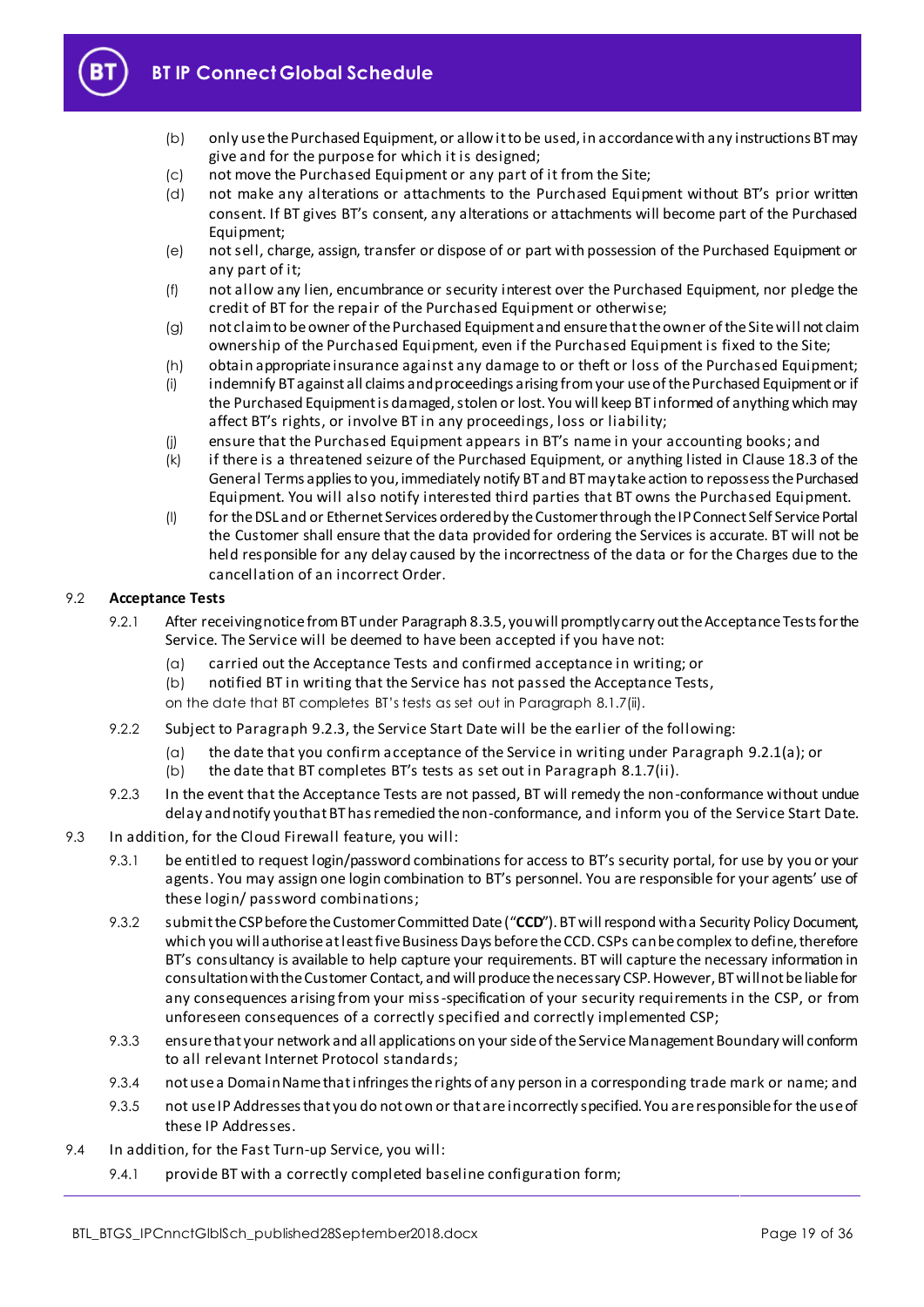

- 9.4.2 provide all Service items (e.g. internal cabling) from the Gateway Device;
- 9.4.3 ensure that you have an existing Service in place;
- 9.4.4 not resell or attempt to resell the Fast Turn-up Service (or any part or facility of it) to anyone else;
- 9.4.5 only use the SIMs in the Gateway Device and will only use the Gateway Device with the SIMs;
- 9.4.6 obtain and keep in force any licence necessary for you to use the Fast Turn-up Service;
- 9.4.7 not sell or otherwise transfer any IP Address(es) allocated by BT and will immediately cease using such IP Address(es) on the termination or expiration of this Contract or Schedule.
- 9.4.8 take all necessary steps to ensure that User Security Details are kept confidential, secure and not made available to unauthorised persons;
- 9.4.9 inform BT immediately if it believes that any User Security Details are, or are likely to be, used in an unauthorised way;
- 9.4.10 not change, or attempt to change, a user-name without BT's prior agreement;
- 9.4.11 until, and unless, ownership passes, not sell, lease, charge, assign by way of security or otherwise deal in or encumber in any way with any SIM Card or Gateway Device;
- 9.4.12 not connect, continue connection or knowingly allow any third party to connect or continue the connection of any GPRS Gateway to the BT Network;
- 9.4.13 comply with such security or other provisions in relation to international Roaming that BT provides to you from time to time;
- 9.4.14 notify BT immediately in the event that any SIM Card or Gateway Device is lost or stolen or if the Fast Turn-up Service has or may be misused, used fraudulently or otherwise used unlawfully;
- 9.4.15 obtain and keep in force any licence necessary for you to use the Fast Turn-up Service and/or Gateway Devices in any country in which it is provided;
- 9.4.16 not tamper with the Gateway Devices so as to invalidate any guarantee and will be liable to pay BT's standard Charges for repairs outside of the guarantee;
- 9.4.17 indemnify BT against any Claims or legal proceedings which are brought or threatened against BT by a third party because the Fast Turn-up Service is used in breach of this Paragrap[h 9.4](#page-18-3). BT will notify you of any such Claims or proceedings and keep you informed as to the progress of such Claims or proceedings and have due regard to your representations;

#### 9.5 **Service Operation**

On and from the Serv ice Start Date, you will:

- 9.5.1 ensure that Users report Incidents to the Customer Contact and not to the Service Desk;
- 9.5.2 ensure that the Customer Contact will take Incident reports from Users and pass these to the Service Desk using the reporting procedures agreed between both of us, and will be available for all subsequent Incident management communications;
- 9.5.3 monitor and maintain any Customer Equipment connected to the Service or used in connection with a Service;
- 9.5.4 ensure that any Customer Equipment that is connected to the Service or that you use, directly or indirectly, in relation to the Service is:
	- (a) connected;
	- (b) using the applicable BT Network termination point, unless you have BT's permission to connect by another means and used in accordance with any instructions, standards and safety and security procedures applicable to the use of that Customer Equipment; and
	- (c) adequately protected against viruses and other beaches of security;
	- (d) technically compatible with the Service and will not harm or damage BT Equipment, the BT Network, or any of BT's supplier's or subcontractor's network or equipment; and
	- (e) approved and used in accordance with relevant instructions and Applicable Law;
- 9.5.5 immediately disconnect any Customer Equipment, or advise BT to do so at your expense, if Customer Equipment does not meet any relevant instructions, standards or Applicable Law;
- 9.5.6 connect equipment to the Service only by using the NTE at the Sites or to the LAN Port of the CPE;
- 9.5.7 where applicable, distribute, manage and maintain access profiles, passwords and other systems administration information relating to the control of Users' access to the Service;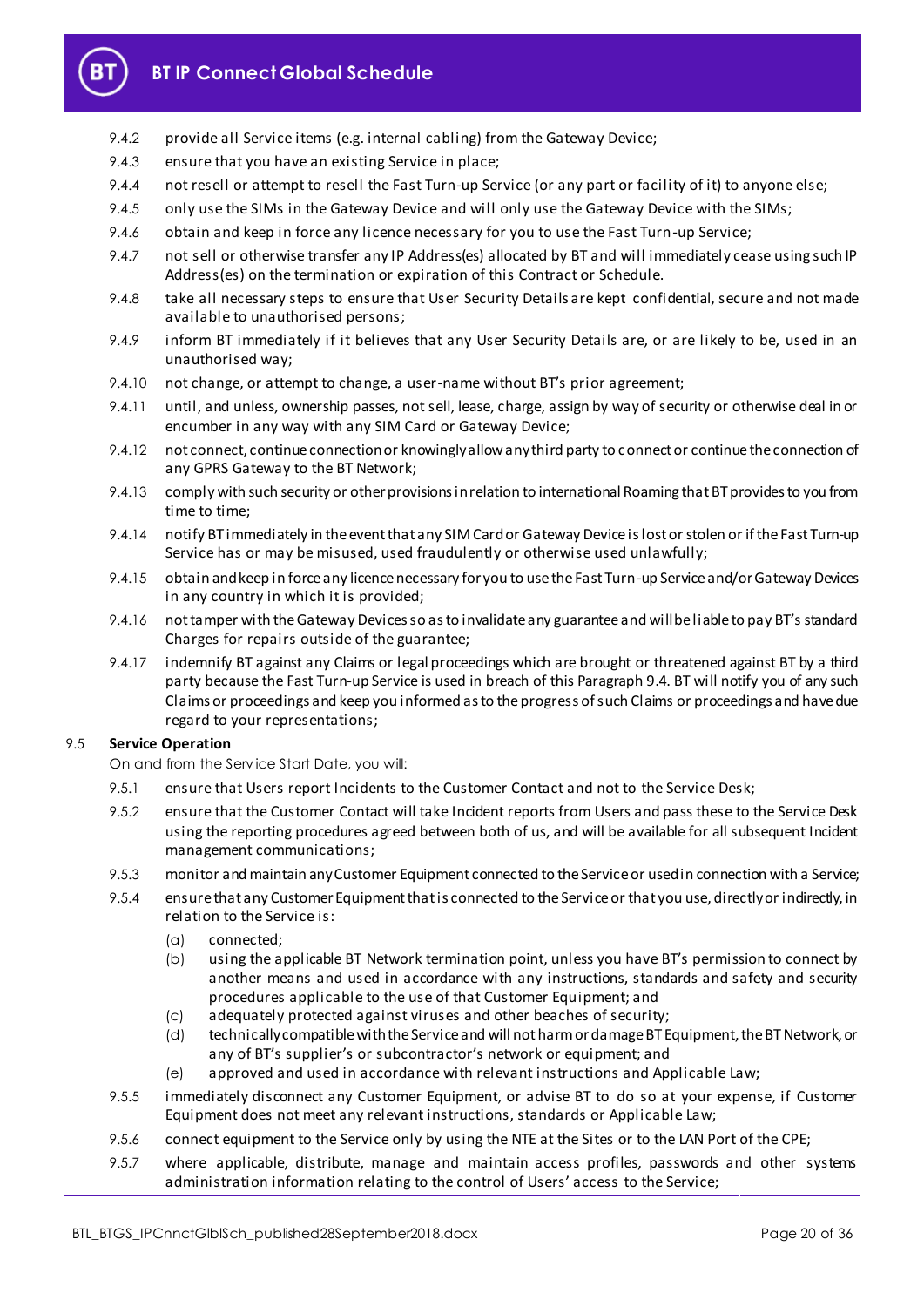

- 9.5.8 in order to ensure the security of personal or confidential data sent over the network, put in place appropriate security measures to ensure such data is fully protected.
- 9.5.9 where applicable, maintain a list of current Users and immediately terminate access for any person who ceases to be an authorised User;
- 9.5.10 where applicable, ensure the security and proper use of all valid User access profiles, passwords and other systems administration information used in connection with the Service and:
	- (a) inform BT immediately if a user ID or password has, or is likely to, become known to an unauthorised person, or is being or may be used in an unauthorised way;
	- (b) take all reasonable steps to prevent unauthorised access to the Service; and
	- (c) satisfy BT's security checks if a password is lost or forgotten.
- 9.5.11 if BT requests you to do so in order to ensure the security or integrity of the Service, change any or all passwords and/or other systems administration information used in connection with the Service;
- 9.5.12 comply with the provisions of any Software licences provided with or as part of the Service; and
- <span id="page-20-1"></span>9.5.13 in relation to the Cloud Firewall feature:
	- (a) if changes to the Cloud Firewall feature configuration rules (and therefore in the CSP) are required, request additions, deletions, or modifications as necessary, using the process as defined by BT. Changes may be required in response to your changes; e.g. if new IP Address ranges are added to the Customer Network, if new applications are to be enabled, or if User access profiles are amended;
	- (b) specify, in accordance with Paragrap[h 9.5.13\(a\)](#page-20-1), the changes to be implemented by BT. In no event will BT be liable for any consequences arising from miss-specification of requirements by you, or unforeseen consequences of correctly-specified and correctly-implemented change requests; and
	- (c) agree that BT will apply "**reasonable use**" restrictions for in-life changes to the CSP. The threshold level for such restrictions is defined as you raising change requests more frequently than once a week, over a rolling period of three months, per physical instance of the Cloud Firewall feature. In such cases, BT may either:
		- (i) aggregate your requests over a period of time, so that BT can implement such requests more efficiently. In these circumstances, you agree that there may be some implementation delays and no targets will apply to the implementation of such changes; or
		- (ii) review your requirements, and mutually agree an appropriate alternative implementation process and any associated Charges;
- 9.5.14 in relation to the Fast Turn-up Service:
	- (a) not use the Fast Turn-up Service to make or receive PSTN calls;
	- (b) notmake changes to the configuration of the Fast Turn-up Service without BT's prior written agreement. BT will charge you for any costs incurred by BT for such changes;
	- (c) provide trained staff to support your use of the Fast Turn-up Service; and
	- (d) only report Incidents relating to the Fast Turn-up Service by telephoning the Fast Turn-up Service Desk. When reporting an Incident you will provide BT with a contact name and telephone number which BT will use to advise you on the progress being made to resolve the Incident.
- 9.5.15 In relation to the Bandwidth on Demand feature:
	- (a) manage changes to bandwidth speeds at your Sites;
	- (b) provide BT with a list of Authorised Users and their roles when the feature is being enabled and maintain such a list;
	- (c) communicate dates and times of Bandwidth on Demand Orders within your organisation.

#### <span id="page-20-0"></span>9.6 **The End of the Service**

- 9.6.1 On termination of the Service by either one of us, or expiry you will:
	- (a) provide BT with all reasonable assistance necessary to remove BT Equipment from the Sites;
	- (b) disconnect any Customer Equipment from BT Equipment located at the Sites;
	- (c) not dispose of or use BT Equipment other than in accordance with BT's written instructions or authorisation;
	- (d) arrange for any BT Equipment located at the Sites to be returned to BT; and
	- (e) be liable for any reasonable costs of recovery that BT incurs in recovering the BT Equipment.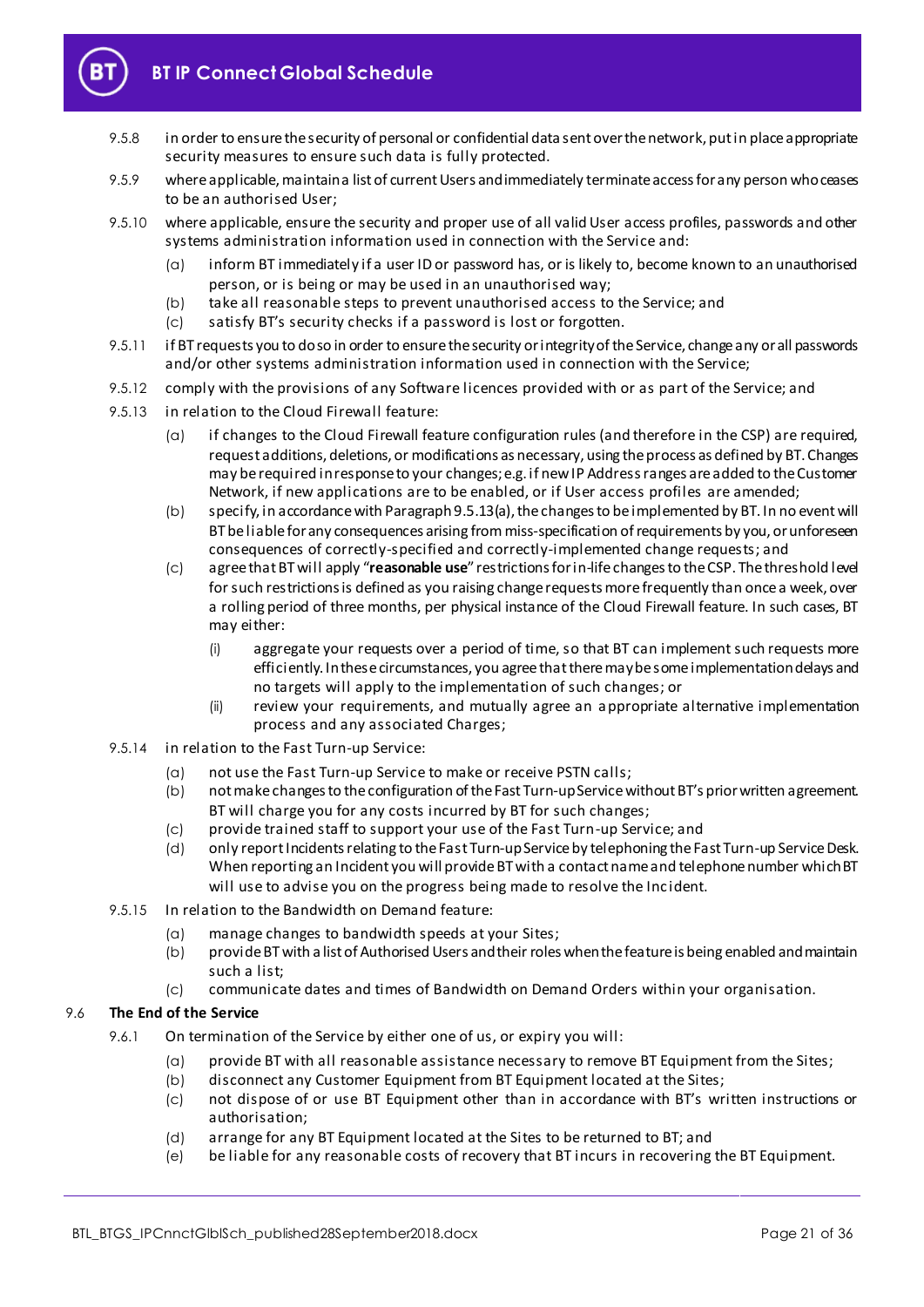<span id="page-21-5"></span>

- (f) provide BT with a date on which termination of the Service (or each part of the Service, including to each Site) is requested to take place ("**Customer Required by Date**");
- (g) record the date (for each part of the Service, including to each Site) that BT advises is the BT Adjusted Customer Required by Date; and
- 9.6.2 On termination of the Service by either one of us, or expiry you will:
	- (a) provide BT with the information that will enable BT to create a termination order for the Service-e.g. specific Service identity, current site contact details (name, phone & email);
	- (b) notify BT in writing of any health and safety rules and regulations and security requirements that apply at a Site;
	- (c) provide BT, BT's employees, agents, consultants and subcontractors, with access to your premises, offices and other facilities and utilities as is reasonably required by BT to terminate the Service; and
	- (d) notify BT in writing at least 10 Business Days before the BT Adjusted Customer Required by Date if a postponement of date is required.

#### 9.7 **Additional Termination Provisions**

- 9.7.1 BT will terminate the Fast Turn-up Service automatically when a permanent Access Line is connected to the Site to enable the Site to connect to the BT Network.
- 9.7.2 The Fast Turn-up Service may be terminated or cancelled by either of us on 25 Business Days' Notice to the other. Such termination or cancellation may be subject to your payment of Termination Charges if the Service is cancelled during the Fast Turn-up Service Minimum Period, as set out in Par[agra](#page-22-0)ph 12.

#### <span id="page-21-0"></span>**10 Notification of Incidents**

Where you become aware of an Incident:

- 10.1 the Customer Contact will report it to BT's Service Desk;
- <span id="page-21-3"></span>10.2 BT will give you a unique reference number for the Incident ("**Ticket**");
- <span id="page-21-2"></span>10.3 BT will inform you when BT believes the Incident is cleared, and will close the Ticket when:
- 10.4 you confirm that the Incident is cleared within 24 hours of being informed; or
- 10.5 BT has attempted unsuccessfully to contact you, in the way agreed between both of us, in relation to the Incident and you have not responded within 24 hours of BT's attempt to contact you.
- 10.6 If you confirm that the Incident is not cleared within 24 hours of being informed, the Ticket will remain open, and BT will continue to endeavour to resolve the Incident and, where appropriate, BT will continue to measure Availability Downtime, until the Ticket is closed as set out in Parag[raph](#page-21-2) 10.3.
- 10.7 Where the Service is provided with BT Managed Routers, if BT becomes aware of an Incident, Paragraph[s 10.2](#page-21-3)[, 10.3](#page-21-2) and 10.4 will apply.
- 10.8 For CPA, you will confirm with your supplier that the CPA is working correctly before reporting Incidents to BT. BT will not record Availability Downtime for reported Incidents until you have confirmed that the CPA is working.

#### <span id="page-21-1"></span>**11 Invoicing**

- 11.1 BT will invoice you for the Charges for the Service as set out in Paragrap[h 11.2](#page-21-4) in the amounts and currency specified in any Orders.
- <span id="page-21-4"></span>11.2 Unless stated otherwise in an applicable Order, BT will invoice you for:
	- 11.2.1 Installation Charges, on the Service Start Date;
	- 11.2.2 Recurring Charges, except Usage Charges, monthly in advance on the first day of the relevant month (for any period where Service is provided for less than one month, the Recurring Charges will be calculated on a daily basis);
	- 11.2.3 Usage Charges, monthly in arrears on the first day of the relevant month, calculated at the then current rates;
	- 11.2.4 any Charges for any Purchased Equipment from the Service Start Date, and those Charges which will apply from the date of delivery of that Purchased Equipment;
	- 11.2.5 De-installation Charges within 60 days of de-installation of the Service;
	- 11.2.6 any Termination Charges incurred in accordance with Paragrap[h 12](#page-22-0) upon termination of the relevant Service; and
	- 11.2.7 any reconfiguration Charges incurred in accordance with Para[graph](#page-22-1) 11.5.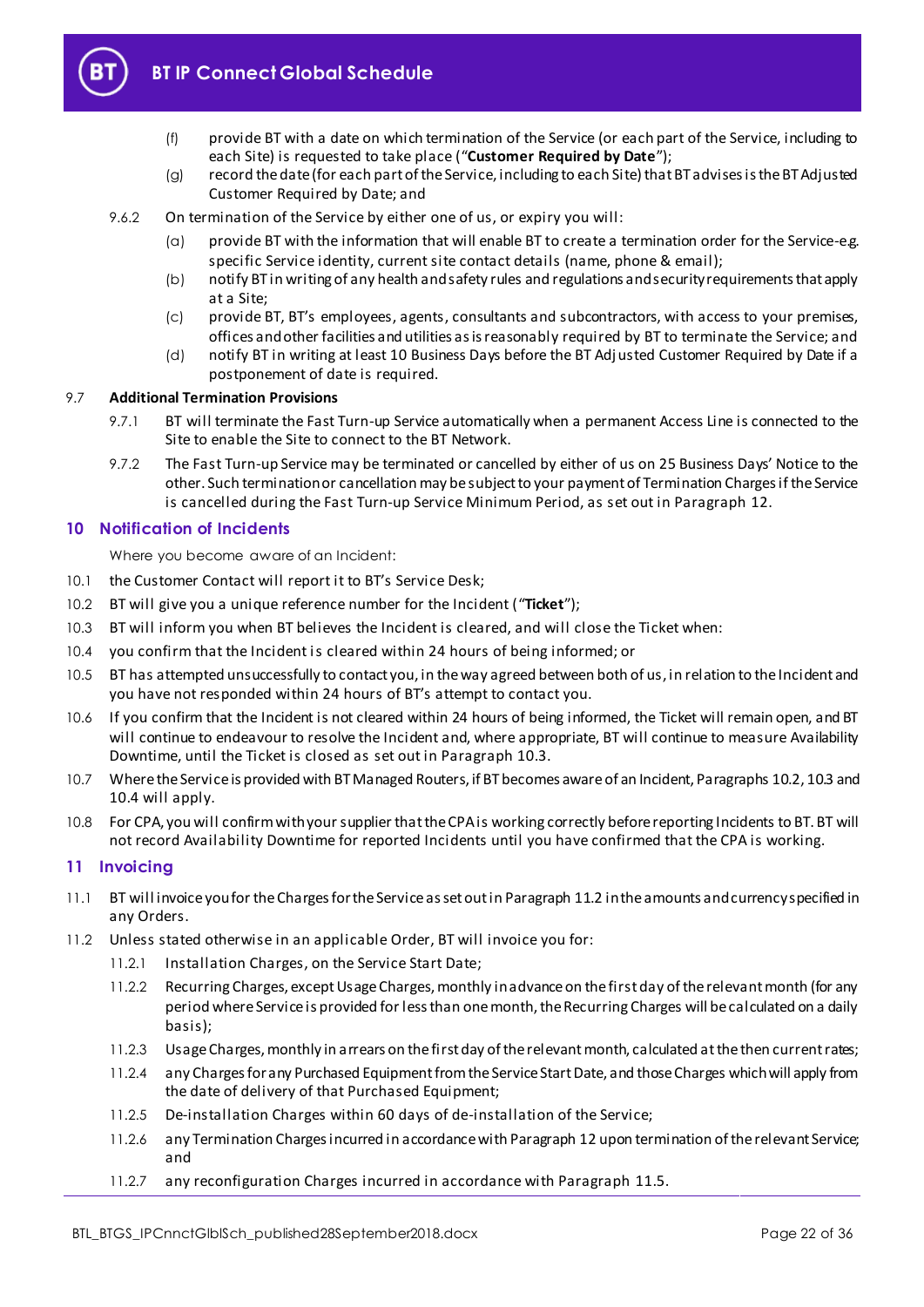

- 11.3 In the case of a Resilient Service, you agree that charging will commence on the delivery and installation of the first delivered Circuit.
- 11.4 BT may invoice you for any of the following Charges in addition to those set out in the Order:
	- 11.4.1 Charges for investigating Incidents that you report to BT where BT finds no Incident or that the Incident is outside the Service Management Boundary;
	- 11.4.2 Charges for commissioning the Service as set out in Para[graph](#page-14-6) 8.3 outside of Business Hours;
	- 11.4.3 Charges for restoring Service if the Service has been suspended in accordance with Clause 10.1.2 of the General Terms;
	- 11.4.4 Charges for cancelling the Service in accordance with Clause 16 of the General Terms;
	- 11.4.5 Charges for expediting provision of the Service at your request after you have been informed of the Customer Committed Date; and
	- 11.4.6 any other Charges set out in any applicable Order or the BT Price List or as otherwise agreed between both of us.

#### <span id="page-22-1"></span>11.5 **Reconfiguration Charges**

- 11.5.1 Port upgrades If you upgrade to a new Port, with a speed that is greater than the old Port speed, there will be no De-installation Charges for the old Port. A new Port installation Charge will apply as set out in the Order. You will also pay any Charges that BT pays the Access Line supplier for any changes to the Access Line. You will not make any decreases to Port speed for the affected Service for 20 Business Days foll owing an upgrade.
- 11.5.2 CoS changes, including Multiple VPN CoS changes will have a reconfiguration Charge. You will not make decreases to the affected CoS for 20 Business Days following a change.
- 11.5.3 Changes to Access Line speed or location will incur Installation Charges for the new Access Line and Deinstallation Charges for the old Access Line.
- 11.5.4 Changes to Managed Routers or Unmanaged BT Routers will incur Installation Charges for new hardware or change in location and De-installation Charges for replaced or re-located hardware.
- 11.5.5 DSL upgrade or downgrade will incur a one-time Charge.
- 11.5.6 You may request up to two tests of a Resilient Access type during any 12 months. BT will charge you for any additional tests.
- 11.6 For the Fast Turn-up Service, BT will invoice you as set out in the Order, and the Charges will comprise of:
	- 11.6.1 a one-off configuration Charge to enable the Fast Turn-up Service on your IP Connect Global VPN;
	- 11.6.2 a one-off deployment and configuration Charge per Gateway Device, which includes an ancillary antenna;
	- 11.6.3 Recurring Charges per Gateway Device per month; and
	- 11.6.4 excess Usage Charges per Mobile service managed Gateway Device per month.
- 11.7 BT provides SIM Cards for the Fast Turn-up Service to you on a free of Charge basis, and they will be shipped active and billable in the Gateway Device. BT will charge you for replacement SIM Cards due to loss, theft or damage caused by you at the current rate as notified to you.
- 11.8 Charges for the Fast Turn-up Service are rounded up to the nearest whole unit within the applicable currency.
- 11.9 Charges for the Fast Turn-up Service per extra 1 MB are calculated on a pro rata basis in units of 1 KB.
- 11.10 If BT works at a Site in response to an Incident reported by BT and rectification of this Incident requires BT to take special public space health and safety measures, and/or specialist aerial access equipment to be used, BT may charge you an additional 'per occasion' repair Charge. BT will agree the Charges with you prior to any commencement of the work.
- 11.11 You are responsible for and will pay the Charges for the Fast Turn-up Service whether the Fast Turn-up Service is used by you or a third party.
- 11.12 BT may revise the Fast Turn-up Service Charges on 20 Business Days' notice to you or such other period stated in the Order.

#### <span id="page-22-0"></span>**12 Charges at the End of the Contract**

- <span id="page-22-2"></span>12.1 If you exercise your right under Clause 17 of the General Terms to terminate the Contract or any Service for convenience, you will pay BT:
	- 12.1.1 all outstanding Charges for Service rendered;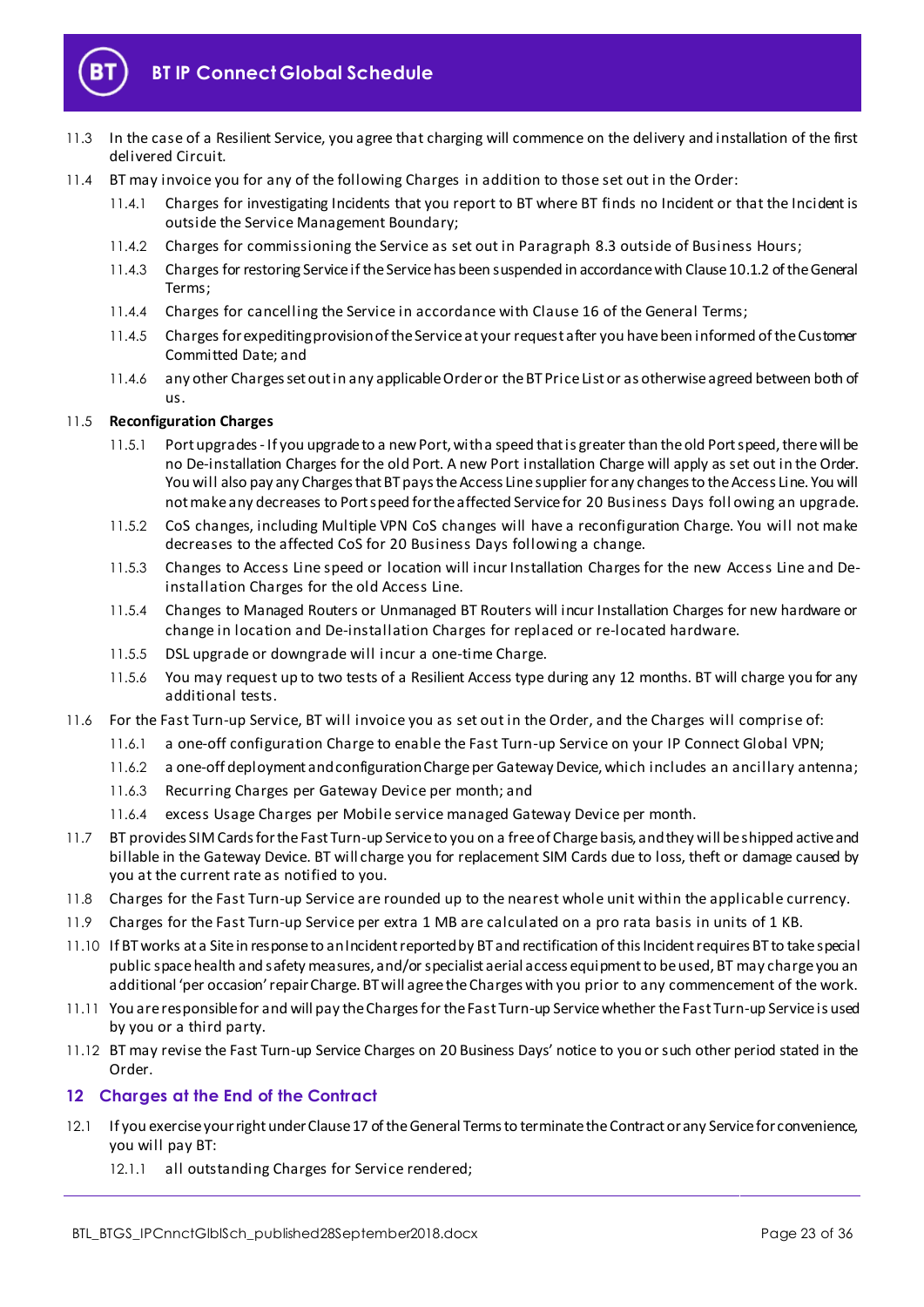

- 12.1.2 De-installation Charges;
- 12.1.3 any remaining Charges outstanding with regard to BT Equipment or Purchased Equipment;
- 12.1.4 all incremental charges incurred by BT from a supplier due to the early termination;
- 12.1.5 any other Charges set out in the Order; and
- 12.2 in addition to the Charges set out at Paragrap[h 12.1](#page-22-2) above, if you terminate during the Minimum Period of Service or any Renewal Period, you will pay BT:
	- 12.2.1 for any parts of the Service that were terminated during the first 12 months of the Minimum Period of Service:
		- (a) Termination Charges, as compensation equal to 100 per cent of the Recurring Charges for any remaining months of the first 12 months of the Minimum Period of Service;
		- (b) 20% of the Recurring Charges for the remaining months, other than the first 12 months of the Minimum Period of Service; and
		- (c) any waived Installation Charges.

#### 12.3 **HVPN Charges**

- 12.3.1 Unless stated otherwise in the Contract, HVPN Charges will remain valid for the Minimum Period of Service except to the extent that HVPN is dependent on a third party's products or services, in which case Charges are subject to change without notification.
- 12.3.2 A new Minimum Period of Service will apply for upgrades. In addition to Installation Charges for upgrades, Deinstallation Charges may apply for upgrades requiring changes in equipment, or Access Line supplier.
- 12.3.3 For BT Provided Access, BT will charge you an excess download Charge if your use of the Service exceeds BT's suppliers' download limits. BT will apply this Charge every two months, in arrears.

#### <span id="page-23-0"></span>**13 Service Amendment**

- <span id="page-23-4"></span>13.1 You may request, by giving BT Notice, a change to:
	- 13.1.1 an Order for the Service (or part of an Order) at any time before the applicable Service Start Date; or
	- 13.1.2 the Service at any time after the Service Start Date.
- 13.2 If you exercise your right under Paragrap[h 13.1](#page-23-4), and except where a change results from BT's failure to comply with BT's obligations under the Contract, BT will, within a reasonable time, provide you with a written estimate, including:
	- 13.2.1 the likely time required to deliver the changed Service; and
	- 13.2.2 any changes to the Charges due to the changed Service.
- 13.3 BT has no obligation to proceed with any change that you request under Paragrap[h 13.1,](#page-23-4) unless and until BT has both agreed in writing on the necessary changes to the Charges, implementation timetable and any other relevant terms of the Contract to take account of the change.
- 13.4 If we change a Service prior to the Service Start Date because you have given BT incomplete or inaccurate information, BT may, in BT's reasonable discretion, apply additional reasonable one-time and/or Recurring Charges.

#### <span id="page-23-1"></span>**14 IP Addresses and Domain Names**

14.1 Except for IP Addresses expressly registered in your name, all IP Addresses and Domain Names made available with the Service will at all times remain BT's property or the property of BT's suppliers and will be non-transferable. All of your rights to use such IP Addresses and/or Domain Names will cease on termination or expiration of the Service.

#### <span id="page-23-2"></span>**15 BT Equipment**

- 15.1 BT Equipment will remain BT's property at all times and risk in BT Equipment will pass to you upon delivery, whether or not the BT Equipment has been installed.
- 15.2 You will not use BT Equipment other than in accordance with BT's written instructions or authorisation and will not move, add to, reconfigure, modify or otherwise interfere with BT Equipment, nor permit any other person (other than a person authorised by BT) to do so.
- 15.3 You will be liable to BT for any loss of or damage to BT Equipment, except where the loss or damage is a result of fair wear and tear or caused by BT.
- 15.4 You will not move or relocate any BT Equipment without BT's prior written consent and you will pay BT's costs and expenses reasonably incurred as a result of such move or relocation.
- <span id="page-23-3"></span>15.5 Ownership in any Gateway Device or in any SIM Card supplied without Charge remains with BT.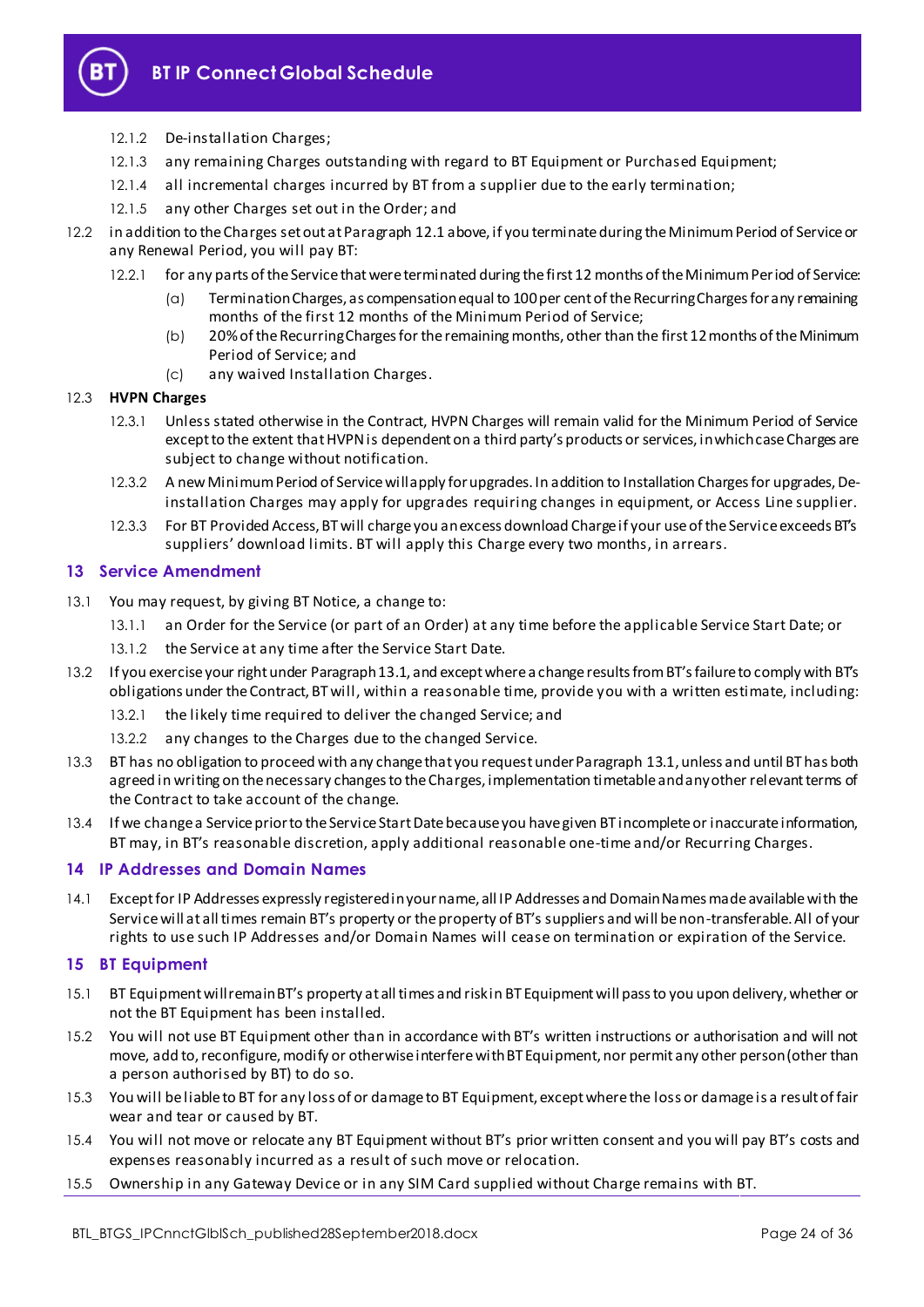

#### 15.6 If BT supplies you with a SIM:

- 15.6.1 BT may bar certain numbers from the Fast Turn-up Service on a temporary or permanent basis where in BT's reasonable opinion it is necessary to do so;
- 15.6.2 BT may cancel any SIM if it has not been used by you for six consecutive months. BT will Notify you after five consecutive months of non-use of BT's intention to cancel the SIM. If BT cancels a SIM and that SIM is subject to a Fast Turn-up Service Minimum Period, you will pay BT the relevant Termination Charges.
- 15.6.3 you acknowledge and accept that where a BT mobile connection is being provided faults may occur from time to time and the Service may be impaired by various factors which include (not an exhaustive list):
	- (a) local geography and topography;
	- (b) weather and/or atmospheric conditions;
	- (c) degradation, congestion or maintenance requirements of the BT Network including but not limited to re-positioning and/or decommissioning of base stations;
	- (d) other physical or electromagnetic obstructions or interference;
	- (e) faults in other telecommunications networks to which the BT Network is connected;
	- (f) the compatibility of the Customer Equipment used; and
	- (g) any other conditions or circumstances beyond BT's control.

#### <span id="page-24-0"></span>**16 WEEE Directive**

- 16.1 You will be responsible under Article 13 of the Waste Electrical and Electronic Equipment Directive 2012 ( "**WEEE Directive**") for the costs of collection, treatment, recovery, recycling and environmentally sound disposal of any equipment supplied under the Contract that has become waste electrical and electronic equipment ( "**WEEE**").
- 16.2 Each of us acknowledge that for the purposes of Article 13 this Paragrap[h 16](#page-24-0) is an agreement stipulating other financing arrangements for the collection, treatment, recovery, recycling and environmentally sound disposal of WEEE.
- 16.3 You will be responsible for any information recording or reporting obligations imposed by the WEEE Directive.
- 16.4 You will indemnify BT against any claims or legal proceedings that are brought or threatened against BT by a third party which would not have been caused or made had you fulfilled your express or implied obligations under this Paragraph [16](#page-24-0) or in connection with the WEEE Directive.
- 16.5 BT will notify you of any such claims or proceedings and keep you informed as to the progress of such claims or proceedings.

#### <span id="page-24-1"></span>**17 Purchased Equipment**

#### 17.1 **Consumer Regulations**

Where you place an Order acting for purposes which are related to your trade, business or profession, it will be deemed a business to business transaction to which the Consumer Contracts (Information, Cancellation and Additional Charges) Regulations 2013 do not apply.

#### 17.2 **Sale of Goods**

The UN Conv ention on Contracts for the International Sale of Goods will not apply to the Contract.

#### <span id="page-24-2"></span>17.3 **Transfer of Risk and Ownership**

- 17.3.1 Where any Purchased Equipment is delivered to a Site that is located within the Territory:
	- (a) if BT delivers or installs the Purchased Equipment, risk will pass to you on delivery of the Purchased Equipment, but you will not be liable for any loss or damage that is caused by BT's negligence;
	- (b) if BT does not deliver or install the Purchased Equipment, risk will pass to you when you take possession of the Purchased Equipment; and
	- (c) ownership in the Purchased Equipment will pass to you when you have paid for it in full. For deliveries in the United Kingdom, title in Gateway Devices will pass to you on payment in full. For deliveries outside the United Kingdom, title in Gateway Devices will pass to you on despatch from the final shipping point in the United Kingdom.
- 17.3.2 Where the Purchased Equipment is delivered to a Site that is not located within the Territory:
	- (a) ownership in the Purchased Equipment will pass to you upon dispatch; and
	- (b) risk in the Purchased Equipment (except for the Intellectual Property Rights) will pass to you in accordance with Incoterms® 2010 DAP, but you will not be liable for any loss or damage that is caused by BT's negligence.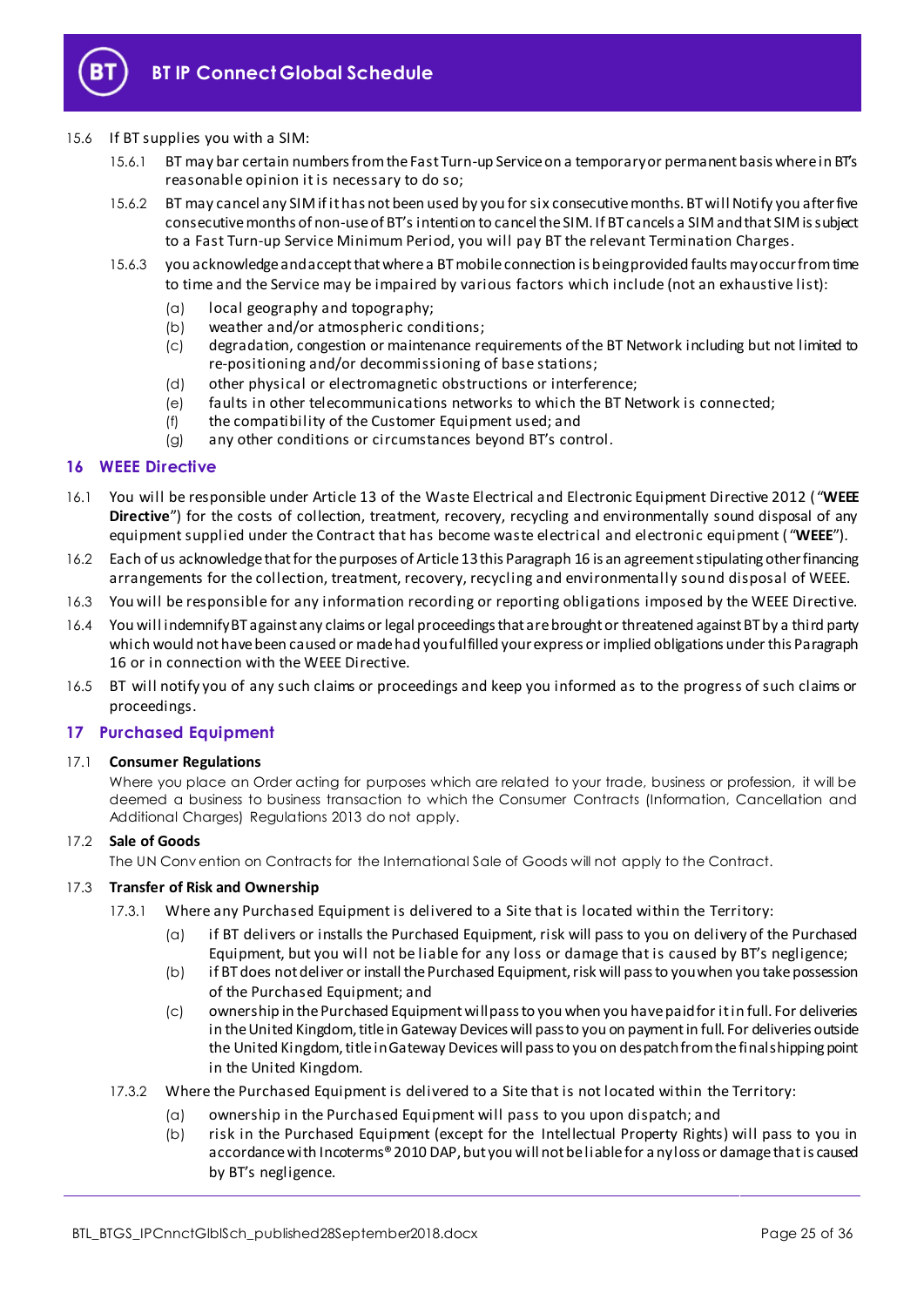

#### 17.4 **Acceptance**

- 17.4.1 Where the Purchased Equipment is delivered to a Site that is located within the Territory, the Purchased Equipment will be deemed to have been accepted:
	- (a) if BT does not install the Purchased Equipment, when you take delivery or possession of the Purchased Equipment; and
	- (b) if BT installs the Purchased Equipment, the earlier of:
		- (i) the Service Start Date in accordance with Paragr[aph 9](#page-18-4).2.2 and
		- (ii) if you notify BT in writing that the Purchased Equipment has not passed the Acceptance Tests and that is due to minor Incidents that do not affect the Purchased Equipment's performance, the date of that notice.
- 17.4.2 Where the Purchased Equipment is delivered to a Site that is not located within the Territory, acceptance of the Purchased Equipment will take place on signature for the delivery at the port of entry, or at the final delivery address(es) that BT has agreed with you if BT is shipping the Purchased Equipment.
- 17.4.3 Except where you have relied on BT's written advice, it is your responsibility to satisfy yourself as to the suitability of Purchased Equipment for your needs.

#### 17.5 **Security**

- 17.5.1 You are responsible for the proper use of any user names, personal identification numbers and passwords used with the Purchased Equipment, and you will take all necessary steps to ensure that they're kept confidential, secure and not made available to unauthorised persons.
- 17.5.2 BT does not guarantee the security of the Purchased Equipment against unauthorised or unlawful access or use.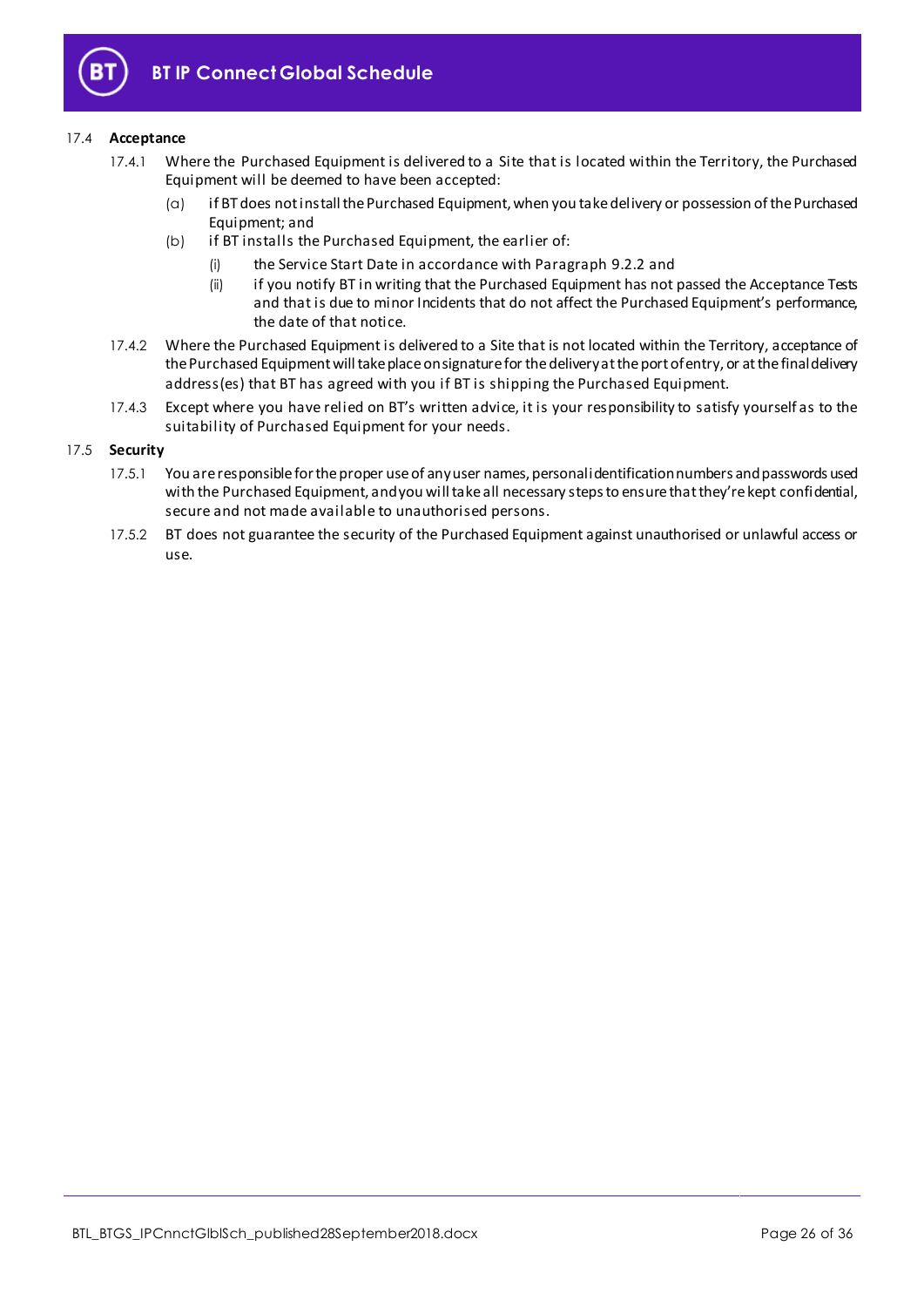

# <span id="page-26-0"></span>**Part C – Service Levels**

#### <span id="page-26-1"></span>**18 On Time Delivery**

#### 18.1 **On Time Delivery Service Level**

BT will deliv er the Serv ice on or before the Customer Committed Date (the "**On Time Delivery Service Level**").

#### <span id="page-26-3"></span>18.2 **On Time Delivery Service Credits**

- 18.2.1 If BT does not meet the On Time Delivery Service Level, you may claim On Time Delivery Service Credits for each day after the Customer Committed Date until the Service is delivered at the Site, as set out i n this Paragrap[h 18.2](#page-26-3).
- 18.2.2 You may claim On Time Delivery Service Credits by reporting any failure to meet the On Time Delivery Service Level to the Service Desk in accordance with Parag[raph](#page-21-0) 10.
- 18.2.3 On Time Delivery Service Credits are available up to a maximum amount equal to 100 per cent of the monthly Recurring Charge for the affected Site or Circuit.
- 18.2.4 If both of us have agreed a revised Customer Committed Date in writing, or if BT exercises BT's right to revise the Customer Committed Date as set out in Paragrap[h 18.3.1](#page-26-4), the calculation of any On Time Delivery Service Credits will be made by reference to the revised Customer Committed Date.

#### <span id="page-26-4"></span>18.3 **Exceptions**

- 18.3.1 If you request a change to the Service or any part of the Service, including, without limitation, any Purchased Equipment or any IP Address location, then BT may change the Customer Committed Date to accommodate that change.
- 18.3.2 The On-Time Delivery Service Level does not apply to upgrades and/or changes to the Services, unless these require the installation of new components and have an agreed delivery date, in which case the Customer Committed Date will be that agreed delivery date.
- 18.3.3 BT may expedite delivery of the Service for operational reasons or in response to a request from you, but this will not revise the Customer Committed Date.
- 18.3.4 The On Time Delivery Service Level will not apply to the Fast Turn-up Service, or to traffic sent to/from any Site(s) using the Fast Turn-up Service to connect to the Customer's Network and instead the provisions of Paragrap[h 18.3.5](#page-26-5) will apply.
- <span id="page-26-5"></span>18.3.5 For Basic DSL, as described in Paragrap[h 2.1.5](#page-2-0), BT will use reasonable endeavours in delivery of the Service and will not offer any Service Credits for any delays as set out in Paragrap[h 18.2](#page-26-3) of this Schedule. It is not possible for BT to escalate delivery times with any of BT's suppliers.
- 18.3.6 For the Fast Turn-up Service:
	- (a) BT will use reasonable endeavours to deliver the Gateway Device for the Fast Turn-up Service to a mainland location in Europe within five Business Days of clean Order acceptance;
	- (b) BT will use reasonable endeavours to reconfigure your existing Service on the BT Network within 10 Business Days of clean Order acceptance;
	- (c) BT will use reasonable endeavours to provide the Fast Turn-up Service by the date agreed with you, but all dates are estimates and BT has no liability for any failure to meet any date.

#### <span id="page-26-2"></span>**19 Service Availability**

#### <span id="page-26-9"></span><span id="page-26-7"></span>19.1 **Availability Service Level**

- 19.1.1 From the Service Start Date, BT will provide the Service with a target availability corresponding to the applicable SLA Category for the Service as set out in the table in Paragr[aph 19](#page-26-6).2.1 (the "**Availability Service Level**").
- 19.1.2 You may request Availability Service Credits for Qualifying Incidents at either:
	- (a) the Standard Availability Service Credit Rate, as set out in Para[graph 1](#page-27-0)9.3.4; or
	- (b) as applicable, the Elevated Availability Service Credit Rate, as set out in Par[agraph](#page-27-1) 19.3.5.

#### <span id="page-26-8"></span><span id="page-26-6"></span>19.2 **SLA Categories**

19.2.1 The following table sets out the Availability Annual Targets, the Maximum Annual Availability Downtime, the Maximum Monthly Availability Downtime, the Standard Availability Service Credit Rate, the Elevated Availability Service Credit Rate and the Service Credit Interval for each SLA Category: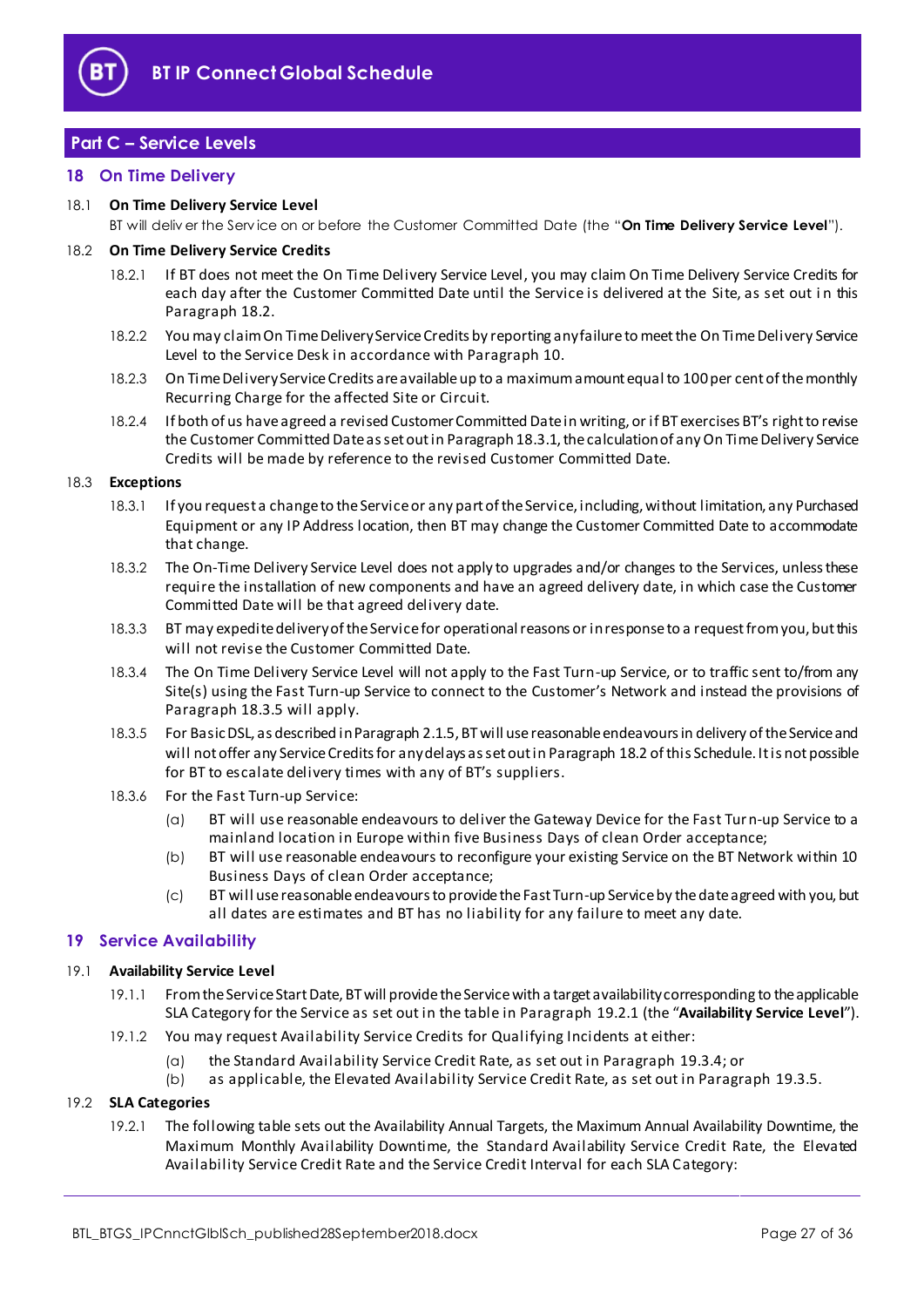# **BT IP Connect Global Schedule**

| <b>SLA</b><br>Category | Availability<br><b>Annual Target</b> | Maximum<br>Annual<br><b>Availability</b><br>Downtime | Maximum<br><b>Monthly</b><br>Availability<br><b>Downtime</b> | <b>Standard</b><br><b>Availability</b><br>Service Credit<br>Rate | Elevated<br>Availability<br>Service Credit<br>Rate | <b>Service Credit</b><br>Interval |
|------------------------|--------------------------------------|------------------------------------------------------|--------------------------------------------------------------|------------------------------------------------------------------|----------------------------------------------------|-----------------------------------|
| $C$ at A++             | $299.999\%$                          | 5 minutes                                            | 0 minutes                                                    | 4%                                                               | 8%                                                 | $5 \text{ min}$                   |
| Cat A+                 | $\geq$ 99.99%                        | hour                                                 | 0 minutes                                                    | 4%                                                               | 8%                                                 | $5 \text{ min}$                   |
| Cat A1                 | $\geq$ 99.97%                        | 3 hours                                              | 0 minutes                                                    | $4\%$                                                            | 8%                                                 | hour                              |
| Cat A                  | $\geq 99.95\%$                       | 4 hours                                              | 0 minutes                                                    | $4\%$                                                            | $8\%$                                              | hour                              |
| Cat B                  | $\sqrt{299.90\%}$                    | 8 hours                                              | hour                                                         | 4%                                                               | 8%                                                 | hour                              |
| Cat C                  | $\geq 99.85\%$                       | 13 hours                                             | 3 hours                                                      | $4\%$                                                            | $4\%$                                              | hour                              |
| Cat D                  | $\geq$ 99.80%                        | 7 hours                                              | 5 hours                                                      | $4\%$                                                            | 4%                                                 | hour                              |
| Cat E                  | $\geq 99.70\%$                       | 26 hours                                             | ' hours                                                      | 4%                                                               | 4%                                                 | hour                              |
| CatF                   | ≥99.50%                              | 43 hours                                             | 9 hours                                                      | 4%                                                               | 4%                                                 | hour                              |
| Cat G                  | $\geq$ 99.00%                        | 87 hours                                             | 1 hours                                                      | 4%                                                               | 4%                                                 | hour                              |
| Cat H                  | $\geq 98.00\%$                       | 175 hours                                            | 13 hours                                                     | $4\%$                                                            | 4%                                                 | hour                              |
| Cat I                  | $\geq 97.00\%$                       | 262 hours                                            | $\overline{15}$ hours                                        | 4%                                                               | $4\%$                                              | hour                              |

#### <span id="page-27-4"></span><span id="page-27-2"></span>19.3 **Availability Service Credits**

- 19.3.1 If a Qualifying Incident occurs, BT will measure and record the Availability Downtime for the Site or Circuit starting from when you report or, if the Service is provided with BT Managed Routers, BT will give you notice of a Qualifying Incident, and ending when BT closes the Incident in accordance with Pa[ragrap](#page-21-2)h 10.3.
- 19.3.2 BT will measure the Availability Downtime in units of full minutes in respect of the Local Contracted Business Hours for Access Line Incidents, and in the Contracted Maintenance Hours for BT Equipment Incidents.
- <span id="page-27-5"></span>19.3.3 BT will then calculate the cumulative Availability Downtime for the calendar months in which the Qualifying Incident occurred (the "**Cumulative Monthly Availability Downtime**") and for the previous 12 consecutive calendar months (the "**Cumulative Annual Availability Downtime**"), but in the event that the Site or Circuit has been installed for less than 12 consecutive months, BT will apply an assumed Cumulative Annual Availability Downtime for the previous 12 consecutive months using the Availability Downtime data recorded to date.
- <span id="page-27-0"></span>19.3.4 In the event that the Cumulative Monthly Availability Downtime by Service exceeds the Maximum Monthly Availability Downtime, you may request Availability Service Credits at the Standard Availability Service Credit Rate for each stated Service Credit Interval above the Maximum Monthly Availability Downtime.
- <span id="page-27-1"></span>19.3.5 In the event that the Cumulative Annual Availability Downtime by Service, measured in accordance with Paragrap[h 19.3.1](#page-27-2) above, exceeds the Maximum Annual Availability Downtime, you may request Availability Service Credits for all further Qualifying Incidents at the Elevated Availability Service Credit Rate for each started Service Credit Interval above the Maximum Annual Availability Downtime up to and until the Cumulative Annual Availability Downtime by Service is less than the Maximum Annual Availability Downtime.
- 19.3.6 Availability Service Credits are available up to a maximum amount equal to 100 per cent of the monthly Recurring Charges.

#### <span id="page-27-3"></span>19.4 **Exceptions**

- 19.4.1 For the Fast Turn-up Service:
	- (a) BT will use reasonable endeavours to respond to Incidents notified to BT within five hours after each Incident has been logged by BT. BT does not guarantee or accept any liability for failure to meet the target response/repair time set out in this Paragrap[h 19.4.1\(a\)](#page-27-3). If the Incident is not cleared during this period BT will advise you of the progress being made to resolve the Incident;
	- (b) Gateway Devices include a 12 month manufacturer's warranty from the date of delivery to you;
	- (c) if you report an Incident during the first 36 months from the date of delivery of the Gateway Device (or any other period confirmed in writing by BT) and the Incident is due to faulty design, manufacture, materials or BT's negligence, BT will repair or (at the manufacturer's option) replace the Gateway Device if it has been properly kept, maintained and used in accordance with the manufacturer's and BT's instructions and has not been modified except with BT's written consent. Incidents due to damage, fair wear and tear or the actions of anyone other than BT are not covered by this warranty;
	- (d) BT may ask you to send the faulty Gateway Device to a UK specified address at your cost;
	- (e) repairs under the warranty may take up to 25 Business Days. BT will return repaired Gateway Devices to you at BT's cost;
	- (f) where any repairs to the Gateway Device are required that are not covered by the warranty or where the warranty has expired, BT will provide you with a written quotation for the repairs required and will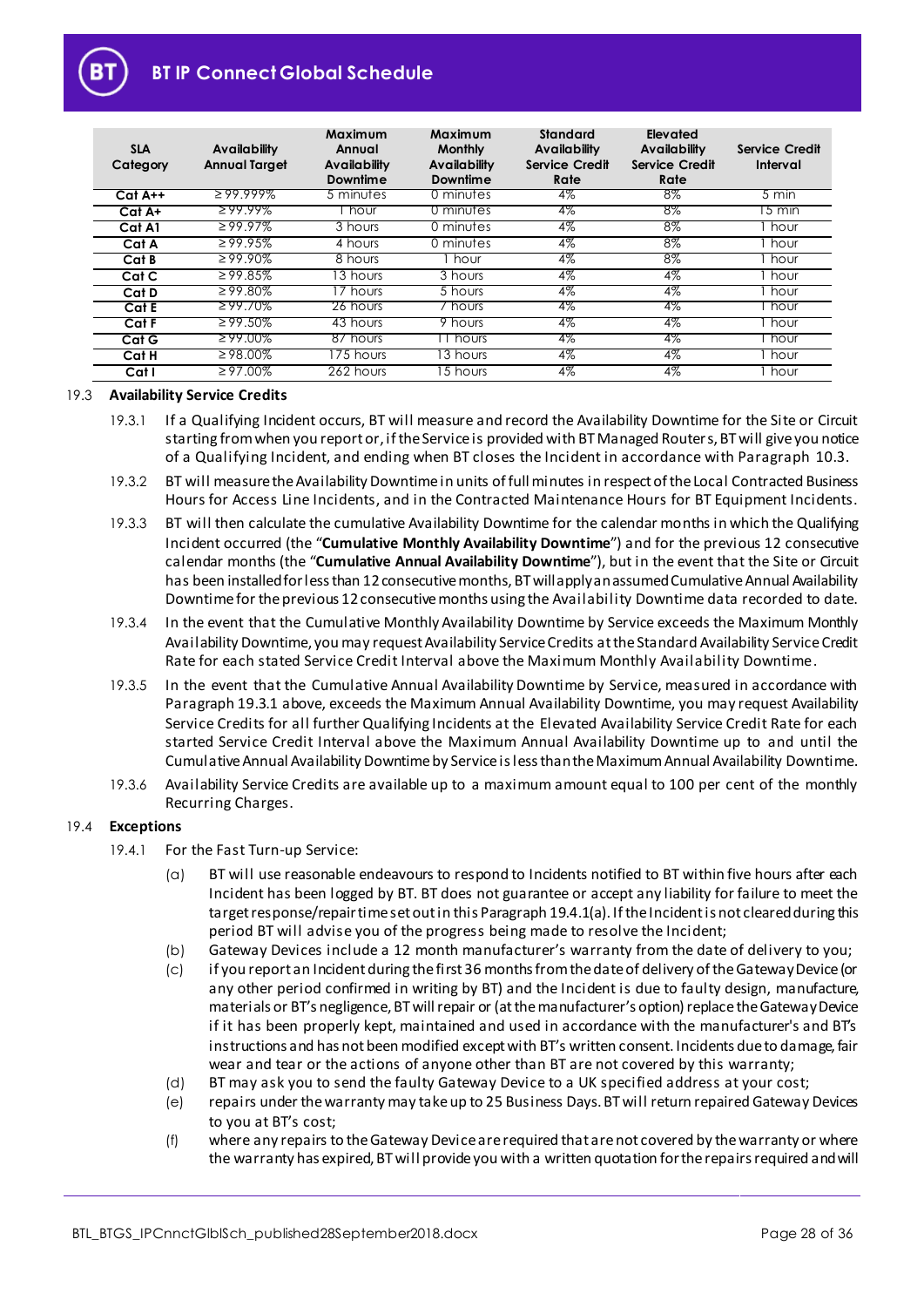

require a purchase order prior to proceeding with the repair. In all cases you will be liable for shipping costs where the Gateway Device is to be returned by BT to you;

- (g) prior to returning a Gateway Device to BT for repair, you will first seek a Return Merchandise Authorisation ("**RMA**") from BT. BT may disregard all equipment sent back without the correct RMA paperwork; and
- (h) BT may impose a Charge where no fault is found. Where no fault is found you will be responsible for paying all shipping costs.

#### <span id="page-28-2"></span>19.5 **Network Performance**

- 19.5.1 In addition to the Service Levels set out in Part C of this Schedule, network performance Service Levels apply to traffic sent at the subscribed rate, marked In-Contract and only to the Sites accessing the Service from the identified cities in which BT has PoP locations. Not all CoS are available from all locations.
- <span id="page-28-0"></span>19.5.2 The standard network performance Service Level measures performance on the BT Network and does not include your access to the BT Network.
- <span id="page-28-1"></span>19.5.3 Targets for the network performance Service Levels are published on and reported against on the GS Portal, and may be updated by BT from time to time.
- 19.5.4 If you order Site to Site performance reports, then BT may agree to set specific Site to Site targets, for RTD and Jitter, which is dependent on your network configuration. For the avoidance of doubt, if BT agrees to set Site to Site targets for you, other network performance Service Level targets as set out in Paragraph[s 19.5.2](#page-28-0) and [19.5.3](#page-28-1) of this Schedule will not apply.
- 19.5.5 BT will also provide network performance levels for BT's supplier's in-country networks for BT Reach-In NNI services.

#### 19.5.6 **Round Trip Delay ("RTD")** (all Classes of Service)

- (a) BT will send two test packets of 100 bytes for DE Class, 10 test packets of 100 bytes for AF Class or 10 test packets of 80 bytes for EF Class every minute, 24 hours a day between designated BT Network PE Routers, and measure the time it takes a test packet to return to its origin. Round Trip Delay statistics are calculated as the average of all test packets sent and received in one month.
- (b) For valid claims, BT will give you a Service Credit of 2 per cent of the Monthly Site Charges if BT fails to meet the average RTD target for any CoS in any month. BT will give you a Service Credit of 4 per cent of the Monthly Site Charges if the target is missed by more than 20 per cent.

#### 19.5.7 **Packet Delivery** (all Classes of Service)

- (a) BT will send 10 test packets of 100 bytes for AF Class or DE Class or 10 test packets of 80 bytes for EF Class, every minute, 24 hours a day between designated BT Network PE Routers. Packet Delivery statistics are calculated as the average of all test packets sent and received in one month.
- (b) For valid claims, BT will give you a Service Credit of 2 per cent of the Monthly Site Charges if BT fails to meet the average Packet Delivery target for any CoS in any month.

#### 19.5.8 **Jitter (EF Class only)**

- (a) BT will send 10 test 80 byte packets with 20 ms spacing, every minute, 24 hours a day between designated BT Network PE Routers. Jitter statistics are calculated as the average of all test packets sent and received in a month.
- (b) For claims that BT reasonably considers to be valid, BT will give you a Service Credit of 2 per cent of the Monthly Site Charges if BT fails to meet the average Jitter target in any month. BT will give you a Service Credit of 4 per cent of the Monthly Site Charges if the target is missed by more than 20 per cent

#### 19.5.9 **Site to Site Network Performance**

BT Managed Routers are mandatory for Site to Site network performance.

The Site to Site Serv ice Lev el measures performance between designated Managed Routers at the Sites. Performance is measured using BT's customer reports platform and you will order Site to Site Reports for each path to be measured, and pay the Charges for the reports as set out in BT's relev ant quote and/or Order.

The following restrictions apply to Site to Site network performance Serv ice Lev el:

- (a) Port speeds must be at T1/E1 and above;
- (b) Access Lines must be Leased Line;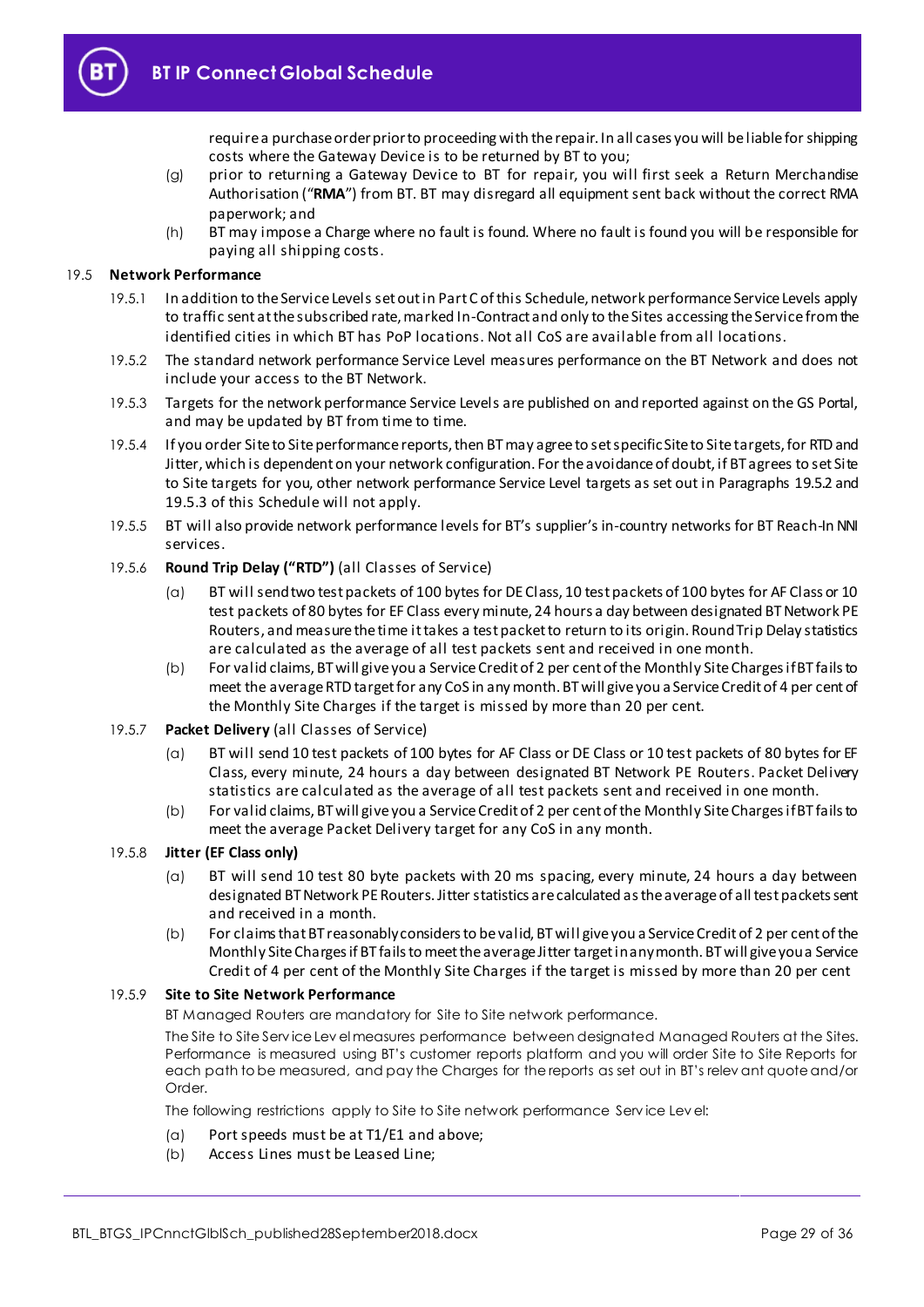

- (c) the Service Level targets for a Site will no longer apply if there are changes in Port speed or bandwidth at that Site. Both of us will agree new targets for those Sites;
- (d) the Service Levels will not apply on any path in any month where average Port utilisation exceeds 50 per cent;
- (e) the Service Levels on network performance only applies for In-Contract bandwidth (except DE Class- as that is not In-Contract or Out-of-Contract); and
- (f) Sites where Site to Site Report is ordered are excluded from the regional report so regional reports and regional processes such as Service Credits for regional breaches are not applicable.

#### 19.5.10 **BT Reach-in NNI**

- (a) Service Levels for the supplier's network performance for RTD (all Classes of Service), Packet Delivery (all Classes of Service) and Jitter (EF Class only) are measured by BT's supplier on a core network basis only. The supplier equipment used for measurements may or may not be equipment that the Site(s) connect to. The mechanism for network performance measurements may vary from country to country depending on suppliers' measurement procedures.
- (b) BT will give you a Service Credit of 1 per cent of Monthly Site Charges per affected Site for valid claims if in any month the supplier's network does not meet:
	- (i) the RTD target;
	- (ii) the Packet Delivery target; or
	- (iii) in the case of EF Class only, the Jitter target.

#### <span id="page-29-0"></span>**20 Resiliency Restoration**

#### <span id="page-29-4"></span>20.1 **Resiliency Restoration Service Level**

20.1.1 Where you have purchased a Resilient Service and experience loss of Service on any Resilient Component (which does not amount to a Severity Level 1 Incident), BT aims to restore Service to the affected Resilient Components within 24 hours of you reporting the Incident, or in the case of a BT Managed Router, or BT detecting the Incident ("**Resiliency Restoration Service Level**"), but the Resiliency Restoration Service Level will not apply where there is a Qualifying Incident (in which case, the Availability Service Level will apply, in accordance with Paragra[ph 19](#page-27-4).3).

#### <span id="page-29-3"></span>20.2 **Resiliency Restoration Service Credits**

- 20.2.1 If the affected Resilient Components are not restored within 24 hours, you may request a Service Credit ("**Resiliency Restoration Service Credit**") for each commenced hour in excess of the Resiliency Restoration Service Level.
- 20.2.2 Resiliency Restoration Service Credits are equal to 1 per cent of the total monthly Recurring Charges for the Resilient Service up to a maximum amount equal to 100 per cent of the monthly Recurring Charges.

#### <span id="page-29-1"></span>**21 Requests for Service Credits**

- <span id="page-29-2"></span>21.1 You may request applicable Service Credits within 28 days of the end of the calendar month in which an Incident occurred by providing details of the reason for the Claim and any failure by you to submit a request in accordance with this Paragra[ph 21.](#page-29-2)1 will constitute a waiver of any Claim for Service Credits in that calendar month.
- 21.2 Upon receipt of a valid request for Service Credits in accordance with Par[agraph](#page-29-2) 21.1;
	- 21.2.1 BT will issue you with the applicable Service Credits by deducting those Service Credits from your invoice within two billing cycles of the request being received; and
	- 21.2.2 following expiry or termination of the Contract where no further invoices are due to be issued by BT, BT will pay you the Service Credits in a reasonable period of time.
- 21.3 All Service Levels and Service Credits will be calculated in accordance with information recorded by, or on behalf of, BT.
- 21.4 The Service Levels under this Schedule will not apply:
	- 21.4.1 in the event that Clause 8 of the General Terms applies;
	- 21.4.2 during any trial period of the Service;
	- 21.4.3 to failures due to any Force Majeure Event;
	- 21.4.4 if you cause a delay or do not provide any requested information in accordance with any reasonable timescales BT tells you about;
	- 21.4.5 to any Incident not reported in accordance with Parag[raph](#page-21-0) 10 above;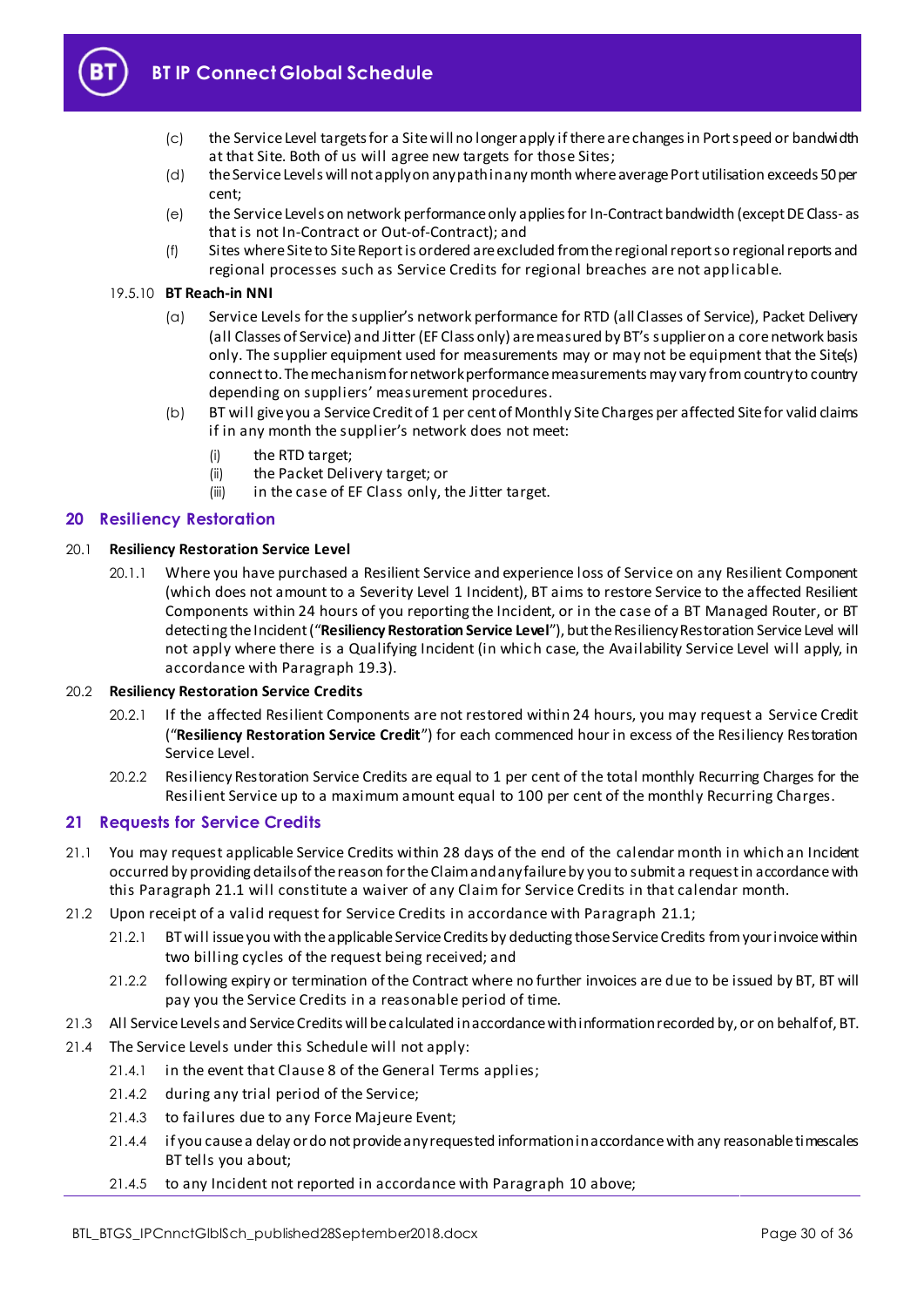

- 21.4.6 if you have not complied with the Contract; or
- 21.4.7 where you have not confirmed that the CPA is working correctly.
- 21.5 Any failure by BT to meet the Service Levels is not in itself a material breach of the Contract.
- 21.6 BT will suspend measurement of network performance (as set out in Para gra[ph 19](#page-28-2).5 of this Schedule) if there is a:
	- 21.6.1 Qualifying Incident affecting Availability; or
	- 21.6.2 failure on the primary Port link on a Resilient Access Line and the speed of the secondary link is lower than the Primary Port link.
- 21.7 The designated BT Network PE Routers used for the standard Service Level measurements may, or may not be, BT Network PE Routers that the Sites connect to.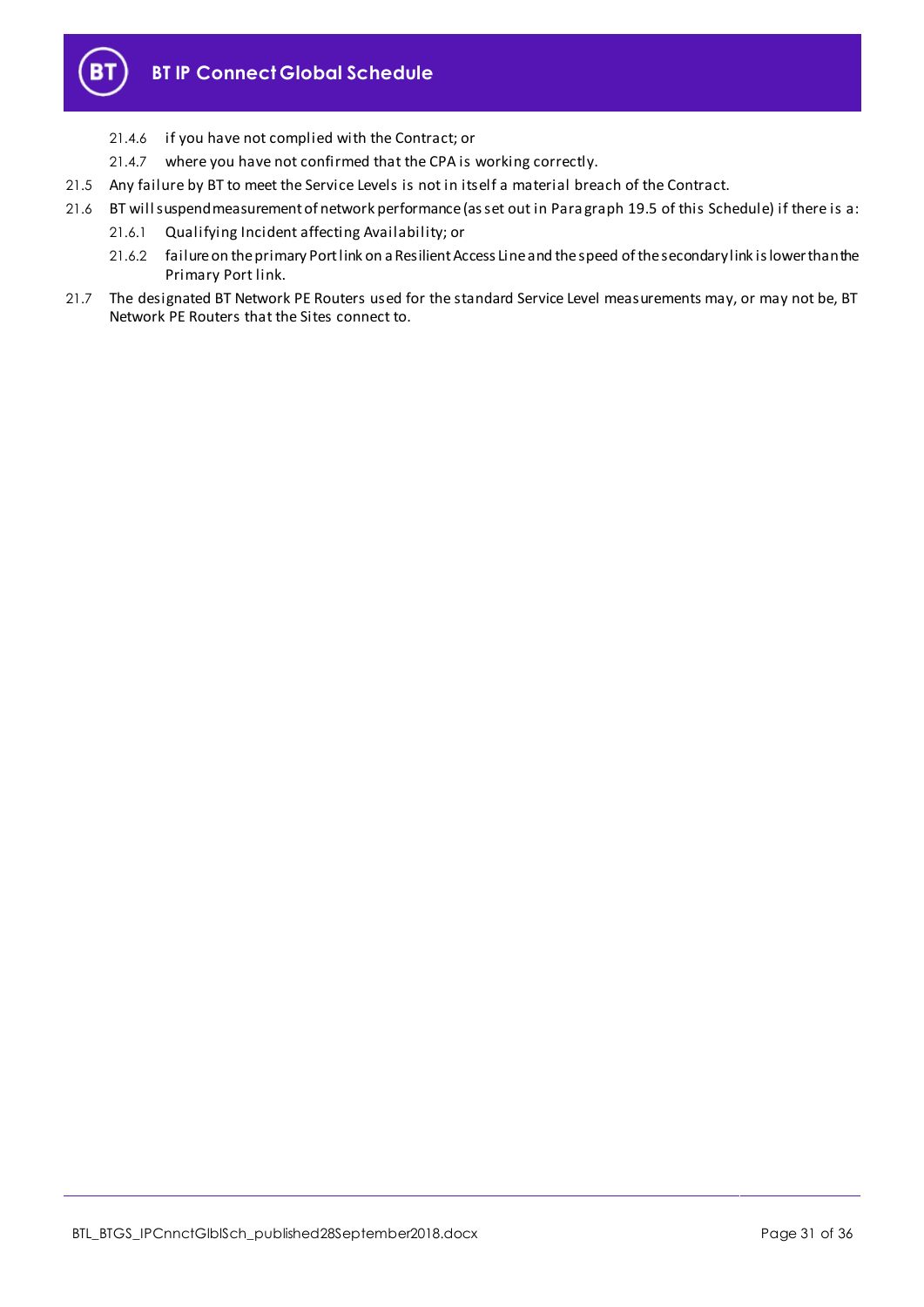

# <span id="page-31-0"></span>**Part D – Defined Terms**

#### <span id="page-31-1"></span>**22 Defined Terms**

In addition to the defined terms in the General Terms, capitalised terms in this Schedule will hav e the following meanings (and in the case of conflict between these defined terms and the defined terms in the General Terms, these defined terms will take precedence for the purposes of this Schedule):

"**Acceptance Tests**" means those objectiv e tests conducted by you, which, when passed confirm that you accept the Serv ice and that the Serv ice is ready for use sav e for any minor non-conformities, which will be resolv ed as an Incident as set out Paragraph [8.7.1](#page-15-1) and [8.7.2.](#page-15-2)

"**Access Line**" means a Circuit connecting a Site to the BT Network.

"**Antenna**" means an ancillary dev ice that will be located at your Site, which will receiv e and transmit the satellite signal.

"**Availability**" means the period of time when the Serv ice is functioning.

"**Availability Downtime**" means the period of time during which a Qualifying Incident exists as measured by BT in accordance with Paragrap[h 19.3.1.](#page-27-2) 

"**Availability Service Credit**" means the Serv ice Credit calculated at the Standard Av ailability Serv ice Credit Rate or at the Elev ated Av ailability Serv ice Credit Rate as applicable.

"**Availability Service Level**" has the meaning giv en in in Paragraph [19.1.1.](#page-26-7)

"**Billing Start Time**" means the time stamp marked against a Successful Flex Ev ent.

"**Billing Stop Time**" means the stop time set out in the portal.

"**Blocked Countries**" means China, India, Russia and Columbia, howev er this list is subject to changes in laws and regulations. For the av oidance of doubt, countries may be added or remov ed from this list.

"**Block Up Converter**" or "**BUC**" means the uplink transmission of satellite signals. BUC conv erts a band of frequencies from a lower frequency to a higher frequency.

"**BT City Fibre Network**" or "**BT CFN**" means the BT owned fibre infrastructure that can be used as the underlying infrastructure to deliv er Ethernet access.

"**Business Hours**" means between the hours of 0800 and 1700 in a Business Day.

"**Circuit**" means any line, conductor, or other conduit between two terminals by which information is transmitted, and that is prov ided as part of the Serv ice.

"**Class of Service**" or "**CoS**" means a categorisation of differentiated serv ices across an MPLS network.

"**Cloud Connect Direct**" means the feature as set out in Paragraph [3.8.](#page-8-1)

"**Cloud Connect to Data Centre**" means the feature as set out in Paragrap[h 3.7.](#page-8-2)

"**Cloud Firewall**" means the feature as set out in Paragraph [3.9.](#page-8-0)

"**Communities of Interest**" means indiv idual groups in your network, the members of which are allowed to communicate with each other.

"**Content**" means applications, data, information (including emails), v ideo, graphics, sound, music, photographs, software or any other material.

"**Contention Ratio**" means a serv ice which offers (or attempts to offer) the Users of the network a minimum statistically guaranteed contention ratio, while typically offering peaks of usage of up to the maximum bandwidth supplied to the User.

"**Contracted Maintenance Hours**" means the times during which BT will prov ide maintenance for BT Equipment, which are Business Hours unless specified otherwise in the Order.

"**Contracted Maintenance Hours**" means the times during which BT will prov ide maintenance for BT Equipment, which will be Business Hours unless specified otherwise in the Order.

"**Cumulative Annual Availability Downtime**" has the meaning giv en in Paragraph [19.3.3.](#page-27-5)

"**Cumulative Monthly Availability Downtime**" has the meaning giv en in Paragrap[h 19.3.3.](#page-27-5)

"**Customer Committed Date**" has the meaning giv en in Paragraph [8.1.4.](#page-14-7)

"**Customer Contact**" has the meaning giv en in Paragraph [9.1.1.](#page-16-2)

"**Customer Defined IP Routing Policy**" has the meaning giv en in Paragrap[h 3.6.4.](#page-7-0)

"**Customer Equipment**" means any equipment including any Purchased Equipment and any software, other than BT Equipment, used by you in connection with a Serv ice.

"**Customer Network**" means your priv ate telecommunications network comprising any Wide Area Network (WAN), Local Area Network (LAN), managed security serv ices and/or v oice serv ices, as appropriate and as configured so that traffic can be deliv ered ov er the network.

"**Customer Provided Access**" or "**CPA**" has the meaning giv en in Paragraph [2.1.7.](#page-2-1)

"**Customer Required by Date**" has the meaning giv en in Paragraph [9.6.1\(f\).](#page-21-5)

"**Customer Requirements Form**" means the form that sets out the requirements for the Serv ice agreed between the both of us.

"**Customer Security Policy**" or "**CSP**" means the rules that are set and owned by you, that dictate the operation of the Serv ice.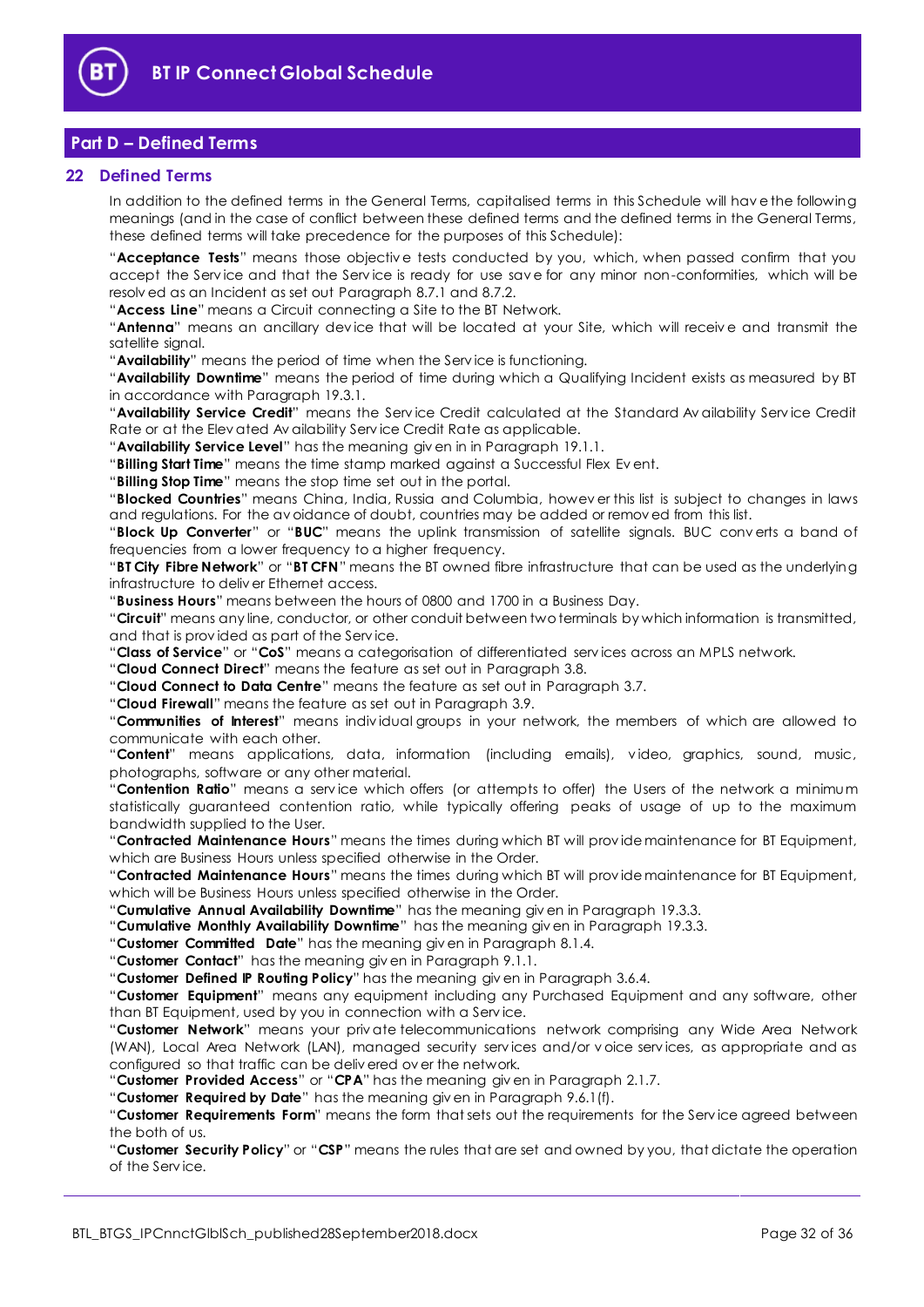

# **BT IP Connect Global Schedule**

"**DAP**" means Deliv ered at Place as defined in Incoterms® 2010.

"**Data Centre**" means a location owned or occupied by BT or a third party prov ider where BT Equipment is used to host data

"**DE Class**" means the 'default' Class of Serv ice, which requires the use of reasonable endeav ours only and is used for non-critical, non-delay sensitiv e applications.

"**De-installation Charges**" means the charges payable by you on de-installation of the Serv ice that will be equal to the then current rates for Installation Charges on the date of de-installation.

"**Differentiated Services Code Point**"or "**DSCP**"means a field in an IP packet that allows different lev els of serv ice to be assigned to network traffic; this is achiev ed by marking each packet on the network with a DSCP code and appropriating to it the corresponding lev el of serv ice.

"**Digital Subscriber Line**" or "**DSL**"means a technology for transferring data ov er regular phone lines and can be used to connect to the Internet.

"**Domain Name**" means a readable name on an Internet page that is linked to a numeric IP Address.

"**Earth Station**" means a ground-based receiv ing or transmitting station in a satellite communications system.

"**Elevated Availability Service Credit Rate**" means the applicable rate as set out in the table at Paragraph [19.2](#page-26-8) for the relev ant SLA Category.

"**EU**" means European Union.

"**Ethernet**" means a family of computer networking technologies for LANs.

"**Failover**" has the meaning as giv en in Paragraph [3.2.4\(a\).](#page-6-2)

"**Fast Turn-up Service**" has the meaning as giv en in Paragraph [2.1.9.](#page-3-0)

"**Fast Turn-up Service Centre**" has the meaning giv en in Paragraph [8.2.1.](#page-14-8)

"**Fast Turn-up Service Minimum Period**" means the minimum duration for (a) each SIM Card connected to the Fast Turn-up Serv ice, beginning on the Serv ice Start Date, and lasting for three months or such other period as set out in the Order; and (b) the VPN enablement, beginning on the Serv ice Start Date, and lasting for 12 months or such other period as set out in the Order.

"**Fragmentation**" means the process whereby large data packets are broken down into small data packets, so that v oice packets can be serv ed sooner than if they had to wait for large data packet to be processed.

"**Gateway Device**" has the meaning giv en in Paragraph [2.1.9](#page-3-0) of this Schedule.

"**GPRS**" means general packet radio serv ice for the transmission of data.

"**GPRS Gateway**" means a single point of access to the Network from another network using a SIM Card.

"**GS Portal**" means the portal that you can access for Serv ice information, details of which are prov ided in the Customer handbook.

"**Hybrid VPN**"or "**HVPN**"means an access type that allows you to use a high speed broadband connection to the public Internet to access the Serv ice.

"**Incident**" means an unplanned interruption to, or a reduction in the quality of, the Serv ice or particular element of the Serv ice.

"**Incoterms® 2010**" means the International Commercial Terms, which are a series of pre-defined commercial terms published by the International Chamber of Commerce and are a trademark of the International Chamber of Commerce.

"**Installation Charges**" means those Charges set out in the Order in relation to installation of the Serv ice and/or any Purchased Equipment, Customer Equipment and/or BT Equipment as applicable.

"**Integrated Services Digital Network**" or "**ISDN**" means a set of communication standards for simultaneous digital transmission of v oice, v ideo, data, and other network serv ices ov er the traditional circuits of the PSTN.

"**Internet**" means a global system of interconnected networks that use a standard Internet Protocol to link dev ices worldwide.

"**Internet Breakout**" or "**IBO**" has the meaning giv en in Paragrap[h 2.1.7\(d\)\(i\).](#page-2-2)

"**Internet Gateway**" means a network point allowing access to the Internet.

"**Internet Gateway Regional**" means the feature as set out in Paragraph [3.6.](#page-7-1)

"**Internet LAN**" or "**iLAN**" means an additional port with unrestricted Internet access, typically used for a guest LAN or Wi-Fi access to the Internet.

"**Internet Protocol**" or "**IP**" means a communications protocol for dev ices connected to the Internet that specifies the format for addresses and units of transmitted data.

"**Internet Registration Authority**" means an internationally recognised organisation that logs the registered owners of Domain Names and manages Domain Name registries for the country or international community that it represents.

"**IP Address**" means a unique number on the Internet of a network card or controller that identifies a dev ice and is v isible by all other dev ices on the Internet.

"**IP Connect Global**" means BT's MPLS based data VPN serv ice known as "**IP Connect Global**".

"**IP Connect Self Service Portal**" means the online system prov ided by BT that allows the Customer to order certain limited Serv ices and obtain updates on their deliv ery. The Customer hereby acknowledges and accepts that any Orders placed v ia the IP Connect Self Serv ice Portal will hav e the same legal force as a normal written Order.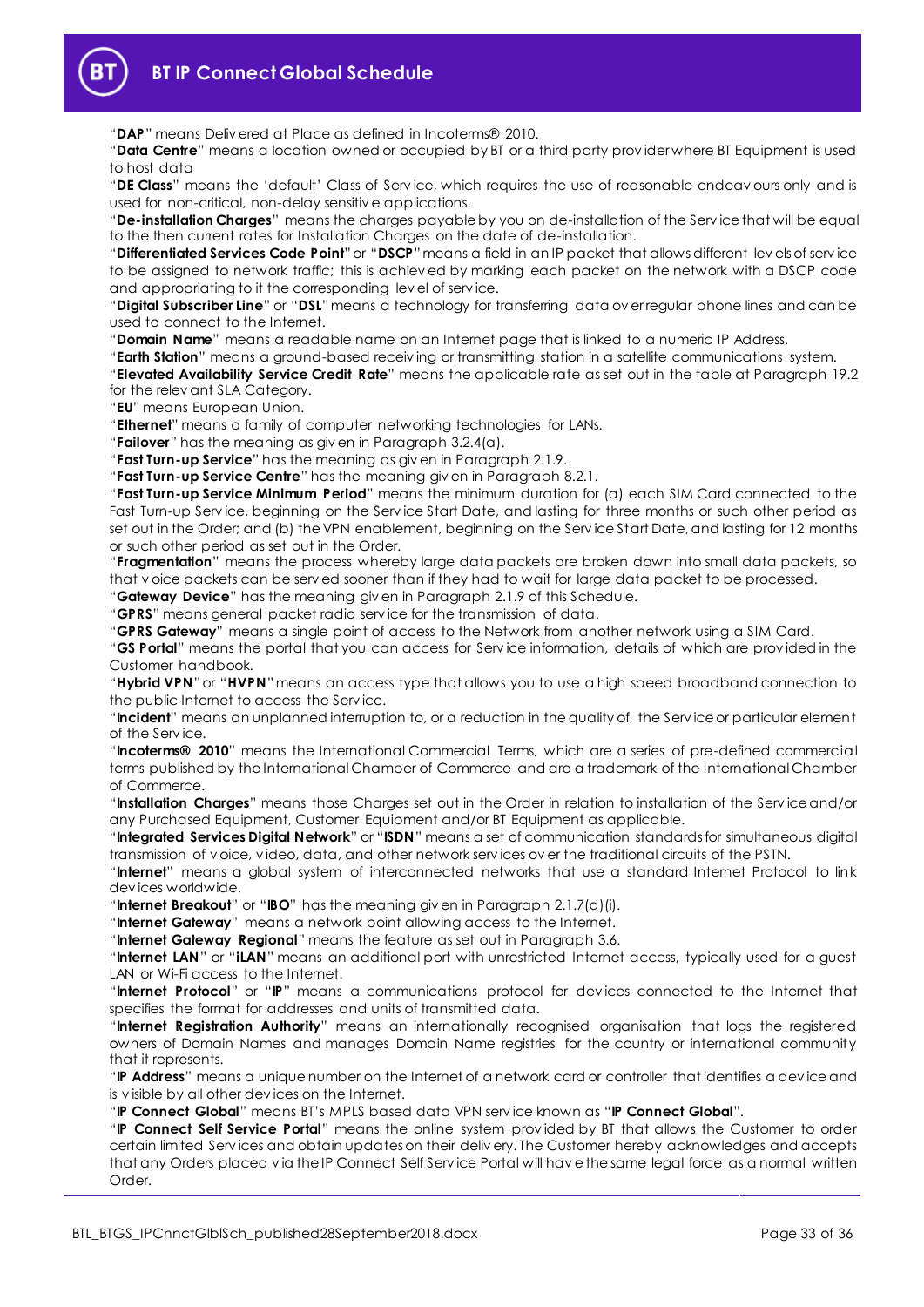**BT IP Connect Global Schedule**

"**IPsec Tunnel**" means a communication path between two end points and can be either static or dynamic. "**Jitter**" means an indicator of the v ariation in the time between packets arriv ing at a Site.

"**Leased Line Access**" means a dedicated circuit from a Site to the nearest BT Network PoP.

"**Local Area Network**" or "**LAN**" means the infrastructure that enables the ability to transfer IP serv ices within Sites (including data, v oice and v ideo conferencing serv ices).

"**Local Contracted Business Hours**" means the times during which maintenance of any Access Line is prov ided, which will be Business Hours unless specified otherwise in the Order.

"**Local Loop Access**" means the physical local loop access circuit that bears the DSL serv ice, which BT will deliv er up to a defined demarcation point on the Site.

"**Managed Router**" means a Router owned and prov ided by BT for use with the Serv ice, as further defined in Paragraph [3.1.1\(a\)](#page-5-2) of this Schedule.

**"Managed Service"** means a managed v oice or/and data telecommunications serv ice. Management serv ices are prov ided as an ov erlay to the following serv ices to prov ide a fully managed solution:

- (a) Wide Area Network (WAN);
- (b) Local Area Network (LAN);
- (c) Unified Communications (UC).

"**Managed Service Schedule to the General Terms**" means a Serv ice Schedule for Managed Serv ices that can be found a[t https://www.globalserv ices.bt.com/en/terms-and-conditions.](https://www.globalservices.bt.com/en/terms-and-conditions) 

"**Managed Service from BT**" means a managed v oice or/and data telecommunications serv ice. Management serv ices are prov ided as an ov erlay to the following serv ices to prov ide a fully managed solution:

- (a) Wide Area Network (WAN);
- (b) Local Area Network (LAN);
- (c) IP Telephony (IPT);
- (d) Security;
- (e) Applications such as Microsoft Services and AAI.

"**Managed Service from BT Schedule to the General Terms**" means a Serv ice Schedule for Managed Serv ice from BT that can be found at [https://www.globalserv ices.bt.com/en/terms-and-conditions/managed-serv ice](https://www.globalservices.bt.com/en/terms-and-conditions/managed-service-from-bt-terms-and-conditions)[from-bt-terms-and-conditions.](https://www.globalservices.bt.com/en/terms-and-conditions/managed-service-from-bt-terms-and-conditions)

"**Maximum Annual Availability Downtime**" has the meaning giv en in the table at Paragraph [19.2.1](#page-26-6) for the relev ant SLA Category.

"**Maximum Monthly Availability Downtime**" has the meaning giv en in the table at Paragraph [19.2.1](#page-26-6) for the relev ant SLA Category.

"**Minimum Period of Service**" means a period of 12 consecutiv e months beginning on the Serv ice Start Date, unless otherwise set out in an Order.

"**Monthly Charges**" means the monthly Recurring Charges for the Serv ice and the sum of the Usage Charges for the three full prev ious months div ided by three.

"**Monthly Site Charges**" means the Recurring Charges to be paid by you for Port, Access and CPE.

"**MPLS**" has the meaning giv en in Paragraph [1.](#page-1-2)

"**Multicast**" means a type of technology that allows a message to be deliv ered to a group of destination computers simultaneously in a single transmission from the source.

"**Multicast VPN**" means a customer VPN that uses Multicast technology to transfer data.

"**Multiple Default Routes**" means the feature as set out in Paragraph [3.4.5.](#page-7-2)

"**Multiple Specific Routes**" means the features as set out in Paragraph [3.4.6.](#page-7-3)

"**Multiple VPN**" or "**mVPN**" means sev eral indiv idual VPNs configured within the Customer's network.

"**Network Terminating Equipment**" or "**NTE**" means the BT Equipment used to prov ide the Serv ice, either at the point of connection between the BT Network and the Access Line, or prov ided at the Sites for connection to the Network Terminating Unit.

"**Network Terminating Unit**" or "**NTU**"means the socket where your wiring, equipment or existing qualifying data serv ice is connected to the Access Line.

"**Notice of Non-Renewal**" has the meaning giv en in Paragrap[h 7.1.1.](#page-13-1)

"**Notice to Amend**" has the meaning giv en in Paragraph [7.1.3.](#page-13-2)

"**On Time Delivery Service Credits**" means 4% of the Recurring Charges for the applicable Site, per day.

"**On Time Delivery Service Level**" has the meaning giv en in Paragrap[h 19.1.](#page-26-9)

"**Open Systems Interconnection**" means a conceptual model that characterises and standardises the internal functions of a communication system by partitioning it into abstraction layers according to the (ISO/IEC 7498-1) standard.

"**Operating System**" or "**OS**" means a collection of software that manages computer hardware resources and prov ides common serv ices for computer programs with the aim of optimising performance.

"**Packet Delivery**" means the measure of data successfully conv eyed v ia the BT Network.

"**PBX**" means Priv ate Branch Exchange.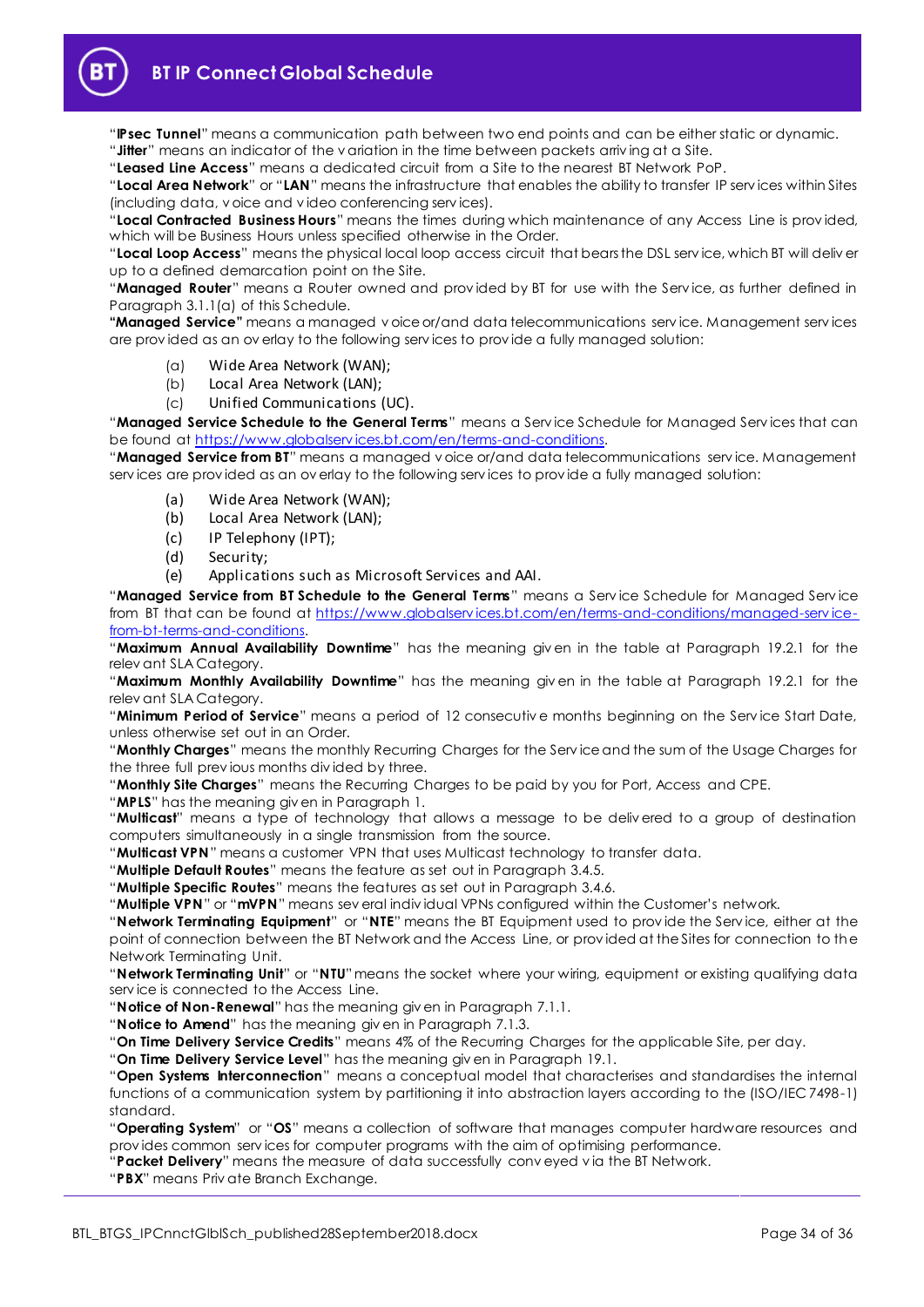

"**Permanent Virtual Circuit**" or "**PVC**" means connectiv ity prov iding a dedicated Circuit link between two facilities

"**Planned Maintenance**" means any Maintenance BT has planned to do in adv ance.

"**Point of Presence**" or "**PoP**"means an artificial demarcation point or interface point between communicating entities where the entities build a connection with each other.

"**Port**" means the point where the Access Line is connected to the BT Network.

"**Primary Access Line**" means the principal activ e, traffic carrying Access Line.

"**Primary Port**" means the serv ice that you use to access the BT Network in a resilient scenario.

"**Provider Edge Routers**" or "**PE Routers**" means the BT Equipment on the edge of the BT Network where Access Lines are terminated and Customer traffic enters the MPLS core network.

"**PSTN**" means Public Switched Telephone Network, which is the concentration of the world's public circuit switched telephone networks.

"**Qualifying Incident**" means a Sev erity Lev el 1 Incident, except where any of the following ev ents have occurred:

- (a) the Service has been modified or altered in any way by you, or by BT in accordance with your instructions;
- (b) Planned Maintenance;
- (c) you have performed any network configurations that BT did not approve;
- (d) an Incident has been reported and BT cannot confirm that an Incident exists after performing tests; or

(e) you requested BT to test the Service at a time when no Incident has been detected and/or reported.

"**Recurring Charges**" means the Charges for the Serv ice or applicable part of the Serv ice that are inv oiced repeatedly in ev ery payment period (e.g. ev ery month), as set out in the Order.

"**Rendezvous Point**" or "**RP**"means a point in the network where Multicast receiv er sites can register their interest to receiv e Multicast traffic.

"**Renewal Period**" means for each Serv ice, the initial 12 month period following the Minimum Period of Serv ice, and each subsequent 12 month period.

"**Resiliency Restoration Service Credit**" has the meaning giv en in Paragraph [20.2.1.](#page-29-3)

"**Resiliency Restoration Service Level**" has the meaning giv en in Paragraph [20.1.](#page-29-4)

"**Resilient Component**" means, with respect to a Resilient Serv ice, any of the Access Lines, BT Equipment or Purchased Equipment.

"**Resilient Service**" means a Serv ice or part of a Serv ice, as set out in the Order, where BT prov ides:

- (a) Two or more Access Lines, to provide more resiliency;
- (b) BT Equipment and/or Purchased Equipment; and
- (c) Maintenance service 24 hours a day and seven days a week, including public holidays in respect of (a) and (b) above.

"**Return Merchandise Authorisation**" or "**RMA**" means a returns policy form where you capture the Fast Turn-up Serv ice Site inv entory information and reason for returning dev ice for exchange or repair.

"**Roaming**" means use of the Fast Turn-up Serv ice where access is prov ided v ia an alternativ e wireless data serv ice and where BT has an agreement with the alternativ e wireless data serv ice prov ider for such access.

"**Round Trip Delay**" or "**RTD**" means the time taken for a packet to get to its destination and for its acknowledgement to return. It is an indicator of network delay performance.

"**Router(s)**" means a dev ice that forwards data packets between computer networks, creating an ov erlay internetwork.

"**Satellite Modem**" means a modem used to establish data transfers using a communications satellite as a relay.

"**Secondary Access Line**"means the back-up Access Line used in the case of failure of the Primary Access Line. "**Security Policy Document**" means the document that captures the security rules that are set and owned by you and that dictate the operation of the Cloud Firewall feature.

"**Service**" has the meaning giv en in Paragrap[h 1.](#page-1-2)

"**Service Desk**" has the meaning giv en in Paragraph [8.1.1.](#page-14-2)

"**Service Credit Interval**" means as set out in the table at Paragraph [19.2.1](#page-26-6) for the relev ant SLA Category.

"**Service Level**" means each of the On Time Deliv ery Serv ice Lev el, the Av ailability Serv ice Lev el and the Resiliency Restoration Serv ice Lev el.

"**Service Management Boundary**" has the meaning giv en in Paragraph [4.1.](#page-10-1)

"**Severity Level 1 Incident**" means an Incident that cannot be circumv ented and that constitutes a complete loss of Serv ice at the Site or Circuit and in respect of a Resilient Serv ice, excluding any loss of serv ice of a Resilient Component where you still has access to the Serv ice through the other back-up Resilient Component. "**Service Options**" has the meaning giv en in Paragrap[h 3.](#page-5-0)

"**SIM**" means 'Subscriber Identity Module' which is used to enabled the Dev ice for access to the Fast Turn-up Serv ice.

"**SIM Card**" means the Subscriber Identity Module Card prov ided by BT as part of the Fast Turn-up Serv ice.